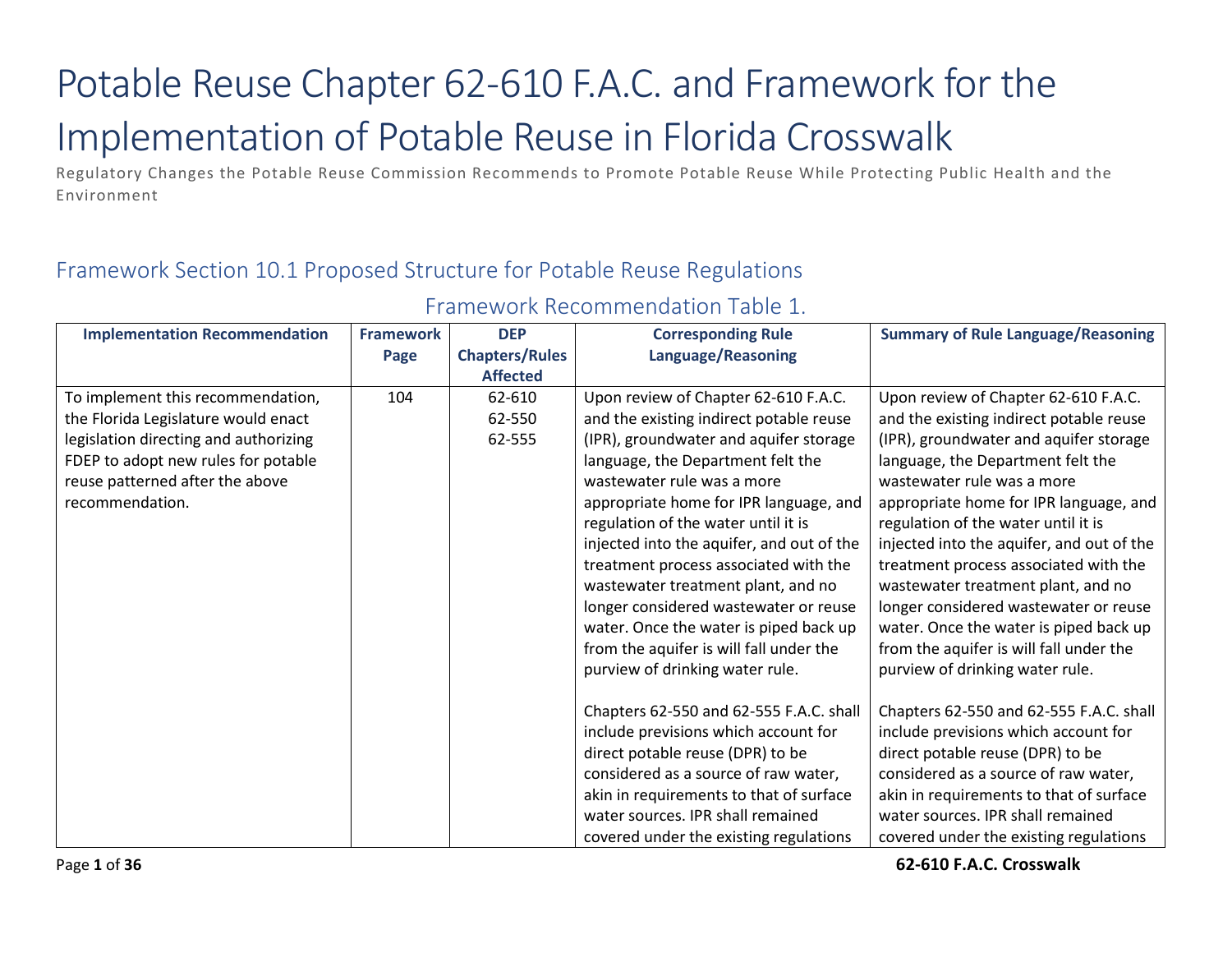|  | of raw groundwater sources already | of raw groundwater sources already |
|--|------------------------------------|------------------------------------|
|  | present in the chapters.           | present in the chapters.           |

## Framework Section 10.2 Subsections 4.2 & 7.2 Revise Existing Florida Drinking Water Regulations to Address Pathogens in Reclaimed Water Used for Potable Reuse

| <b>Implementation Recommendation</b>                                                                                                                                                                                                                                                                            | <b>Framework</b>         | <b>DEP</b>               | <b>Corresponding Rule</b>                                                                                                                                                                                                                                                                                                                                                           | <b>Summary of Rule Language/Reasoning</b>                                                                                                                                                                                                                                                                                                                   |
|-----------------------------------------------------------------------------------------------------------------------------------------------------------------------------------------------------------------------------------------------------------------------------------------------------------------|--------------------------|--------------------------|-------------------------------------------------------------------------------------------------------------------------------------------------------------------------------------------------------------------------------------------------------------------------------------------------------------------------------------------------------------------------------------|-------------------------------------------------------------------------------------------------------------------------------------------------------------------------------------------------------------------------------------------------------------------------------------------------------------------------------------------------------------|
|                                                                                                                                                                                                                                                                                                                 | Page                     | <b>Chapters/Rules</b>    | <b>Language/Reasoning</b>                                                                                                                                                                                                                                                                                                                                                           |                                                                                                                                                                                                                                                                                                                                                             |
|                                                                                                                                                                                                                                                                                                                 |                          | <b>Affected</b>          |                                                                                                                                                                                                                                                                                                                                                                                     |                                                                                                                                                                                                                                                                                                                                                             |
| To implement this recommendation,<br>the Florida Legislature would enact<br>legislation directing and authorizing<br>FDEP to adopt new rules for pathogen<br>treatment in potable reuse patterned<br>after the recommendation put forth by                                                                      | 104 (25-28,<br>$52 - 53$ | $62 -$<br>610.563(3)(b)2 | 62-610.563(3)(b)2- Potable reuse<br>projects regulated by Part V of this<br>chapter shall be designed and operated<br>to meet the pathogen reduction<br>requirements established in Rule 62-<br>550.817(2)(c), F.A.C. A separate                                                                                                                                                    | In accordance with the Framework and<br>the methodology proposed by<br>California, IPR and DPR systems will be<br>required to meet a 12 (viruses), 10,<br>(cryptosporidium), 10 (Giardia) log<br>removal level for pathogens. This can                                                                                                                      |
| the Potable Reuse Commission in<br>section 10.2 of the Framework.                                                                                                                                                                                                                                               |                          |                          | treatment process may be credited<br>with no more than 6-log reduction,<br>with at least two processes each being<br>credited with no less than 1-log<br>reduction. A single treatment process<br>may receive log reduction credits for<br>one or more pathogens.                                                                                                                   | be spread across the wastewater<br>treatment and advanced waste<br>treatment, and drinking water<br>treatment levels but it must meet the<br>12, 10, 10 before it enters the<br>distribution system.                                                                                                                                                        |
| To implement this recommendation,<br>the Florida Legislature would enact<br>legislation directing and authorizing<br>FDEP to adopt new rules for pathogen<br>treatment in potable reuse patterned<br>after the recommendation put forth by<br>the Potable Reuse Commission in<br>section 10.2 of the Framework. | 104 (25-28,<br>$52-53$   | 62-550.817(2)            | (c) Treatment Techniques for Public<br><b>Water Systems using Direct Potable</b><br>Reuse.<br>1. The treatment technique<br>requirements consist of installing and<br>properly operating filtration and<br>disinfection water treatment processes<br>that reliably achieve:<br>a. At least a 10-log removal or<br>inactivation of Giardia lamblia in<br>combination of the advanced | IPR and DPR systems will be required to<br>meet a 12 (viruses), 10,<br>(cryptosporidium), 10 (Giardia) log<br>removal level for pathogens. This can<br>be spread across the wastewater<br>treatment and advanced waste<br>treatment, and drinking water<br>treatment levels but it must meet the<br>12, 10, 10 before it enters the<br>distribution system. |

## Framework Recommendation Table 2.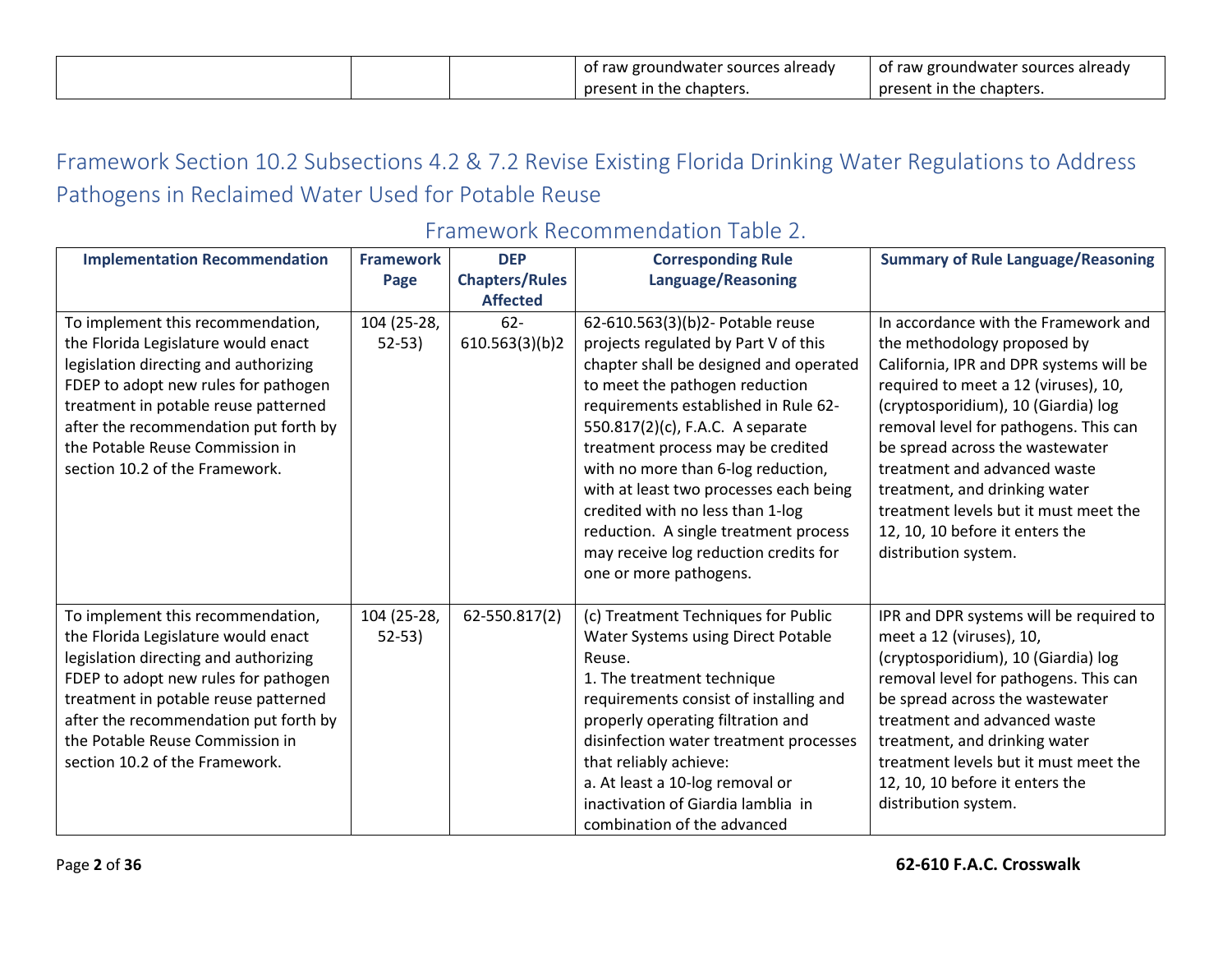| wastewater treatment facility and the     |  |
|-------------------------------------------|--|
| drinking water facility with at least 50% |  |
| removal or inactivation achieved          |  |
| between a point where the raw water       |  |
| is not subject to recontamination at a    |  |
| point downstream, before or at taps       |  |
| providing water for human                 |  |
| consumption; and                          |  |
| b. At least a 10-log removal or           |  |
| inactivation of Cryptosporidium oocysts   |  |
| in combination of the advanced            |  |
| wastewater treatment facility and the     |  |
| drinking water facility with at least 50% |  |
| removal or inactivation achieved          |  |
| between a point where the raw water       |  |
| is not subject to recontamination at a    |  |
| point downstream, before or at taps       |  |
| providing water for human                 |  |
| consumption; and                          |  |
| c. At least a 12-log removal or           |  |
| inactivation of viruses in combination    |  |
| of the advanced wastewater treatment      |  |
| facility and the drinking water facility  |  |
| with at least 50% removal or              |  |
| inactivation achieved between a point     |  |
| where the raw water is not subject to     |  |
| recontamination, exposed during           |  |
| treatment to the open atmosphere and      |  |
| a point downstream, before or at taps     |  |
| providing water for human                 |  |
| consumption. For the purposes of          |  |
| subsection 62-550.817(2), F.A.C.,         |  |
| aerators and other facilities that are    |  |
| protected against contamination from      |  |
| birds, insects, wind borne debris,        |  |
| rainfall, and drainage are not            |  |
| considered to be exposing water to the    |  |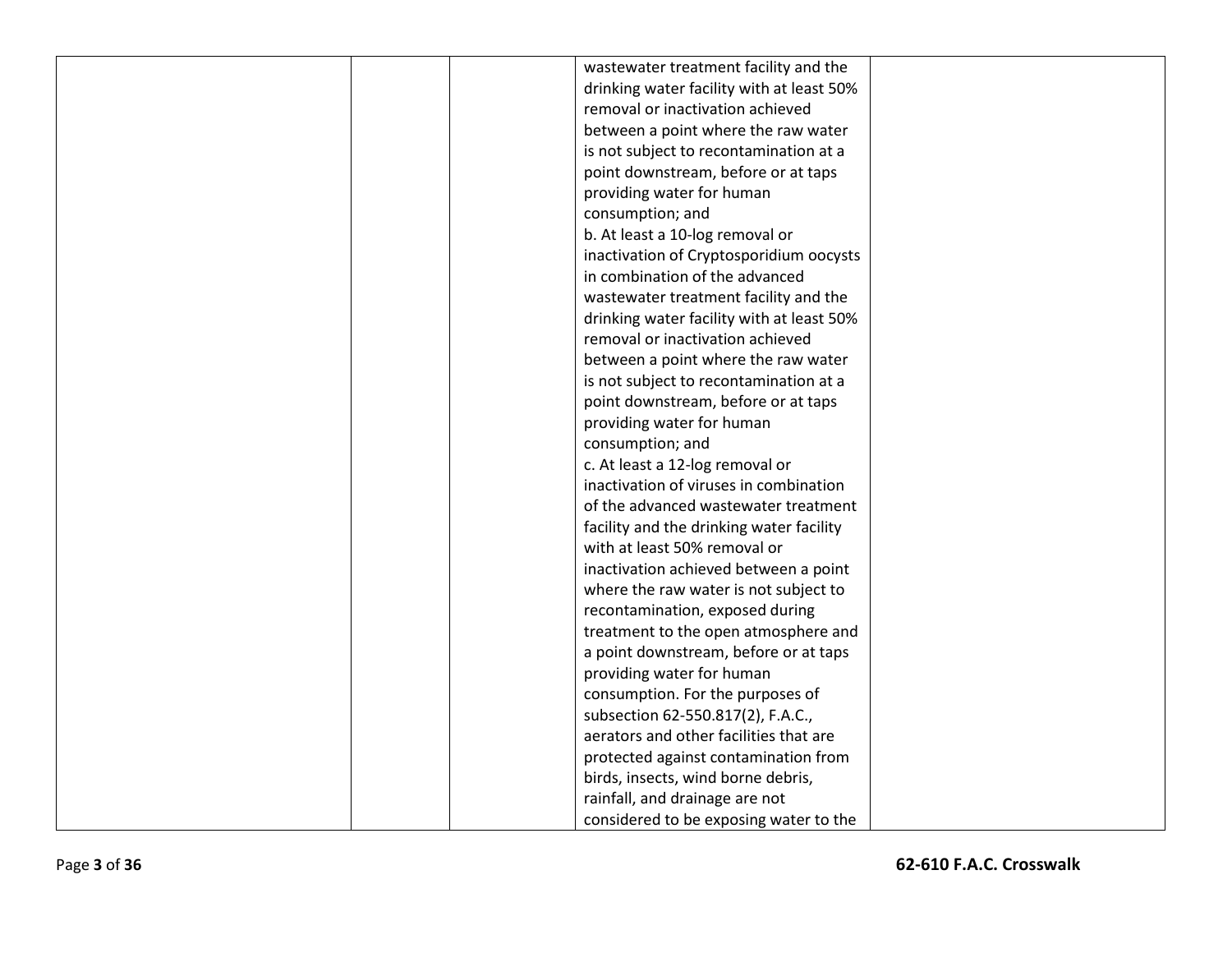|  | open atmosphere and possible viral         |  |
|--|--------------------------------------------|--|
|  | contamination.                             |  |
|  | 2. Log-removal credit through filtration.  |  |
|  | The Department shall determine if a        |  |
|  | system is well-operated based on           |  |
|  | monthly operation report records,          |  |
|  | sanitary survey and compliance             |  |
|  | inspection results, CPE results, and any   |  |
|  | other relevant information.                |  |
|  | 3. Systems with significant deficiencies   |  |
|  | related to the treatment process as        |  |
|  | noted in one or more of the reports        |  |
|  | listed in subparagraph 62-                 |  |
|  | 550.817(2)(b)2., F.A.C., shall not receive |  |
|  | the log-removal credits shown in           |  |
|  | subparagraph 62-550.817(2)b.2., F.A.C.,    |  |
|  | without Department approval. The           |  |
|  | Department will notify such systems in     |  |
|  | writing of any Department-assigned         |  |
|  | log-removal credits which are lower        |  |
|  | than the credits shown in subparagraph     |  |
|  | 62-550.817(2)(b)2., F.A.C. The             |  |
|  | Department will assign reductions in       |  |
|  | log-removal credits according to the       |  |
|  | criteria in the "Compliance Manual for     |  |
|  | Subpart H systems", June 2004 edition,     |  |
|  | incorporated herein by reference.          |  |
|  | 4. Systems shall be deemed to meet the     |  |
|  | requirements of subparagraph 62-           |  |
|  | 550.817(2)(b)4., F.A.C., by                |  |
|  | a. Determining CTcalc,                     |  |
|  | b. Estimating log-inactivation for the     |  |
|  | CTcalc for Giardia lamblia and viruses,    |  |
|  | and                                        |  |
|  | c. Showing that 95% of the daily           |  |
|  | measurements taken each month meet         |  |
|  | or exceed the minimum log-inactivation     |  |
|  | disinfection requirements. Estimates of    |  |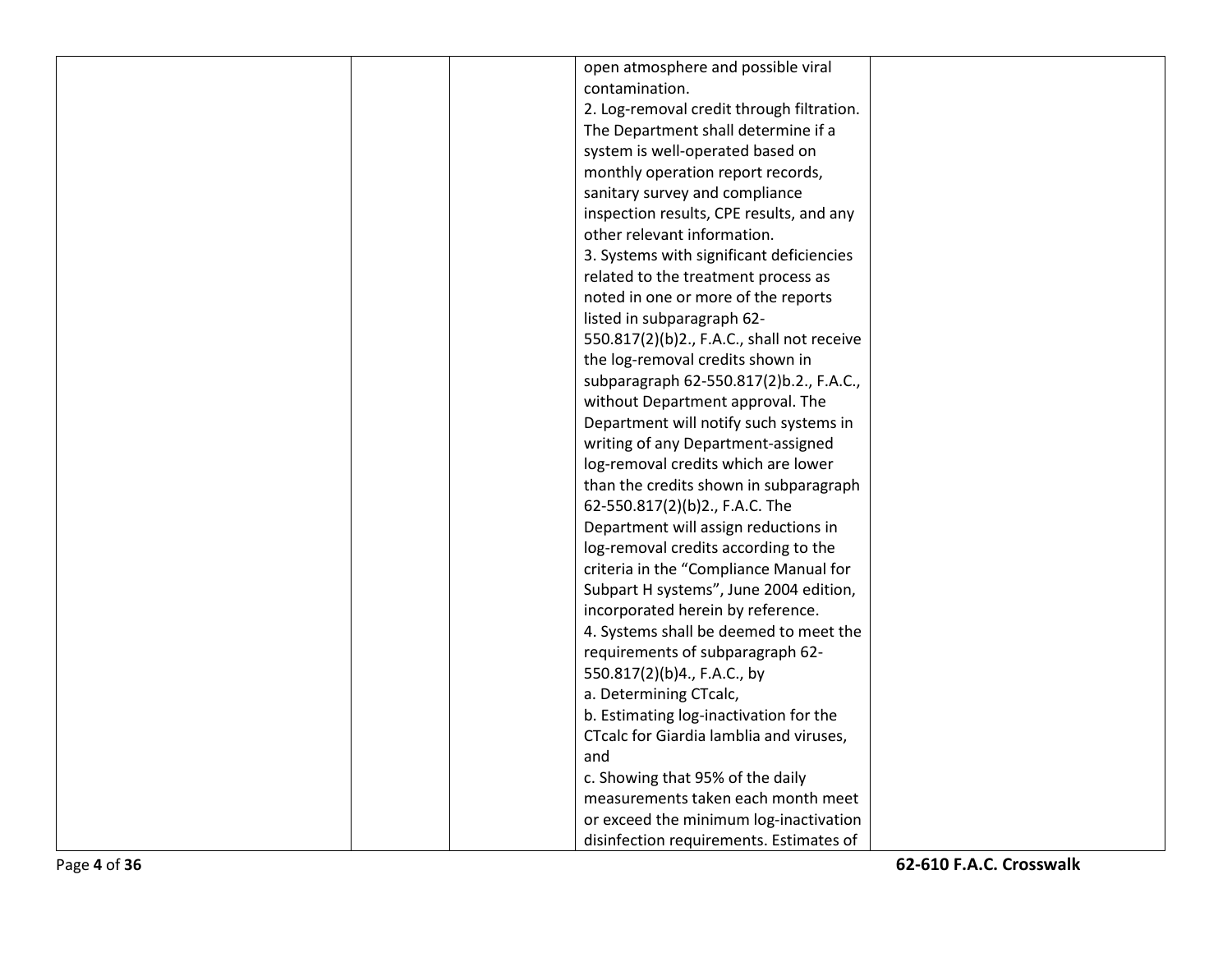|                                                                              |                        |                         | log-inactivation levels shall be rounded<br>to two significant figures.<br>d. A violation of the requirement set<br>forth in III above is a treatment<br>technique violation.<br>e. If, in any daily measurement, log-<br>inactivation levels are insufficient to<br>meet the requirements the operator<br>shall take immediate steps to increase<br>disinfection levels. |                                                                                   |
|------------------------------------------------------------------------------|------------------------|-------------------------|---------------------------------------------------------------------------------------------------------------------------------------------------------------------------------------------------------------------------------------------------------------------------------------------------------------------------------------------------------------------------|-----------------------------------------------------------------------------------|
| To implement this recommendation,<br>the Florida Legislature would enact     | 104 (25-28,<br>$52-53$ | $62-$<br>610.564(6)(a)2 | (6) The pilot testing program shall<br>include the following:                                                                                                                                                                                                                                                                                                             | All pilot testing programs for potable<br>reuse projects must do an evaluation of |
| legislation directing and authorizing                                        |                        |                         | 2. An evaluation of Enterovirus,                                                                                                                                                                                                                                                                                                                                          | the reclaimed water to demonstrate                                                |
| FDEP to adopt new rules for pathogen                                         |                        |                         | Cryptosporidium, Giardia, and                                                                                                                                                                                                                                                                                                                                             | the treatments can produce water that                                             |
| treatment in potable reuse patterned                                         |                        |                         | helminths heterotrophic plate count,                                                                                                                                                                                                                                                                                                                                      | is pathogen free and therefore safe to                                            |
| after the recommendation put forth by                                        |                        |                         | bacteria, Legionella, and turbidity as                                                                                                                                                                                                                                                                                                                                    | use for potable reuse.                                                            |
| the Potable Reuse Commission in                                              |                        |                         | referred to by subsection 62-550.817,                                                                                                                                                                                                                                                                                                                                     |                                                                                   |
| section 10.2 of the Framework.                                               |                        |                         | F.A.C., in order to demonstrate that the                                                                                                                                                                                                                                                                                                                                  |                                                                                   |
|                                                                              |                        |                         | wastewater treatment facilities are                                                                                                                                                                                                                                                                                                                                       |                                                                                   |
|                                                                              |                        |                         | capable of producing a reclaimed water                                                                                                                                                                                                                                                                                                                                    |                                                                                   |
|                                                                              |                        |                         | that is pathogen free (concentrations of                                                                                                                                                                                                                                                                                                                                  |                                                                                   |
|                                                                              |                        |                         | pathogens are less than detection).                                                                                                                                                                                                                                                                                                                                       |                                                                                   |
| To implement this recommendation,                                            | 104 (25-28,<br>$52-53$ | 62-610.567(8)           | (8) Prior to placing a full-scale potable<br>reuse system into operation, the WWF                                                                                                                                                                                                                                                                                         | Once the system is past the pilot                                                 |
| the Florida Legislature would enact<br>legislation directing and authorizing |                        |                         | and PWS participants in the potable                                                                                                                                                                                                                                                                                                                                       | testing phase and ready to implement<br>their full-scale system the permittee     |
| FDEP to adopt new rules for pathogen                                         |                        |                         | reuse system shall demonstrate to the                                                                                                                                                                                                                                                                                                                                     | will need to demonstrate that all                                                 |
| treatment in potable reuse patterned                                         |                        |                         | Department that all treatment                                                                                                                                                                                                                                                                                                                                             | treatment processes are installed and                                             |
| after the recommendation put forth by                                        |                        |                         | processes are installed and achieve, as                                                                                                                                                                                                                                                                                                                                   | achieve, as designed, the intended                                                |
| the Potable Reuse Commission in                                              |                        |                         | designed, the intended functions and                                                                                                                                                                                                                                                                                                                                      | treatment levels and can be operated                                              |
| section 10.2 of the Framework.                                               |                        |                         | can be operated by the WWF and PWS                                                                                                                                                                                                                                                                                                                                        | by their staff.                                                                   |
|                                                                              |                        |                         | operators. A protocol describing the                                                                                                                                                                                                                                                                                                                                      |                                                                                   |
|                                                                              |                        |                         | actions to be taken to meet this                                                                                                                                                                                                                                                                                                                                          |                                                                                   |
|                                                                              |                        |                         | subsection shall be included in the                                                                                                                                                                                                                                                                                                                                       |                                                                                   |
|                                                                              |                        |                         | engineering report.                                                                                                                                                                                                                                                                                                                                                       |                                                                                   |
| To implement this recommendation,                                            | 104 (25-28,            | 62-555.320(12)          | Suppliers of water using reclaimed                                                                                                                                                                                                                                                                                                                                        | Reclaimed water used as source water                                              |
| the Florida Legislature would enact                                          | $52-53)$               |                         | water that has undergone advanced                                                                                                                                                                                                                                                                                                                                         | for direct potable reuse will have to                                             |
| legislation directing and authorizing                                        |                        |                         | wastewater treatment as part of a                                                                                                                                                                                                                                                                                                                                         | undergo advanced wastewater                                                       |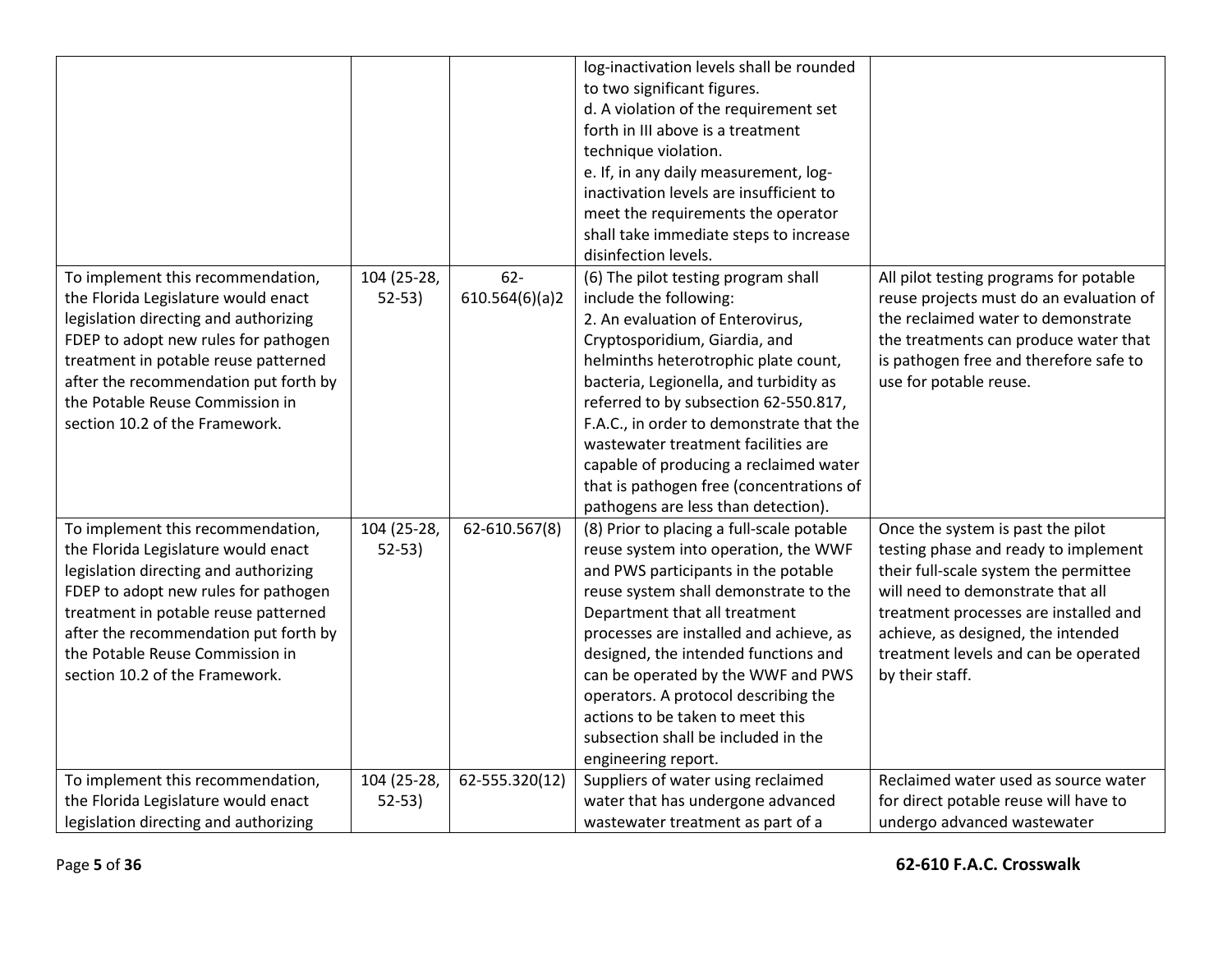| FDEP to adopt new rules for pathogen  | direct potable reuse program shall       | treatment to achieve inactivation or       |
|---------------------------------------|------------------------------------------|--------------------------------------------|
| treatment in potable reuse patterned  | provide treatment that reliably          | removal of viruses, cryptosporidium,       |
| after the recommendation put forth by | achieves at least 128-log                | and giardia before it reaches the          |
| the Potable Reuse Commission in       | (99.9999999999 percent) inactivation     | distribution system. Log removal           |
| section 10.2 of the Framework.        | or removal of viruses, 105.5-log         | credits will be given at multiple barriers |
|                                       | (99.999999995 percent) inactivation or   | both in the advanced wastewater            |
|                                       | removal of Cryptosporidium, and 106-     | treatment facility as well as the          |
|                                       | log (99.99999999 percent) inactivation   | drinking water treatment facility.         |
|                                       | or removal of Giardia lamblia before or  |                                            |
|                                       |                                          |                                            |
|                                       | at the first customer at all flow rates. |                                            |
|                                       | For the purpose of meeting the           |                                            |
|                                       | requirements of this paragraph, Log      |                                            |
|                                       | removal credits for every point of       |                                            |
|                                       | barrier from both the advanced           |                                            |
|                                       | wastewater treatment facility (AWTF)     |                                            |
|                                       | as well as the drinking water treatment  |                                            |
|                                       | facility may be included in calculation  |                                            |
|                                       | of the total Log removal credits         |                                            |
|                                       | required for each of viruses,            |                                            |
|                                       |                                          |                                            |
|                                       | Cryptosporidium, and Giardia lamblia.    |                                            |

## Framework Section 10.3 Addressing Emerging Constituents with Appropriate Treatment Technology

## Framework Recommendation Table 3.

| <b>Implementation Recommendation</b>     | <b>Framework</b> | <b>DEP</b>            | <b>Corresponding Rule</b>               | <b>Summary of Rule Language/Reasoning</b> |
|------------------------------------------|------------------|-----------------------|-----------------------------------------|-------------------------------------------|
|                                          | Page             | <b>Chapters/Rules</b> | Language/Reasoning                      |                                           |
|                                          |                  | <b>Affected</b>       |                                         |                                           |
| To implement this recommendation,        | 105 (28,         | $62 -$                | (b) Drinking water standards.           | Under 62-610 F.A.C. All reclaimed         |
| the Florida Legislature would need to    | 54)              | 610.563(b)(1)         | 62-610.563(b)(1): Wastewater            | water being used for potable reuse        |
| enact legislation providing authority    |                  |                       | treatment facilities shall be designed  | must meet drinking water standards        |
| and direction to FDEP to revise existing |                  |                       | and operated to meet the primary and    | before leaving the wastewater             |
| rules or adopt new rules specifying the  |                  |                       | secondary drinking water standards      | treatment plant.                          |
| process described above for addressing   |                  |                       | established in Rules 62-550.310 and 62- |                                           |
| emerging constituents.                   |                  |                       | 550.320, F.A.C.                         |                                           |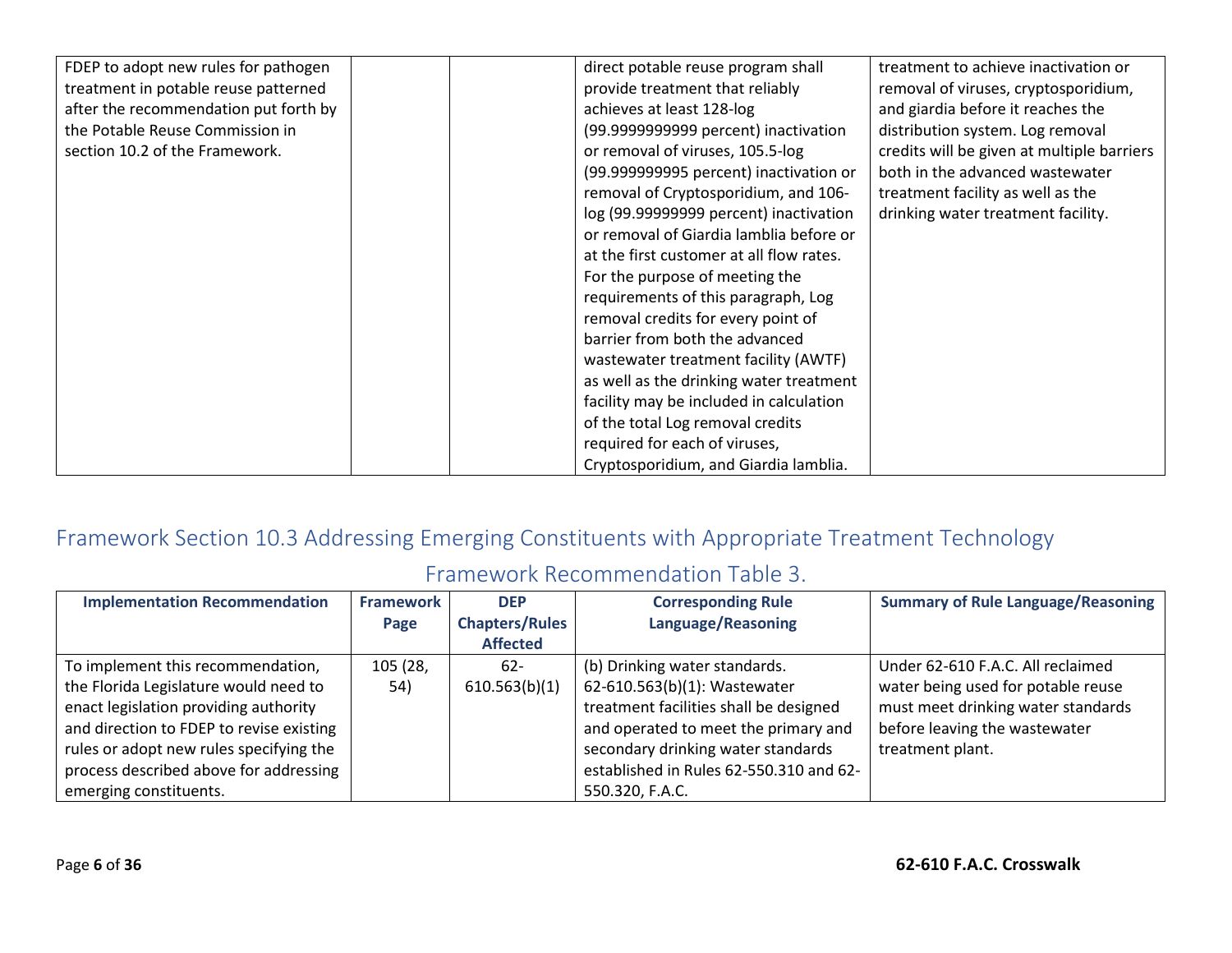| Continued from the section above: | 105 (28, | 62-610.564(5) | (5) The applicant shall provide a         | All proposed potable reuse facilities will |
|-----------------------------------|----------|---------------|-------------------------------------------|--------------------------------------------|
| recommendations for addressing    | 54)      |               | detailed plan of study for the            | need to submit an initial plan of study    |
| emerging constituents.            |          |               | Department's review and approval          | for approval, after which they will need   |
|                                   |          |               | before initiating the pilot testing       | to commit to a pilot study which will      |
|                                   |          |               | program. The plan of study shall          | consist of a pilot level test program, as  |
|                                   |          |               | address the following:                    | well as a full-scale test program, both    |
|                                   |          |               | a. Each source of the industrial          | of which will need to run for at least 12  |
|                                   |          |               | wastewater with Standard Industrial       | months with their final design. Facilities |
|                                   |          |               | Code, and the projected rates and         | will need to meet primary and              |
|                                   |          |               | volumes from each source;                 | secondary drinking water standards, as     |
|                                   |          |               | b. The chemical, biological, and physical | well as treat for pathogens (12, 10, 10    |
|                                   |          |               | characteristics of the industrial         | log removal levels) as well as employ      |
|                                   |          |               | wastewater from each source;              | advanced treatment techniques to           |
|                                   |          |               | c. Identify and establish treatment and   | treat for emerging constituents (ECs) in   |
|                                   |          |               | disinfection processes;                   | their source water after identifying and   |
|                                   |          |               | d. Identify proposed treatment            | evaluating the ECs and surrogate           |
|                                   |          |               | processes to meet reclaimed water         | compounds found in their source            |
|                                   |          |               | limitations;                              | water.                                     |
|                                   |          |               | e. Identify and evaluate emerging         |                                            |
|                                   |          |               | constituents and surrogates in the        | The applicant will also have to evaluate   |
|                                   |          |               | waste stream and removal from waste       | how the system will treat the water to     |
|                                   |          |               | streams;                                  | meet drinking water standards, identify    |
|                                   |          |               | f. Identify and evaluate reducing target  | any challenges they face in this           |
|                                   |          |               | pathogen and surrogate from the           | treatment process, identify monitoring     |
|                                   |          |               | treatment processes;                      | parameters to measure the                  |
|                                   |          |               | g. Identify mechanism of pathogen         | performance of the system, identify        |
|                                   |          |               | removal by treatment processes;           | critical control points to ensure the      |
|                                   |          |               | h. Evaluate how the treatment             | systems reliability and performance,       |
|                                   |          |               | processes will achieve primary and        | and evaluate the cost of the operation.    |
|                                   |          |               | secondary drinking water standards;       |                                            |
|                                   |          |               | i. Identify and evaluate challenges       |                                            |
|                                   |          |               | related to treatment processes;           |                                            |
|                                   |          |               | j. Identify operational monitoring        |                                            |
|                                   |          |               | parameters used to measure the            |                                            |
|                                   |          |               | performance throughout the treatment      |                                            |
|                                   |          |               | processes;                                |                                            |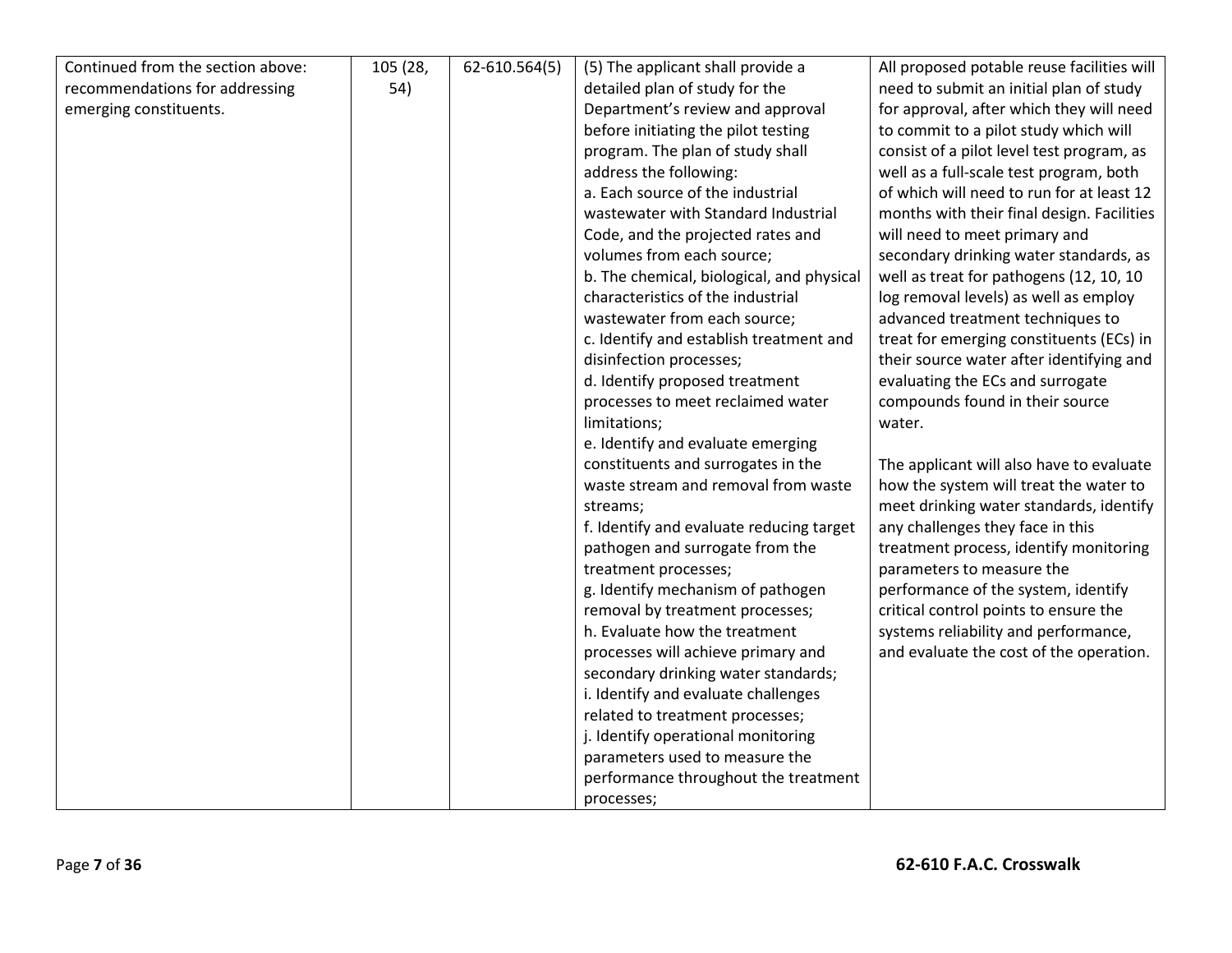|                                                                                               |                 |                        | k. Identify critical control points for                                                                                                                                                                                                                                                                                                                                    |                                                                                                                                                                                                                                                |
|-----------------------------------------------------------------------------------------------|-----------------|------------------------|----------------------------------------------------------------------------------------------------------------------------------------------------------------------------------------------------------------------------------------------------------------------------------------------------------------------------------------------------------------------------|------------------------------------------------------------------------------------------------------------------------------------------------------------------------------------------------------------------------------------------------|
|                                                                                               |                 |                        | improved process control and system                                                                                                                                                                                                                                                                                                                                        |                                                                                                                                                                                                                                                |
|                                                                                               |                 |                        | reliability; and                                                                                                                                                                                                                                                                                                                                                           |                                                                                                                                                                                                                                                |
|                                                                                               |                 |                        | I. Evaluate and estimate cost of the                                                                                                                                                                                                                                                                                                                                       |                                                                                                                                                                                                                                                |
|                                                                                               |                 |                        | operation and maintenance and                                                                                                                                                                                                                                                                                                                                              |                                                                                                                                                                                                                                                |
|                                                                                               |                 |                        | conceptual site plan.                                                                                                                                                                                                                                                                                                                                                      |                                                                                                                                                                                                                                                |
| Continued from the section above:<br>recommendations for addressing<br>emerging constituents. | 105 (28,<br>54) | $62-$<br>610.563(2)(f) | 62-610.563(2)(f): The potable reuse<br>system shall include a multi-barrier<br>framework composed of source control<br>and appropriate treatment technology<br>that incorporates resiliency (i.e., ability<br>to adjust to upsets), redundancy, and<br>robustness (i.e., features that<br>simultaneously address multiple                                                  | The potable reuse system shall use a<br>multi-barrier approach to treating<br>water (utilizing multiple treatment<br>methods, including but not limited to<br>reverse osmosis, and oxidation, or<br>other equivalent treatment<br>techniques). |
|                                                                                               |                 |                        | constituents) of pollutants, which                                                                                                                                                                                                                                                                                                                                         |                                                                                                                                                                                                                                                |
|                                                                                               |                 |                        | includes emerging constituents and                                                                                                                                                                                                                                                                                                                                         |                                                                                                                                                                                                                                                |
|                                                                                               |                 |                        | pathogens.                                                                                                                                                                                                                                                                                                                                                                 |                                                                                                                                                                                                                                                |
| Continued from the section above:<br>recommendations for addressing<br>emerging constituents. | 105 (28,<br>54) | 62-610.330(2)          | (2) For potable reuse projects regulated<br>under Part V of this chapter, a<br>comprehensive pretreatment and<br>source control program shall be<br>developed and implemented for<br>regulating the discharge of wastes to<br>the wastewater facility that may<br>adversely affect the potable reuse<br>system's water quality or production.<br>The program standards and | All systems with a potable reuse must<br>also adopt an enhanced pretreatment<br>program with enhanced source control.                                                                                                                          |
|                                                                                               |                 |                        | requirements in Chapter 62-625, F.A.C.,<br>as well as this section apply to the<br>entire potable reuse system (from<br>collection systems to potable water<br>distribution system), including<br>privately-owned portions of the<br>system.                                                                                                                               |                                                                                                                                                                                                                                                |
| Continued from the section above:                                                             | 105 (28,        | $62 -$                 | 2. Potable reuse projects regulated by                                                                                                                                                                                                                                                                                                                                     | All potable reuse projects will be                                                                                                                                                                                                             |
| recommendations for addressing                                                                | 54)             | 610.563(2)(b)2         | Part V of this chapter shall be designed                                                                                                                                                                                                                                                                                                                                   | designed to meet the pathogen                                                                                                                                                                                                                  |
| emerging constituents.                                                                        |                 |                        | and operated to meet the pathogen                                                                                                                                                                                                                                                                                                                                          | requirements set forth by the drinking                                                                                                                                                                                                         |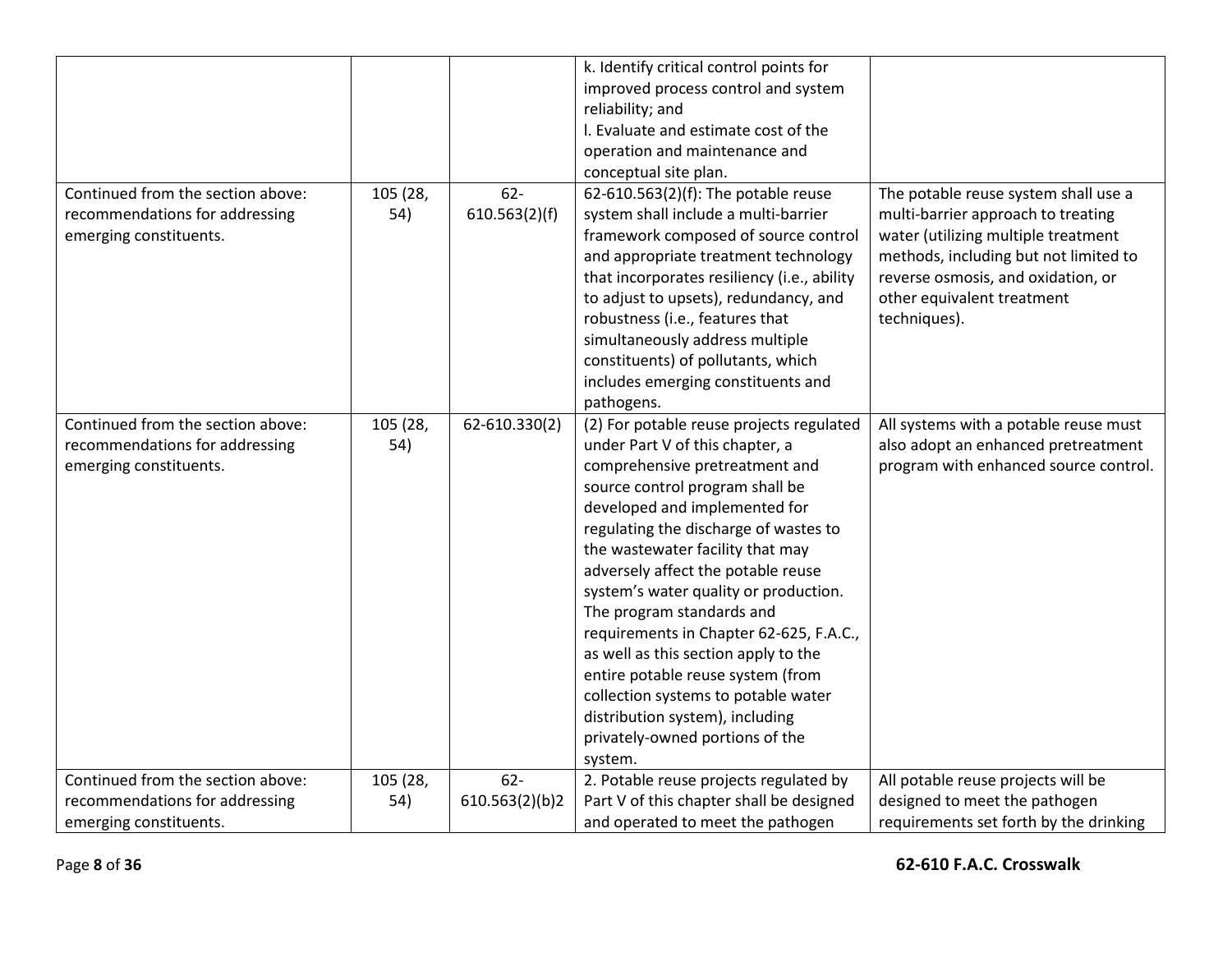|                                                                                               |                 |               | reduction requirements established in<br>62-550.817(2), F.A.C. A separate<br>treatment process may be credited<br>with no more than 6-log reduction,<br>with at least two processes each being<br>credited with no less than 1.0-log<br>reduction. A single treatment process<br>may receive log reduction credits for<br>one or more pathogens.                                                                                                                                                                                                                                                                                                                                                                                                                                                                                                                                                                                                                                                                                                                                                                        | water rule (62-550 F.A.C.) (12, 10, 10<br>log removal). The system will need to<br>employ a multibarrier approach and<br>one treatment (barrier) will only be<br>allowed to credit up to 6-log reduction<br>credits.                                                                                                                                                                                                                                                               |
|-----------------------------------------------------------------------------------------------|-----------------|---------------|-------------------------------------------------------------------------------------------------------------------------------------------------------------------------------------------------------------------------------------------------------------------------------------------------------------------------------------------------------------------------------------------------------------------------------------------------------------------------------------------------------------------------------------------------------------------------------------------------------------------------------------------------------------------------------------------------------------------------------------------------------------------------------------------------------------------------------------------------------------------------------------------------------------------------------------------------------------------------------------------------------------------------------------------------------------------------------------------------------------------------|------------------------------------------------------------------------------------------------------------------------------------------------------------------------------------------------------------------------------------------------------------------------------------------------------------------------------------------------------------------------------------------------------------------------------------------------------------------------------------|
| Continued from the section above:<br>recommendations for addressing<br>emerging constituents. | 105 (28,<br>54) | 62-610.564(3) | (3) The pilot testing program shall be<br>designed to demonstrate the ability of<br>the selected appropriate treatment<br>technology to reliably and consistently<br>achieve, at a minimum:<br>(a) The maximum contaminant levels<br>(MCLs), maximum residual disinfectant<br>levels (MRDLs) and treatment<br>technique requirements established in<br>Chapter 62-550, F.A.C., for public water<br>systems (PWS);<br>(b) The pathogens requirements in<br>paragraph 62-550.817(2)(c), F.A.C.<br>consisting of at least two separate<br>treatment processes for each pathogen<br>(i.e., enteric virus, Giardia cyst, or<br>Cryptosporidium oocyst). A separate<br>treatment process may be credited<br>with no more than 6-log reduction,<br>with each being credited with no less<br>than 1.0-log reduction. A single<br>treatment process may receive log<br>reduction credits for one or more<br>pathogens.<br>(c) The requirements of Part V of<br>Chapter 62-610, F.A.C., and to generate<br>a supply of reclaimed water that can be<br>used to evaluate the suitability of the<br>reclaimed water for ground water | The pilot test must be performed used<br>wastewater/reclaimed water and<br>ensure the treatment technology is<br>reliable and consistent in reaching the<br>required standards for potable water,<br>as well as the established pathogen<br>reduction levels (with at least two<br>separate treatment processes for<br>pathogens) suitable for potable water<br>and ground water recharge. It also<br>must identify critical control points and<br>that the treatment is reliable. |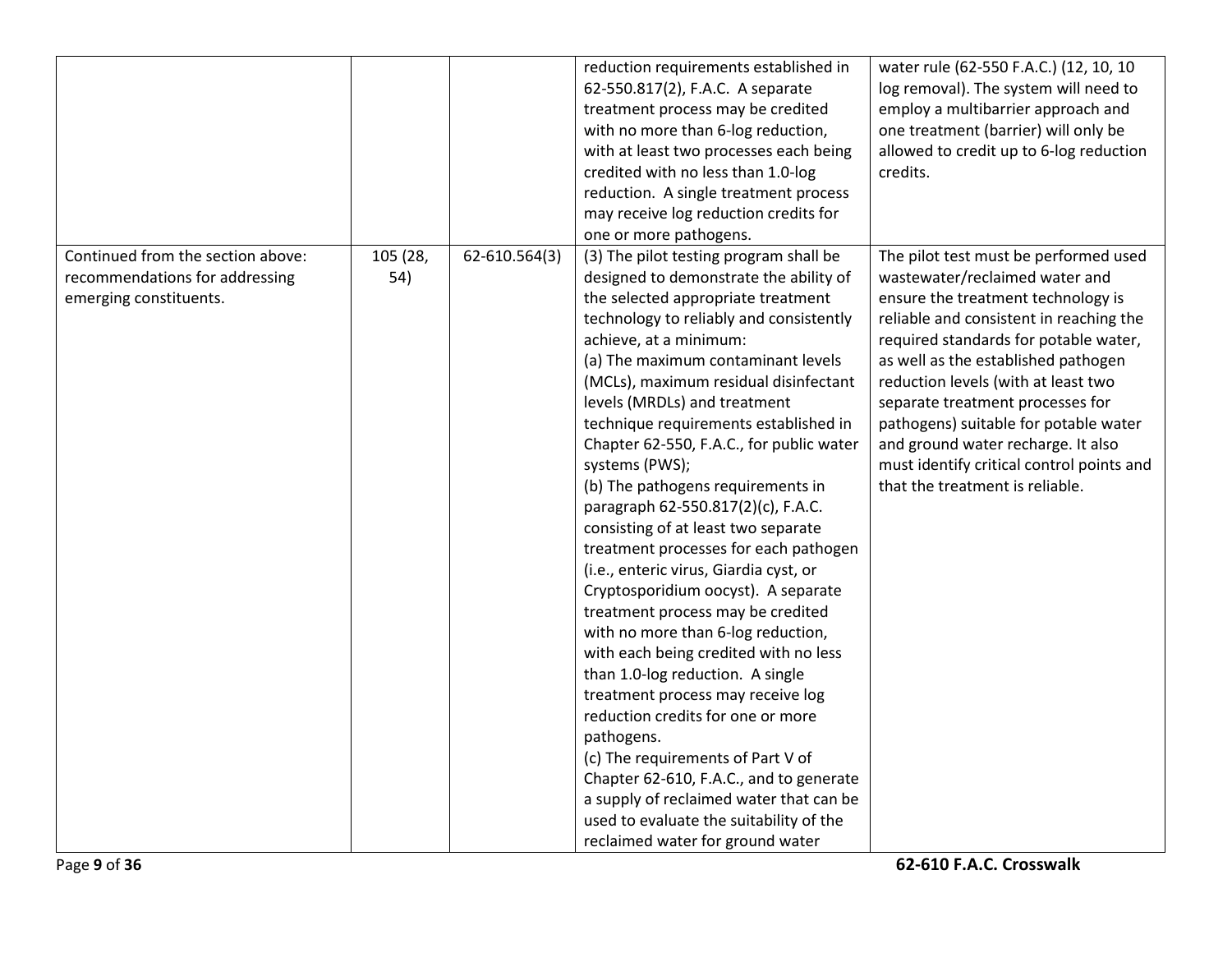|                                   |          |               | recharge or potable reuse, and to          |                                        |
|-----------------------------------|----------|---------------|--------------------------------------------|----------------------------------------|
|                                   |          |               | identify critical control points for       |                                        |
|                                   |          |               | improved process control and               |                                        |
|                                   |          |               | treatment reliability. Pilot testing shall |                                        |
|                                   |          |               | be performed using                         |                                        |
|                                   |          |               | wastewater/reclaimed water.                |                                        |
| Continued from the section above: | 105 (28, | 62-550.521(2) | (2) Systems supplying reclaimed water      | Drinking Water Rule (62-550 F.A.C.)    |
| recommendations for addressing    | 54)      |               | that has undergone advanced                | states potable reuse systems must      |
| emerging constituents.            |          |               | wastewater treatment as part of a          | maintain a monitoring protocol for     |
|                                   |          |               | potable reuse program shall maintain       | emerging constituents as stated in the |
|                                   |          |               | an emerging constituent monitoring         | Reuse Rule (62-610 F.A.C.).            |
|                                   |          |               | protocol pursuant to Rule 62-610.564,      |                                        |
|                                   |          |               | F.A.C.                                     |                                        |
| Continued from the section above: | 105 (28, | 62-610.567(8) | (8) Prior to placing a full-scale potable  | Once the system is past the pilot      |
| recommendations for addressing    | 54)      |               | reuse system into operation, the WWF       | testing phase and ready to implement   |
| emerging constituents.            |          |               | and PWS participants in the potable        | their full-scale system the permittee  |
|                                   |          |               | reuse system shall demonstrate to the      | will need to demonstrate that all      |
|                                   |          |               | Department that all treatment              | treatment processes are installed and  |
|                                   |          |               | processes are installed and achieve, as    | achieve, as designed, the intended     |
|                                   |          |               | designed, the intended functions and       | treatment levels and can be operated   |
|                                   |          |               | can be operated by the WWF and PWS         | by their staff.                        |
|                                   |          |               | operators. A protocol describing the       |                                        |
|                                   |          |               | actions to be taken to meet this           |                                        |
|                                   |          |               | subsection shall be included in the        |                                        |
|                                   |          |               | engineering report.                        |                                        |
|                                   |          |               |                                            |                                        |

Framework Section 10.3.1 Subsections 4.3 & 7.3 Appropriate Treatment Technology (ATT) to Remove Emerging **Constituents** 

## Framework Recommendation Table 4.

| <b>Implementation Recommendation</b> | <b>Framework</b><br>Page | <b>DEP</b><br><b>Chapters/Rules</b> | <b>Corresponding Rule</b><br>Language/Reasoning | <b>Summary of Rule Language/Reasoning</b> |
|--------------------------------------|--------------------------|-------------------------------------|-------------------------------------------------|-------------------------------------------|
|                                      |                          | <b>Affected</b>                     |                                                 |                                           |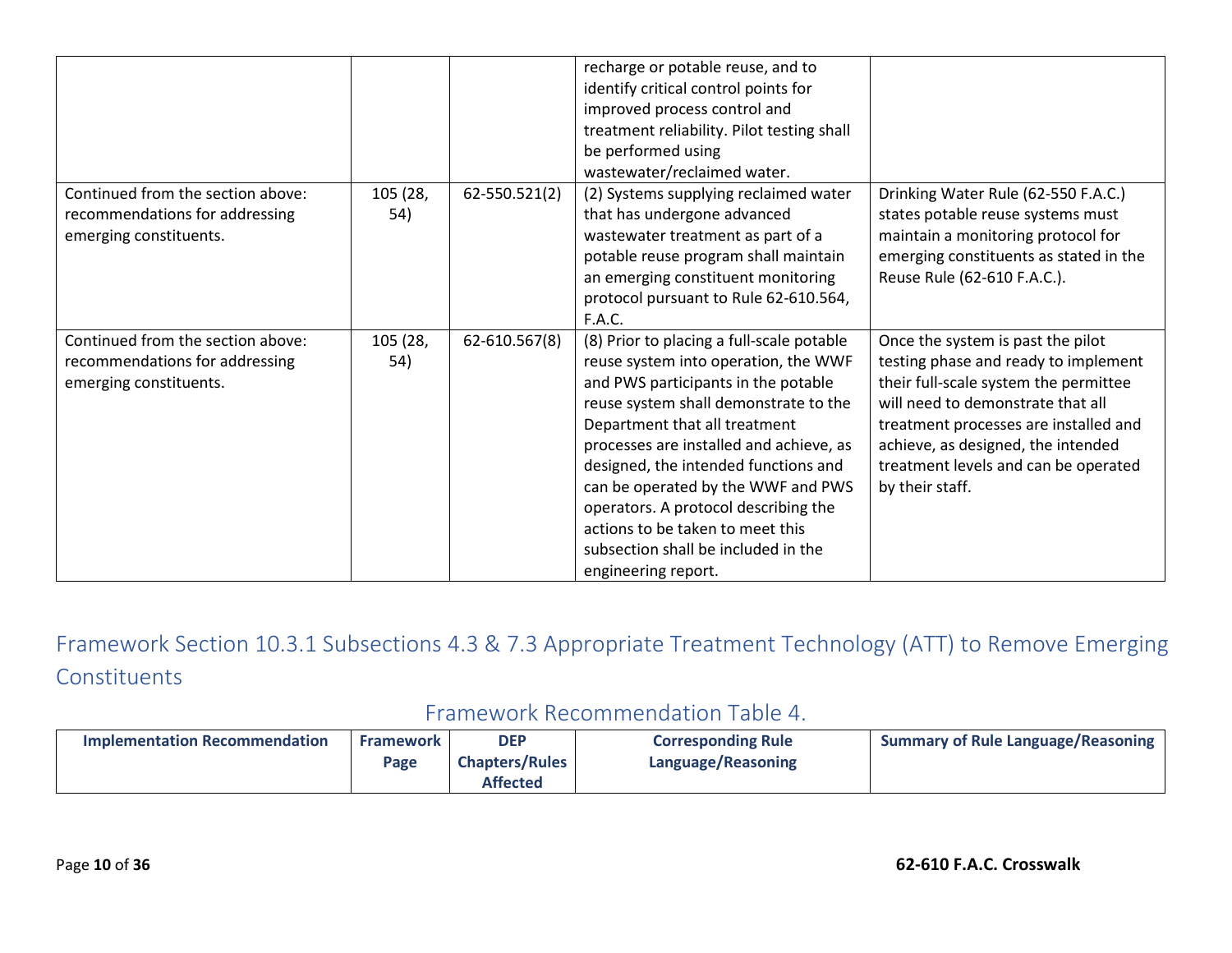| Continued from the section above: | 105 (28, | 62-610.564(8) | (8) Advanced treatment of water is the     | For pilot studies, the potable reuse      |
|-----------------------------------|----------|---------------|--------------------------------------------|-------------------------------------------|
| recommendations for addressing    | 54)      |               | treatment of an oxidized wastewater,       | system shall use a multi-barrier          |
| emerging constituents.            |          |               | as defined in Rule 62-610.200, F.A.C.,     | approach to treating water for            |
|                                   |          |               | using a reverse osmosis and an             | emerging constituents (utilizing          |
|                                   |          |               | oxidation treatment process that, at a     | multiple treatment methods, including     |
|                                   |          |               | minimum, meets the below.                  | but not limited to reverse osmosis (RO),  |
|                                   |          |               | (a) The applicant shall select for use a   | and oxidation or other equivalent         |
|                                   |          |               | reverse osmosis membrane such that:        | treatment techniques). The                |
|                                   |          |               | 1. each membrane element used in the       | applicant/system shall have to            |
|                                   |          |               | project has achieved a minimum             | propose/submit for approval a plan        |
|                                   |          |               | rejection of sodium chloride of no less    | that includes (but is not limited to) on- |
|                                   |          |               | than 99.0 percent (99.0%) and an           | going performance monitoring and at       |
|                                   |          |               | average (nominal) rejection of sodium      | least one form of continuous              |
|                                   |          |               | chloride of no less than 99.2 percent      | monitoring for the proposed RO            |
|                                   |          |               | (99.2%), as demonstrated through           | system.                                   |
|                                   |          |               | Method A of ASTM International's           |                                           |
|                                   |          |               | method D4194-03 (2014) using the           | RO and oxidation treatment systems        |
|                                   |          |               | following substitute test conditions:      | must meet the certain criteria laid out   |
|                                   |          |               | a. tests are operated at a recovery of     | in Chapter 62-610 F.A.C and must have     |
|                                   |          |               | no less than 15 percent (15%);             | ongoing monitoring protocols for the      |
|                                   |          |               | b. sodium chloride rejection is based on   | system which would indicate if the        |
|                                   |          |               | three or more successive                   | integrity of the treatment system has     |
|                                   |          |               | measurements, after flushing and           | been compromised. This will include       |
|                                   |          |               | following at least 30 minutes of           | testing for certain surrogate             |
|                                   |          |               | operation having demonstrated that         | compounds and operational parameter       |
|                                   |          |               | rejection has stabilized;                  | limits which would reflect the presence   |
|                                   |          |               | c. an influent pH no less than 6.5 and     | of emerging contaminants in the           |
|                                   |          |               | no greater than 8.0; and                   | system.                                   |
|                                   |          |               | d. an influent sodium chloride             |                                           |
|                                   |          |               | concentration of no greater than 2,000     |                                           |
|                                   |          |               | mg/L, to be verified prior to the start of |                                           |
|                                   |          |               | testing; and                               |                                           |
|                                   |          |               | 2. the membrane produces a permeate        |                                           |
|                                   |          |               | with no more than five percent (5%) of     |                                           |
|                                   |          |               | the sample results having TOC              |                                           |
|                                   |          |               | concentrations greater than 0.25 mg/L,     |                                           |
|                                   |          |               | as verified through monitoring no less     |                                           |
|                                   |          |               | frequent than weekly.                      |                                           |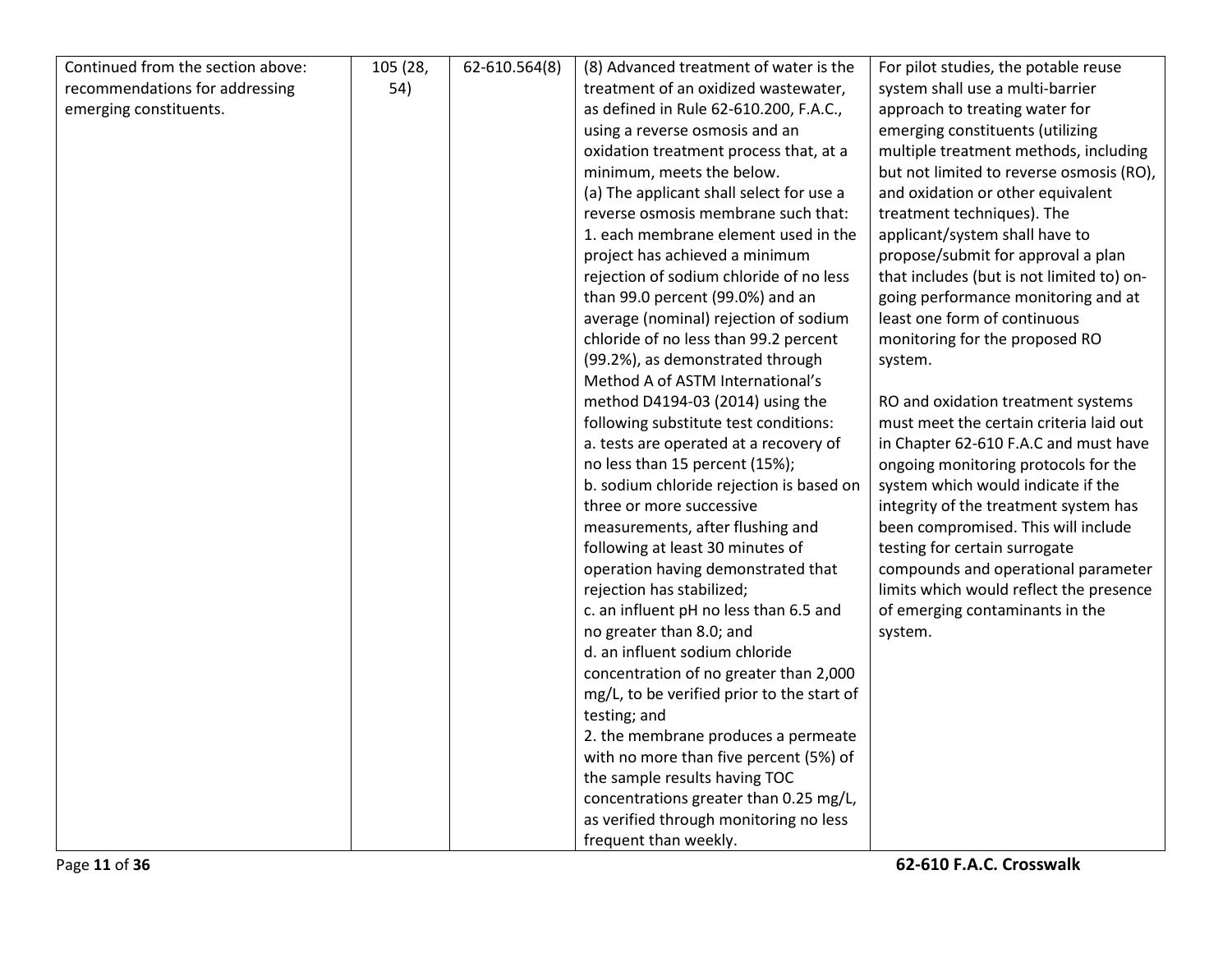|  | (b) For the reverse osmosis treatment     |  |
|--|-------------------------------------------|--|
|  | process, the applicant shall propose, for |  |
|  | Department review and approval, on-       |  |
|  | going performance monitoring (e.g.,       |  |
|  | conductivity or TOC) that indicates       |  |
|  | when the integrity of the process has     |  |
|  | been compromised. The proposal shall      |  |
|  | include at least one form of continuous   |  |
|  | monitoring, as well as the associated     |  |
|  | surrogate and/or operational              |  |
|  | parameter limits and alarm settings       |  |
|  | that indicate when the integrity has      |  |
|  | been compromised.                         |  |
|  | (c) To demonstrate a sufficient           |  |
|  | oxidation process has been designed       |  |
|  | for implementation, the applicant shall:  |  |
|  | 1. Perform an occurrence study on the     |  |
|  | reclaimed water to identify indicator     |  |
|  | compounds and select a total of at least  |  |
|  | nine indicator compounds, with at least   |  |
|  | one from each of the functional groups    |  |
|  | in subparagraphs a. through k. below.     |  |
|  | The applicant shall submit an             |  |
|  | occurrence study protocol, as well as     |  |
|  | the subsequent results and chosen         |  |
|  | indicator compounds, to the               |  |
|  | Department for review and approval.       |  |
|  | a. Hydroxy Aromatic                       |  |
|  | b. Amino/Acylamino Aromatic               |  |
|  | c. Nonaromatic with carbon double         |  |
|  | bonds                                     |  |
|  | d. Deprotonated Amine                     |  |
|  | e. Alkoxy Polyaromatic                    |  |
|  | f. Alkoxy Aromatic                        |  |
|  | g. Alkyl Aromatic                         |  |
|  | h. Perfluoroalkyl with Sulfonate          |  |
|  | i. Perfluoroalkyl with Carboxylate        |  |
|  | j. Saturated Aliphatic                    |  |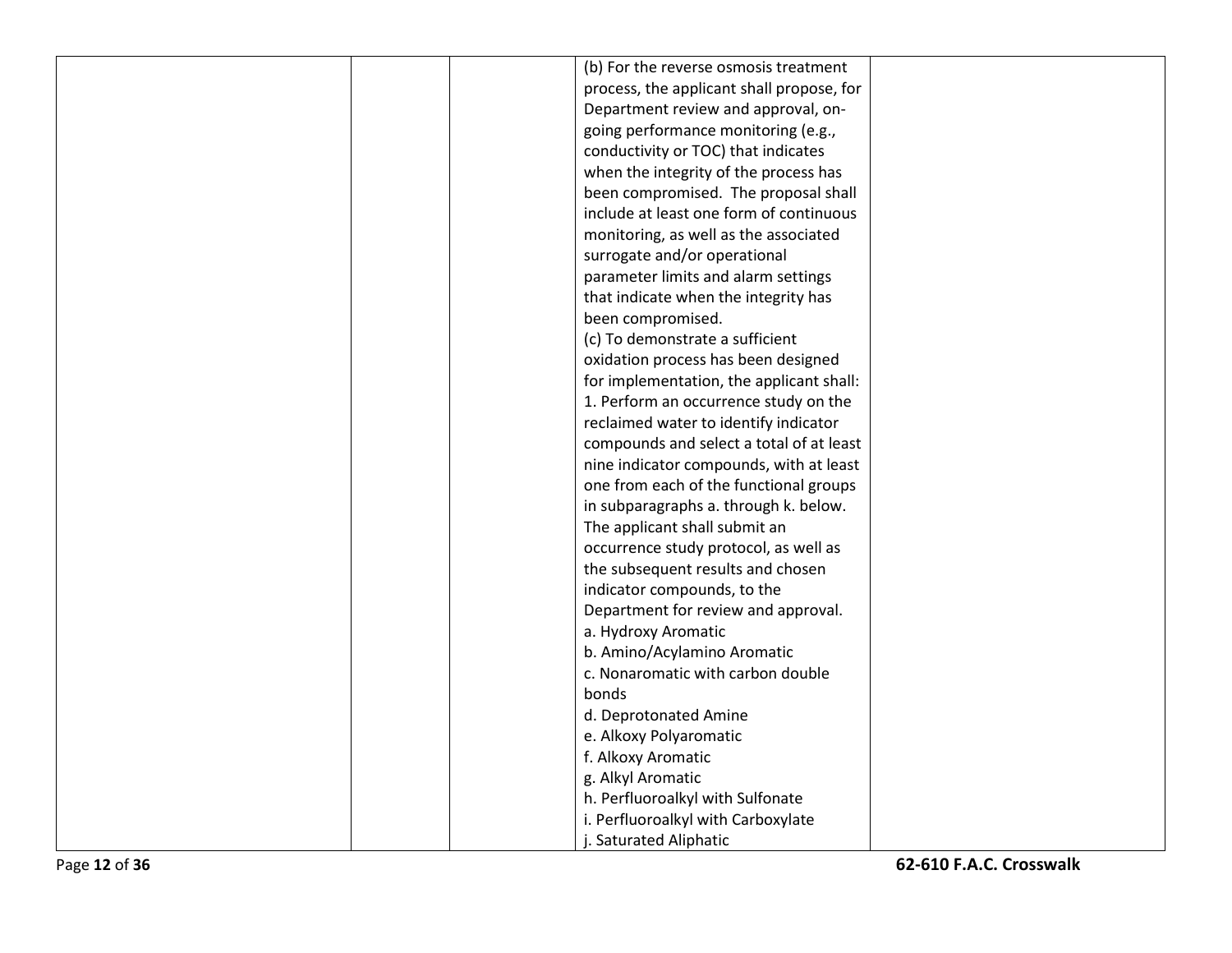|  | k. Nitro Aromatic                        |  |
|--|------------------------------------------|--|
|  | 2. Utilize an oxidation process that     |  |
|  | achieves optimal removal of the          |  |
|  | indicator compounds selected in          |  |
|  | paragraph 1. such that removal is no     |  |
|  | less than;                               |  |
|  | a. 0.5-log (69 percent) for each         |  |
|  | indicator compound representing the      |  |
|  | functional groups in paragraphs 1.a.     |  |
|  | through 1.i., and                        |  |
|  | b. 0.3-log (50 percent) for each         |  |
|  | indicator compound representing the      |  |
|  | functional groups in paragraphs 1.j. and |  |
|  | 1.k.                                     |  |
|  | 3. Establish at least one surrogate or   |  |
|  | operational parameter that reflects the  |  |
|  | removal of at least six of the nine      |  |
|  | indicator compounds selected pursuant    |  |
|  | to paragraph 1. such that;               |  |
|  | a. at least one of the six indicator     |  |
|  | compounds represents at least one        |  |
|  | functional group in paragraphs 1.a.      |  |
|  | through 1.g.,                            |  |
|  | b. at least one of the six indicator     |  |
|  | compounds represents at least one        |  |
|  | functional group in paragraphs 1.h. or   |  |
|  | 1.i.,                                    |  |
|  | c. at least one of the six indicator     |  |
|  | compounds represents at least one        |  |
|  | functional group in paragraphs 1.j. or   |  |
|  | 1.k,                                     |  |
|  | d. at least one surrogate or operational |  |
|  | parameter is capable of being            |  |
|  | monitored continuously, recorded, and    |  |
|  | have associated alarms, and              |  |
|  | e. a surrogate or operational            |  |
|  | parameter, including the parameter in    |  |
|  | subsection (c), is identified that       |  |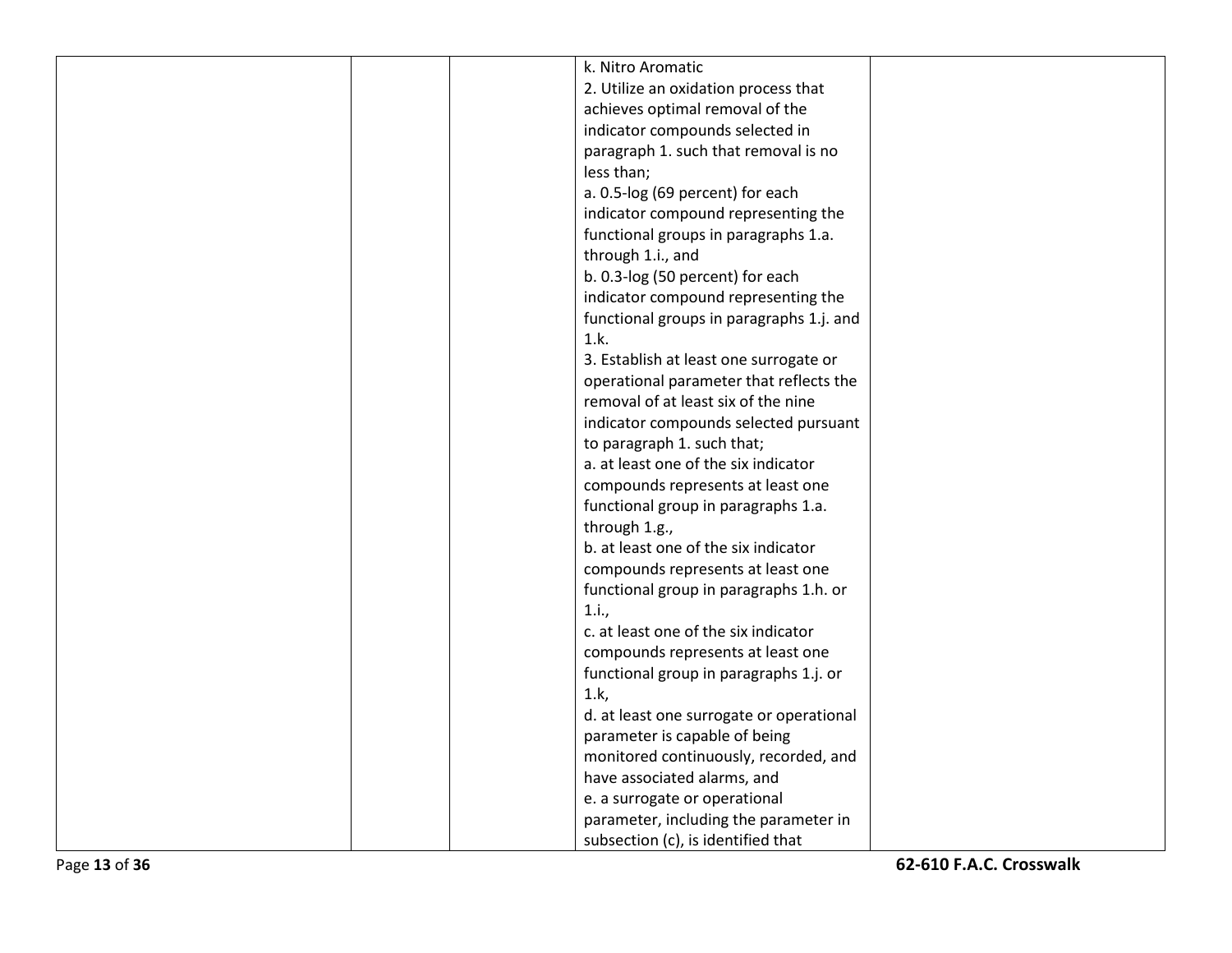|  | indicates when the process may no        |  |
|--|------------------------------------------|--|
|  | longer meet the criteria established in  |  |
|  | paragraph (c)2 above.                    |  |
|  | 4. Conduct testing that includes         |  |
|  | confirmation of the findings of the      |  |
|  | occurrence study in paragraph 1 and      |  |
|  | provides evidence that the               |  |
|  | requirements of paragraphs (c)2 and 3    |  |
|  | above can be met with a full-scale       |  |
|  | oxidation process. The testing shall     |  |
|  | include challenge or spiking tests       |  |
|  | conducted to determine the removal       |  |
|  | differential under normal operating      |  |
|  | conditions utilizing, at minimum, the    |  |
|  | nine indicator compounds identified in   |  |
|  | paragraph (c)1 above. The applicant      |  |
|  | shall submit a testing protocol, as well |  |
|  | as the subsequent results, to the        |  |
|  | Department for review and approval.      |  |
|  | (d) In lieu of demonstrating that a      |  |
|  | sufficient oxidation process has been    |  |
|  | designed for implementation pursuant     |  |
|  | to subsection (c), a project sponsor may |  |
|  | conduct testing demonstrating that the   |  |
|  | oxidation process will provide no less   |  |
|  | than 0.5-log (69 percent) reduction of   |  |
|  | 1,4-dioxane.                             |  |
|  | 1. The applicant shall submit a testing  |  |
|  | protocol, as well as the subsequent      |  |
|  | results, to the Department for review    |  |
|  | and approval. The testing shall include  |  |
|  | challenge or spiking tests, using 1,4-   |  |
|  | dioxane, to demonstrate the proposed     |  |
|  | oxidation process will achieve the       |  |
|  | minimum 0.5-log reduction under the      |  |
|  | proposed oxidation process's normal      |  |
|  | full-scale operating conditions.         |  |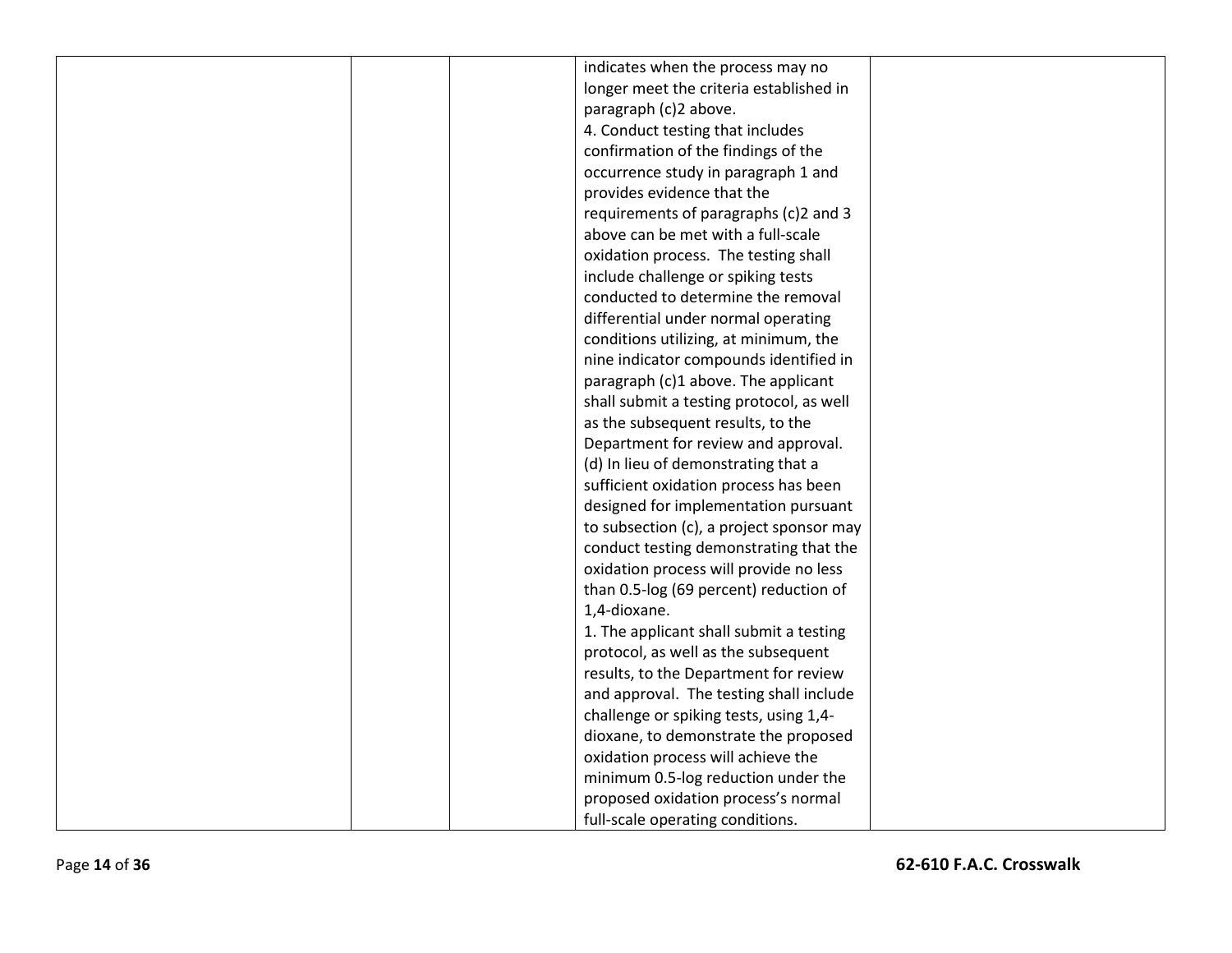|                                                                                               |                 |               | 2. The applicant shall establish<br>surrogate and/or operational<br>parameters that reflect whether the<br>minimum 0.5-log 1,4-dioxane reduction<br>design criteria is being met. At least<br>one recorded and have associated<br>alarms that indicate when the process<br>is not operating as designed. Surrogate<br>or operational parameter shall be<br>capable of being monitored<br>continuously.                                                                                                                                                                                                              |                                                                                                                                                                                                                                                                                                                                                                                                                                                                                                                                                                                           |
|-----------------------------------------------------------------------------------------------|-----------------|---------------|---------------------------------------------------------------------------------------------------------------------------------------------------------------------------------------------------------------------------------------------------------------------------------------------------------------------------------------------------------------------------------------------------------------------------------------------------------------------------------------------------------------------------------------------------------------------------------------------------------------------|-------------------------------------------------------------------------------------------------------------------------------------------------------------------------------------------------------------------------------------------------------------------------------------------------------------------------------------------------------------------------------------------------------------------------------------------------------------------------------------------------------------------------------------------------------------------------------------------|
| Continued from the section above:<br>recommendations for addressing<br>emerging constituents. | 105 (28,<br>54) | 62-610.564(9) | (9) The applicant may use an<br>alternative treatment requirement in<br>subsection 62-610.564(6), F.A.C., if the<br>applicant:<br>(a) demonstrates to the Department<br>that the proposed alternative assures<br>at least the same level of protection to<br>the environment and public health; and<br>(b) receives written approval from the<br>Department prior to implementation of<br>the alternative.                                                                                                                                                                                                          | The system/applicant may propose<br>alternative treatment techniques to RO<br>and UV as long as they demonstrate the<br>same level of treatment and protection<br>of the environment and public health.<br>The will have to submit the alternative<br>treatment proposal to and receive<br>written approval from the Department.                                                                                                                                                                                                                                                          |
| Continued from the section above:<br>recommendations for addressing<br>emerging constituents. | 105 (28,<br>54) | 62-610.567    | (9) During full-scale operation of the<br>oxidation process designed pursuant to<br>subsection 62-610.564(6)(c) or (d),<br>F.A.C., the applicant shall continuously<br>monitor the surrogate and operational<br>parameters established pursuant to<br>subsection 62-610.564(6)(c)3.c. or<br>(d)2., F.A.C., as applicable. The<br>applicant shall implement, in full-scale<br>operation, the oxidation process as<br>designed pursuant to subsection 62-<br>610.564(6)(c) or (d), F.A.C.<br>(10) Within 60 days after completing<br>the initial 12-months of monitoring<br>pursuant to Rule 62-610. (9), F.A.C., the | Once the system is past the pilot<br>testing phase and ready to implement<br>their full-scale system the permittee<br>will need to demonstrate that all<br>treatment processes are installed and<br>achieve, as designed, the intended<br>treatment levels. They will have to<br>continuously monitor for surrogate<br>compounds and the operational<br>parameters. They will also need to<br>submit a report to the Department<br>detailing the results of the monitoring,<br>information about the indicator<br>compounds they are testing for, a<br>description of the efficacy of the |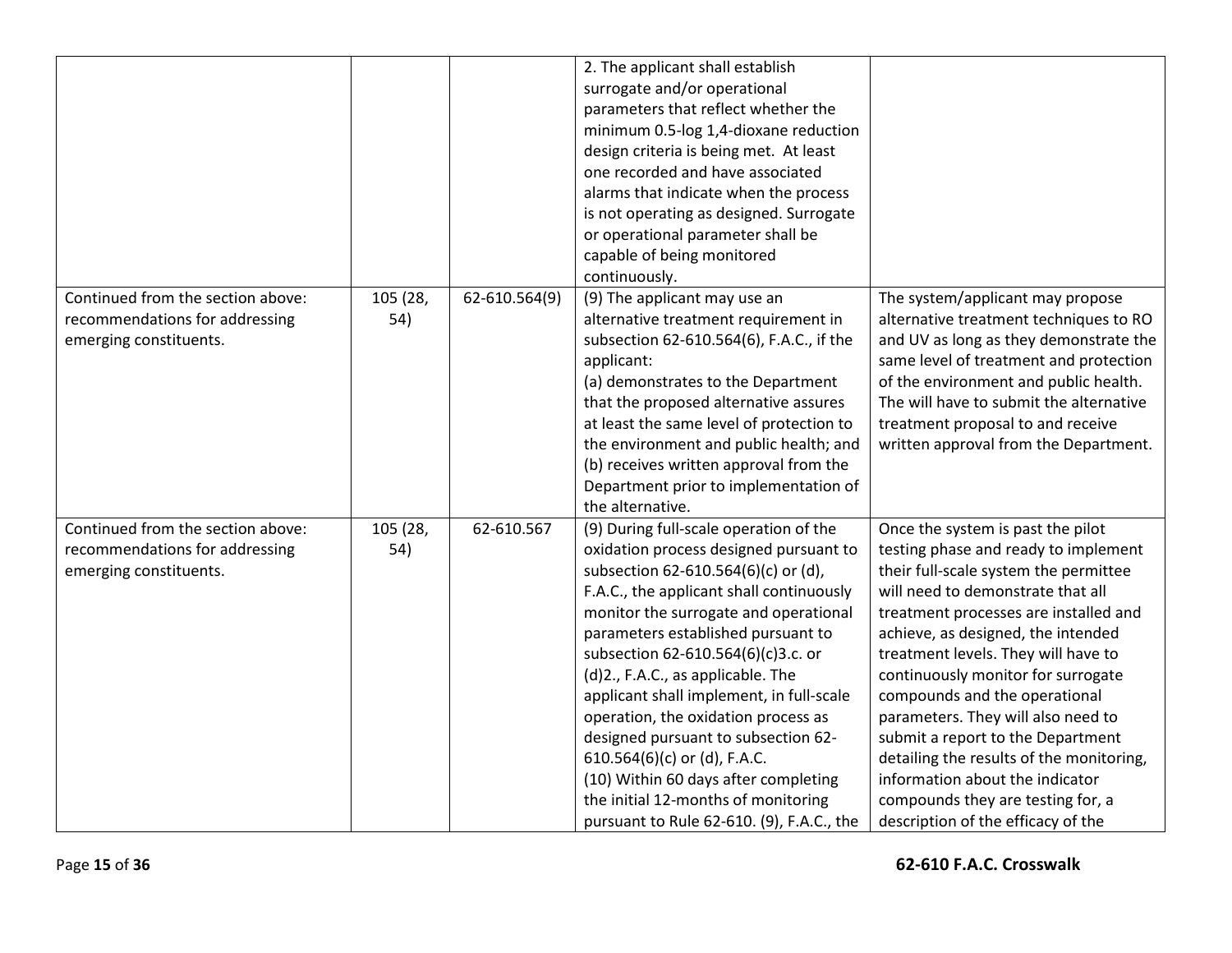|  | applicant shall submit a report to the       | surrogate compounds, and a             |
|--|----------------------------------------------|----------------------------------------|
|  | Department that includes:                    | description of what corrective actions |
|  | (a) the results of the monitoring            | they took if the required levels of    |
|  | performed in subsection Rule 62-             | treatment were not met.                |
|  | 610.567(9), F.A.C.;                          |                                        |
|  | (b) the removal differential of the          |                                        |
|  | indicator compounds;                         |                                        |
|  | (c) a description of the efficacy of the     |                                        |
|  | surrogate and/or operational                 |                                        |
|  | parameters to reflect the removal            |                                        |
|  | differential of the indicator                |                                        |
|  | compounds; and                               |                                        |
|  | (d) a description of actions taken, or to    |                                        |
|  | be taken, if the indicator compound          |                                        |
|  | removal did not meet the associated          |                                        |
|  | design criteria in Rule 62-610.564(6)(c)     |                                        |
|  | or (d), F.A.C., the continuous surrogate     |                                        |
|  | and/or operational parameter                 |                                        |
|  | monitoring in subsection 62-                 |                                        |
|  | 610.564(6)(c)3.c. or (d)2., F.A.C., fails to |                                        |
|  | correspond to the differential indicator     |                                        |
|  | compound removal, or the surrogate           |                                        |
|  | and/or operational parameter                 |                                        |
|  | established in subsection 62-                |                                        |
|  | 610.564(6)(c)3.d. or (d)2, F.A.C., is not    |                                        |
|  | met.                                         |                                        |
|  | (11) Within 60 days after completing         |                                        |
|  | the initial 12 months of operation of        |                                        |
|  | the reverse osmosis process, a the           |                                        |
|  | applicant shall submit a report to the       |                                        |
|  | Department describing the                    |                                        |
|  | effectiveness of the treatment, process      |                                        |
|  | failures, and actions taken in the event     |                                        |
|  | the on-going monitoring in Rule 62-          |                                        |
|  | 610.564(6)(b), F.A.C., indicated that        |                                        |
|  | process integrity was compromised.           |                                        |
|  | (12) Each quarter, the applicant shall       |                                        |
|  | calculate what percent of results of the     |                                        |
|  |                                              |                                        |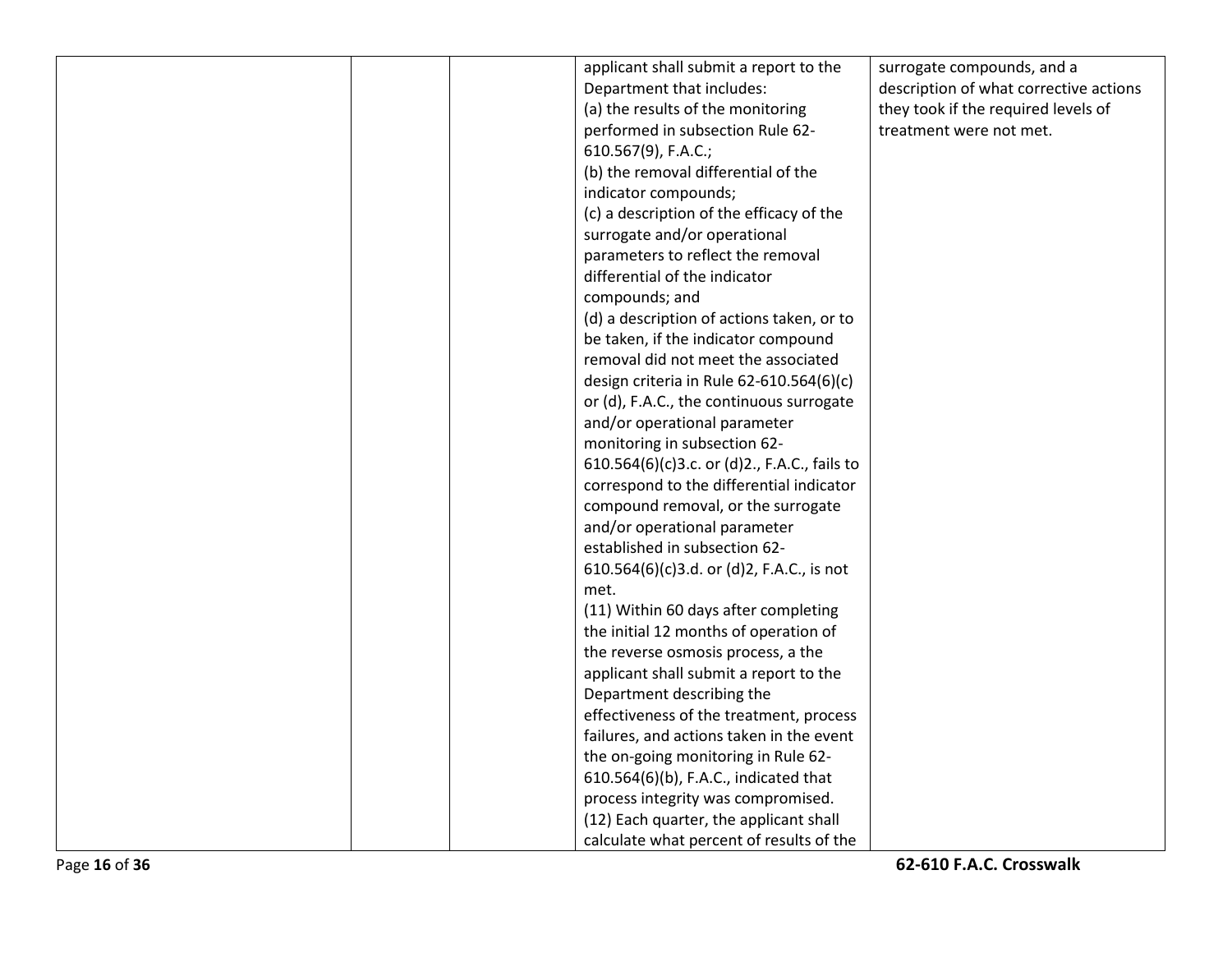|             |                 |               | quarter's monitoring, conducted<br>pursuant to subsection 62-<br>610.564(6)(b) and Rule 62-610.567(9),<br>F.A.C., did not meet the surrogate and<br>operational parameter limits<br>established to assure proper on-going<br>performance of the reverse osmosis<br>and oxidation processes. If the percent<br>is greater than ten, within 45 days after<br>the end of the quarter the applicant<br>shall:<br>(a) submit a report to the Department<br>describing the corrective actions<br>planned or taken to reduce the percent<br>to ten percent (10%) or less; and |                                                           |
|-------------|-----------------|---------------|------------------------------------------------------------------------------------------------------------------------------------------------------------------------------------------------------------------------------------------------------------------------------------------------------------------------------------------------------------------------------------------------------------------------------------------------------------------------------------------------------------------------------------------------------------------------|-----------------------------------------------------------|
| <b>None</b> | 105 (28,<br>54) | 62-550.521(2) | Same addition as for Framework 10.3<br>(reference to 62-610.564)                                                                                                                                                                                                                                                                                                                                                                                                                                                                                                       | Please see the above statements<br>referencing 62-610.564 |

## Framework Section 10.3.2 Monitoring as Part of ATT Proposal

#### Framework Recommendation Table 5.

| <b>Implementation Recommendation</b> | <b>Framework</b> | <b>DEP</b>            | <b>Corresponding Rule</b>           | <b>Summary of Rule Language/Reasoning</b> |
|--------------------------------------|------------------|-----------------------|-------------------------------------|-------------------------------------------|
|                                      | Page             | <b>Chapters/Rules</b> | Language/Reasoning                  |                                           |
|                                      |                  | <b>Affected</b>       |                                     |                                           |
| None                                 | 106              | 62-550.521(2)         | Same addition as for Framework 10.3 | Please see the above statements           |
|                                      |                  |                       | (reference to 62-610.564)           | referencing 62-610.564                    |

## Framework Section 10.3.3 Approaches for Employing ATT

- **Approach 1** (DPR)- For this scenario, the PRC recommends including reclaimed water as part of a DWTF's source water characterization and, if that source water characterization indicates the presence of emerging constituents at levels of public health interest, then employing ATT to address those emerging constituents.

The PRC recommends the source water characterization consider the nature and level of emerging constituents in the reclaimed water supply. The source water characterization would also consider whether and the extent to which ground or surface water is mixed into the direct potable reuse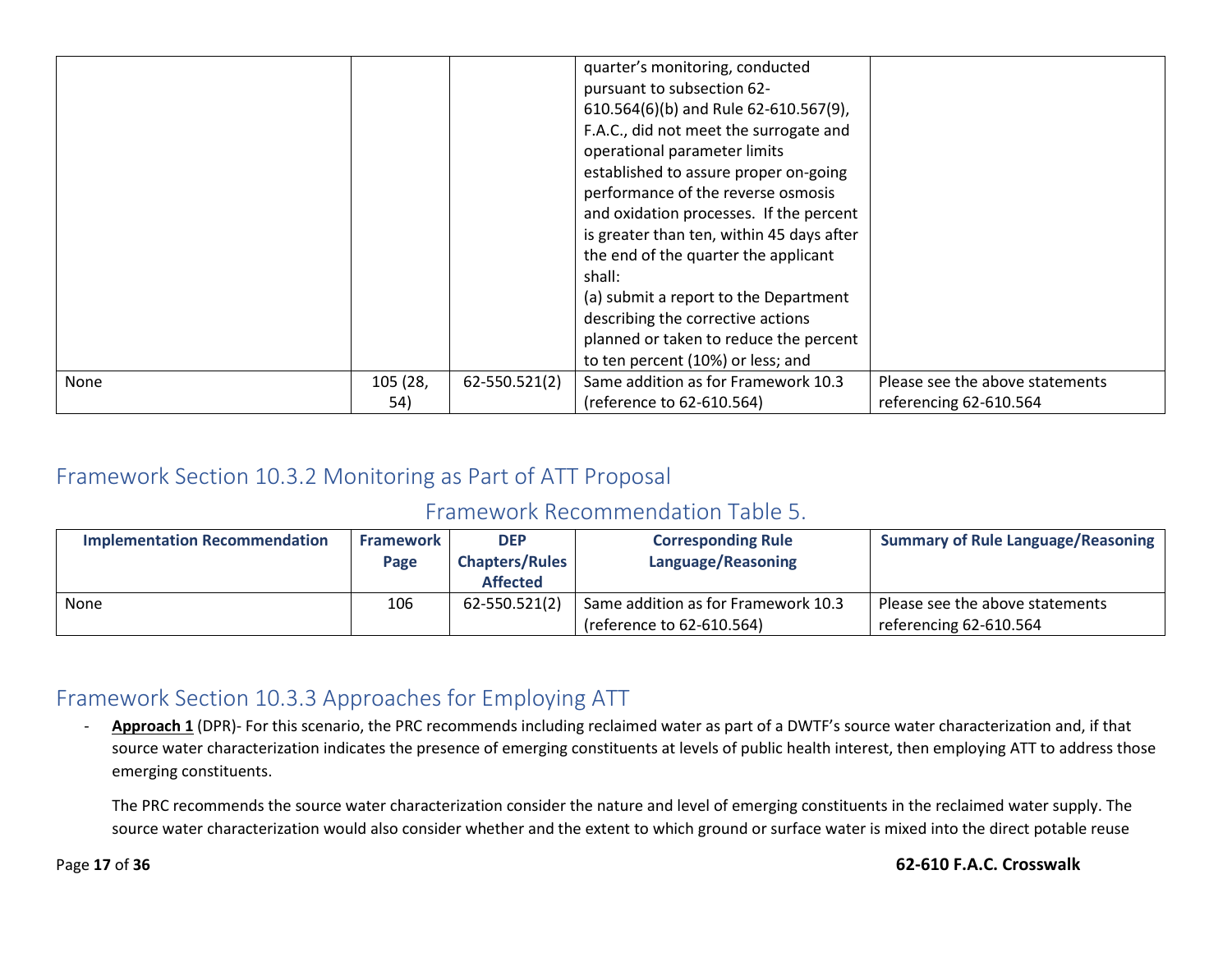supply reducing the concentration of these emerging constituents. Based on these considerations and others, the source water characterization would determine the types of treatment needed to address emerging constituents and the corresponding surrogate monitoring, for the emerging constituents. This level of treatment and surrogate monitoring for the emerging constituents would then direct the extent and nature of ATT(s) to employ. (It should be noted that pathogen reduction goals will also play a role in determining the nature and extent of ATTs to employ.)

| <b>Implementation Recommendation</b>     | <b>Framework</b> | <b>DEP</b>            | <b>Corresponding Rule</b>               | <b>Summary of Rule Language/Reasoning</b> |
|------------------------------------------|------------------|-----------------------|-----------------------------------------|-------------------------------------------|
|                                          | Page             | <b>Chapters/Rules</b> | <b>Language/Reasoning</b>               |                                           |
|                                          |                  | <b>Affected</b>       |                                         |                                           |
| To implement this recommendation,        | 106-107          | None                  | Approach 1: DPR                         | Approach 1: DPR                           |
| the Florida Legislature would need to    |                  |                       |                                         |                                           |
| enact legislation providing authority    |                  |                       | Any direct potable reuse programs       | Any direct potable reuse programs         |
| and direction to FDEP to revise existing |                  |                       | which supplements drinking water        | which supplements drinking water          |
| rules or adopt new rules specifying the  |                  |                       | supply through the use of advanced      | supply through the use of advanced        |
| process described above for addressing   |                  |                       | treated reclaimed water shall meet all  | treated reclaimed water shall meet all    |
| emerging constituents.                   |                  |                       | the requirements of Part V of Chapter   | the requirements of Part V of Chapter     |
|                                          |                  |                       | 62-610, F.A.C.                          | 62-610, F.A.C.                            |
|                                          |                  |                       | Requirements for treatment of           | Requirements for treatment of             |
|                                          |                  |                       | advanced waste treated water to be      | advanced waste treated water to be        |
|                                          |                  |                       | used as a source or supplementation of  | used as a source or supplementation of    |
|                                          |                  |                       | a potable water system are specified in | a potable water system are specified in   |
|                                          |                  |                       | Rule 62-550.817, F.A.C.62-610.550,      | Rule 62-550.817, F.A.C.62-610.550,        |
|                                          |                  |                       | F.A.C.                                  | <b>F.A.C.</b>                             |
|                                          |                  |                       | For purposes of Part V of this chapter  | For purposes of Part V of this chapter    |
|                                          |                  |                       | (62-550 F.A.C.), subpart H systems also | (62-550 F.A.C.), subpart H systems also   |
|                                          |                  |                       | include systems using a combination of  | include systems using a combination of    |
|                                          |                  |                       | surface water (or ground water under    | surface water (or ground water under      |
|                                          |                  |                       | the direct influence of surface water), | the direct influence of surface water),   |
|                                          |                  |                       | and ground water not under the direct   | and ground water not under the direct     |
|                                          |                  |                       | influence of surface water and Direct   | influence of surface water and Direct     |
|                                          |                  |                       | Potable Reuse systems.                  | Potable Reuse systems.                    |
|                                          |                  |                       | Systems supplying reclaimed water that  | Systems supplying reclaimed water that    |
|                                          |                  |                       | has undergone advanced wastewater       | has undergone advanced wastewater         |
|                                          |                  |                       | treatment as part of a potable reuse    | treatment as part of a potable reuse      |
|                                          |                  |                       | program shall maintain an emerging      | program shall maintain an emerging        |
|                                          |                  |                       | constituent monitoring protocol         | constituent monitoring protocol           |
|                                          |                  |                       | pursuant to Rule 62-610.564, F.A.C.     | pursuant to Rule 62-610.564, F.A.C.       |

## Framework Recommendation Table 6.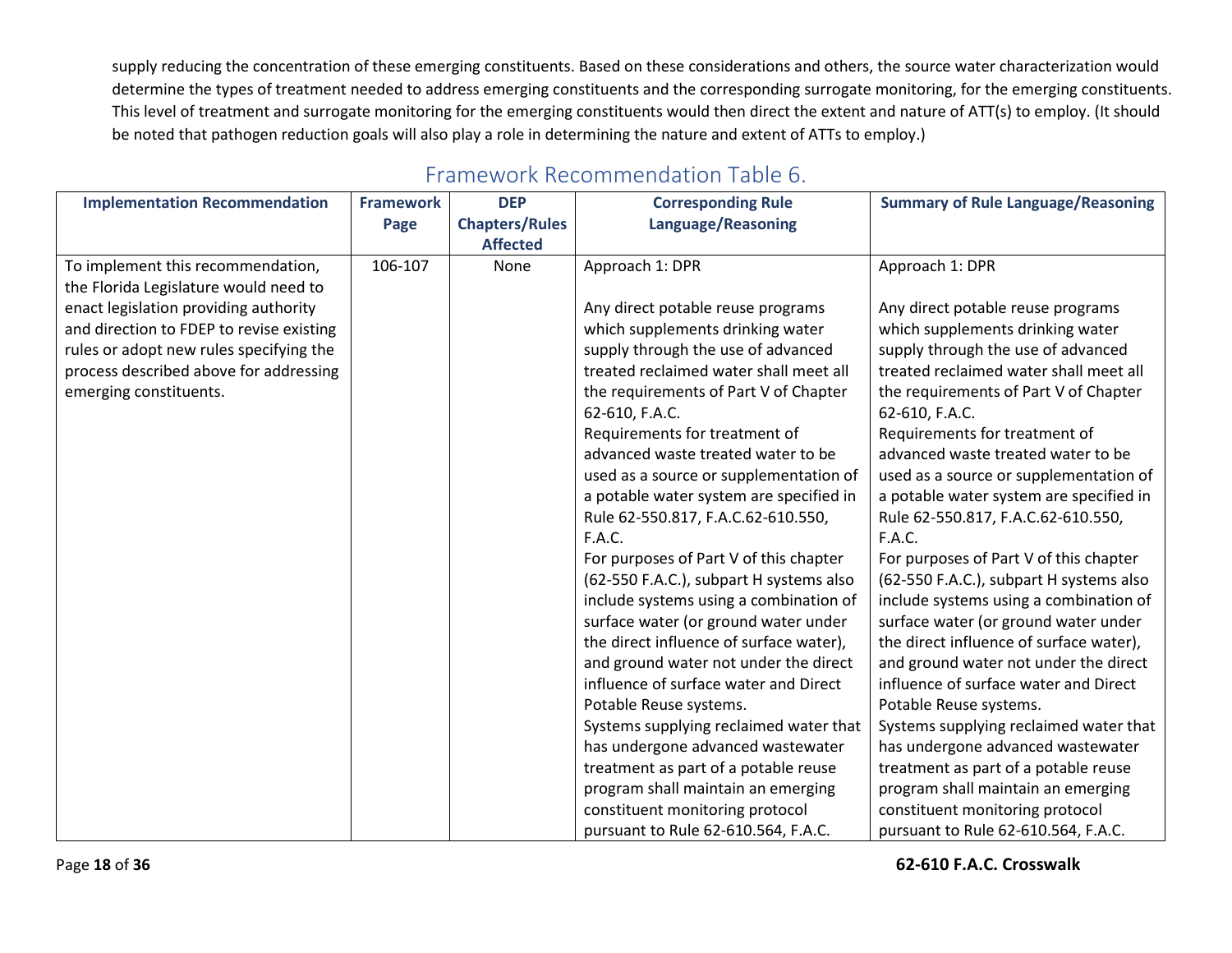|  | If the system supplies advanced treated  | If the system supplies advanced treated  |
|--|------------------------------------------|------------------------------------------|
|  | reclaimed water as part of a Direct      | reclaimed water as part of a Direct      |
|  | Potable Reuse program, the system        | Potable Reuse program, the system        |
|  | shall be required to give a detailed     | shall be required to give a detailed     |
|  | description of the pilot program or      | description of the pilot program or      |
|  | study used in the years of operation to  | study used in the years of operation to  |
|  | demonstrate the ability of the AWTF to   | demonstrate the ability of the AWTF to   |
|  | provide a water source the same          | provide a water source the same          |
|  | quality or better than other sources     | quality or better than other sources     |
|  | used in the area. Requirements for       | used in the area. Requirements for       |
|  | content of the pilot study or program    | content of the pilot study or program    |
|  | to be recorded and reported are          | to be recorded and reported are          |
|  | defined in Rule 62-610.564, F.A.C.       | defined in Rule 62-610.564, F.A.C.       |
|  | Systems which supply advanced treated    | Systems which supply advanced treated    |
|  | reclaimed water as part of a Direct      | reclaimed water as part of a Direct      |
|  | Potable Reuse Program shall include a    | Potable Reuse Program shall include a    |
|  | general description of the major water   | general description of the major water   |
|  | treatment process performed on that      | treatment process performed on that      |
|  | water at the AWTF in addition to that    | water at the AWTF in addition to that    |
|  | which is performed at the drinking       | which is performed at the drinking       |
|  | water facility. For example, a statement | water facility. For example, a statement |
|  | may be worded in the following way:      | may be worded in the following way:      |
|  | Our water is obtained from reclaimed     | Our water is obtained from reclaimed     |
|  | sources. In addition to being            | sources. In addition to being            |
|  | chlorinated for disinfection purposes,   | chlorinated for disinfection purposes,   |
|  | the water undergoes reverse osmosis      | the water undergoes reverse osmosis      |
|  | at an advanced wastewater treatment      | at an advanced wastewater treatment      |
|  | facility before joining our distribution | facility before joining our distribution |
|  | system.                                  | system.                                  |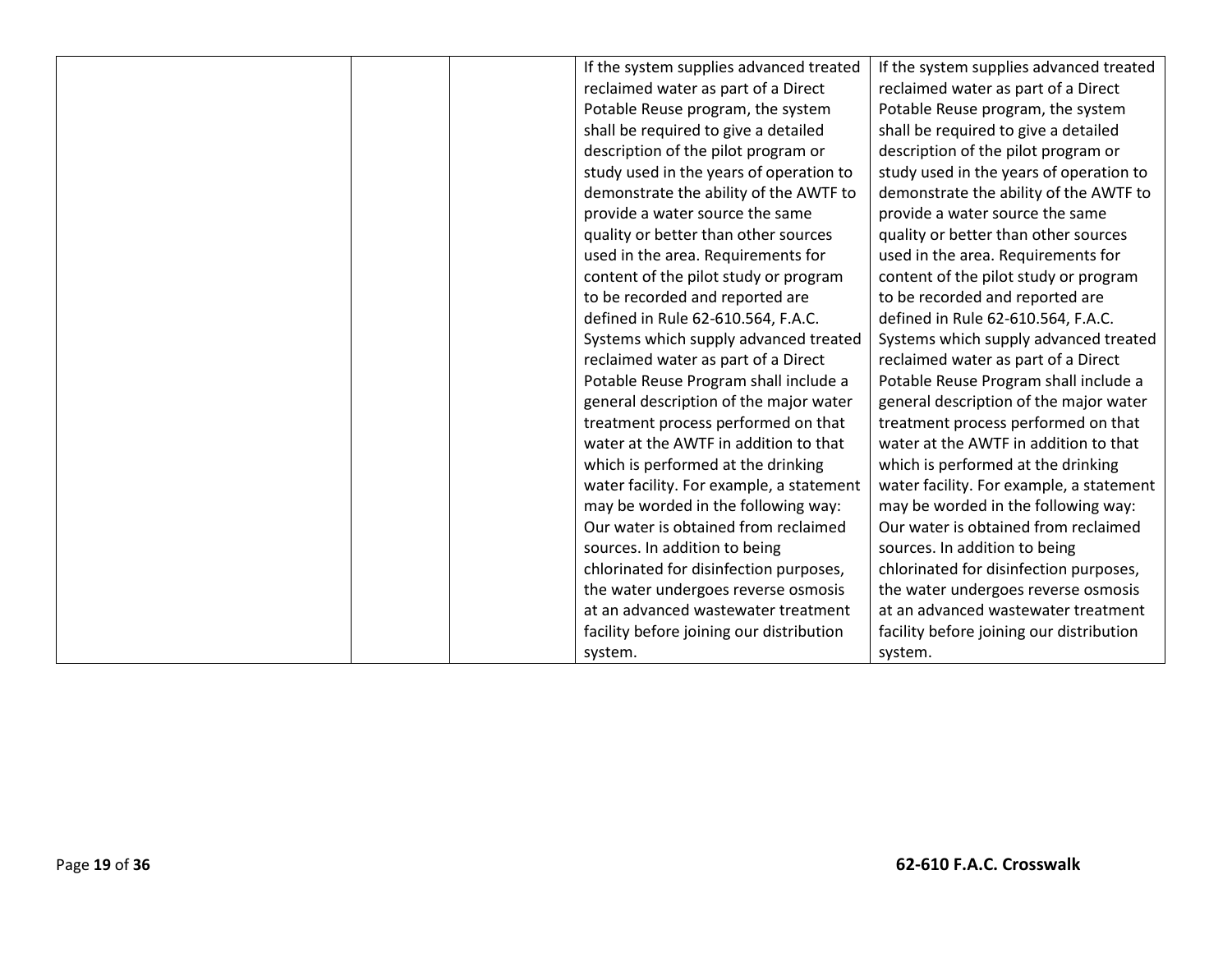Approach 2 (For IPR)- For IPR, where reclaimed water is released or discharged into groundwater or surface waters, emerging constituents may need to be considered due to existing regulatory requirements such as antidegradation and discharge standards. In addition, the emerging constituents may be treated, attenuated or diluted by the groundwater or surface water. How these issues are presented will vary from one potable reuse project to another given hydrological differences and, in the case of groundwater, geological differences.

| Framework Recommendation Table 7. |  |  |
|-----------------------------------|--|--|
|                                   |  |  |

| <b>Implementation Recommendation</b>     | <b>Framework</b> | <b>DEP</b>            | <b>Corresponding Rule</b>                | <b>Summary of Rule Language/Reasoning</b> |
|------------------------------------------|------------------|-----------------------|------------------------------------------|-------------------------------------------|
|                                          | Page             | <b>Chapters/Rules</b> | <b>Language/Reasoning</b>                |                                           |
|                                          |                  | <b>Affected</b>       |                                          |                                           |
| To implement this recommendation,        | 106-107          | None                  | Approach 2: IPR                          | Approach 2: IPR                           |
| the Florida Legislature would need to    |                  |                       |                                          |                                           |
| enact legislation providing authority    |                  |                       | All reclaimed water for IPR must go      | All reclaimed water for IPR must go       |
| and direction to FDEP to revise existing |                  |                       | through Advanced Waste Treatment         | through Advanced Waste Treatment          |
| rules or adopt new rules specifying the  |                  |                       | and high-level disinfection before being | and high-level disinfection before being  |
| process described above for addressing   |                  |                       | discharged into either a surface water   | discharged into either a surface water    |
| emerging constituents.                   |                  |                       | source or groundwater to be used as      | source or groundwater to be used as       |
|                                          |                  |                       | potable reuse. Once the water is then    | potable reuse. Once the water is then     |
|                                          |                  |                       | recovered it will be subject to          | recovered it will be subject to           |
|                                          |                  |                       | Advanced Treatment as required under     | Advanced Treatment as required under      |
|                                          |                  |                       | drinking water rule (62-550 F.A.C.) as   | drinking water rule (62-550 F.A.C.) as    |
|                                          |                  |                       | well as the standard drinking water      | well as the standard drinking water       |
|                                          |                  |                       | treatment. (62-610.564(8)(c)(1)          | treatment. (62-610.564(8)(c)(1)           |

Framework Section 10.4 Subsection 5.8 Other Regulatory Changes Specific to Particular Potable Reuse Project Scenarios

- Industrial waste pretreatment and source control program

## Framework Recommendation Table 8.

| <b>Implementation Recommendation</b> | <b>Framework</b> | <b>DEP</b>            | <b>Corresponding Rule</b>                | <b>Summary of Rule Language/Reasoning</b> |
|--------------------------------------|------------------|-----------------------|------------------------------------------|-------------------------------------------|
|                                      | Page             | <b>Chapters/Rules</b> | Language/Reasoning                       |                                           |
|                                      |                  | <b>Affected</b>       |                                          |                                           |
| To implement this recommendation,    | 108 (39)         | 62-610.330(2)         | (2) For potable reuse projects regulated | For potable reuse projects regulated      |
| FDEP would                           |                  |                       | under Part V of this chapter, a          | under Part V of this chapter, a           |
|                                      |                  |                       | comprehensive pretreatment and           | comprehensive pretreatment and            |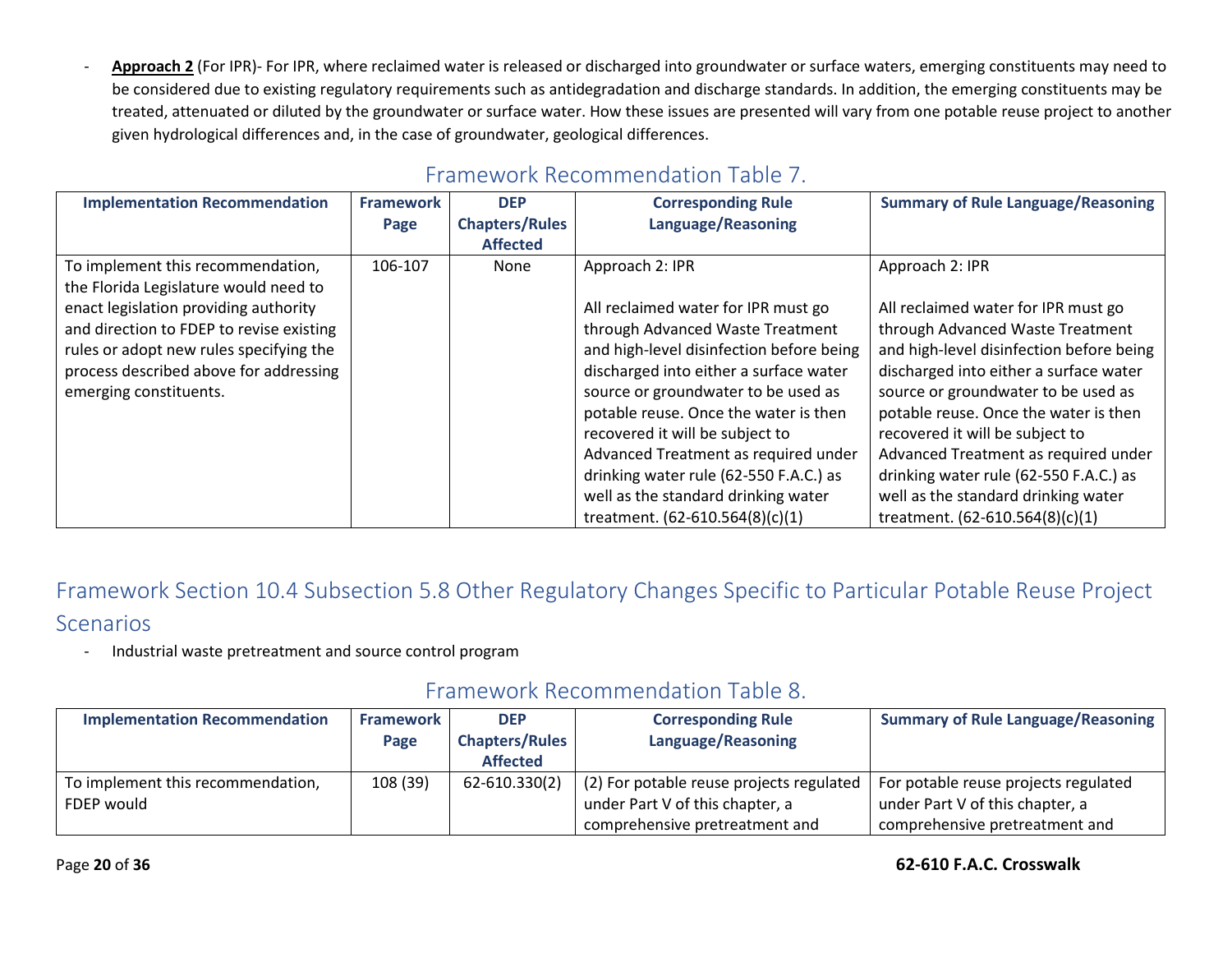adopt new regulations or existing regulations to specify existing industrial pretrea requirements would be reclaimed water is used reuse. In addition, FDEP should require a wastewa involved in one of these projects to implement a program for sources the utility identifies as needir addressed.

| r modify        |  | source control program shall be         | source control program shall be         |
|-----------------|--|-----------------------------------------|-----------------------------------------|
| becify that the |  | developed and implemented for           | developed and implemented for           |
| atment          |  | regulating the discharge of wastes to   | regulating the discharge of wastes to   |
| imposed when    |  | the wastewater facility that may        | the wastewater facility that may        |
| for potable     |  | adversely affect the potable reuse      | adversely affect the potable reuse      |
| regulations     |  | system's water quality or production.   | system's water quality or production.   |
| ater utility    |  | The program standards and               | The program standards and               |
| potable reuse   |  | requirements in Chapter 62-625, F.A.C., | requirements in Chapter 62-625, F.A.C., |
| source control  |  | as well as this section apply to the    | as well as this section apply to the    |
| wastewater      |  | entire potable reuse system (from       | entire potable reuse system (from       |
| ing to be       |  | collection systems to the potable water | collection systems to potable water     |
|                 |  | distribution system), including         | distribution system), including         |
|                 |  | privately-owned portions of the         | privately-owned portions of the         |
|                 |  | system.                                 | system. The enhanced pretreatment       |
|                 |  | (a) The comprehensive pretreatment      | and source control program will, at     |
|                 |  | and source control program shall        | minimum, be required to include (but    |
|                 |  | include at a minimum:                   | not limited to the following) the       |
|                 |  | 1. Pretreatment program standards and   | following:                              |
|                 |  | requirements in Chapter 62-625, F.A.C.; |                                         |
|                 |  | 2. An assessment of the fate of         | - the currently established             |
|                 |  | Department-specified toxic chemicals    | pretreatment requirements               |
|                 |  | and other contaminants of aquatic life  | - an assessment of the                  |
|                 |  | and human health significance through   | pollutants/toxicants entering the       |
|                 |  | the entire potable reuse system;        | treatment system                        |
|                 |  | 3. Source investigations and monitoring | - establish local limits                |
|                 |  | that focuses on Department-specified    | - enhanced monitoring                   |
|                 |  | toxic chemicals and other contaminants  | - an outreach/public education          |
|                 |  | of aquatic life and human health        | program to help reduce                  |
|                 |  | significance;                           | pharmaceuticals and other pollutants    |
|                 |  | 4. Local discharge limitations for      | being added to the wastewater system    |
|                 |  | Department-specified toxic chemicals    | from residences.                        |
|                 |  | and other contaminants of aquatic life  |                                         |
|                 |  | and human health significance shall be  |                                         |
|                 |  | developed using a safety factor on      |                                         |
|                 |  | quality, quantity, and source of the    |                                         |
|                 |  | data.                                   |                                         |
|                 |  | 5. Monitoring and sampling at influent, |                                         |
|                 |  | intermediate, and compliance (treated   |                                         |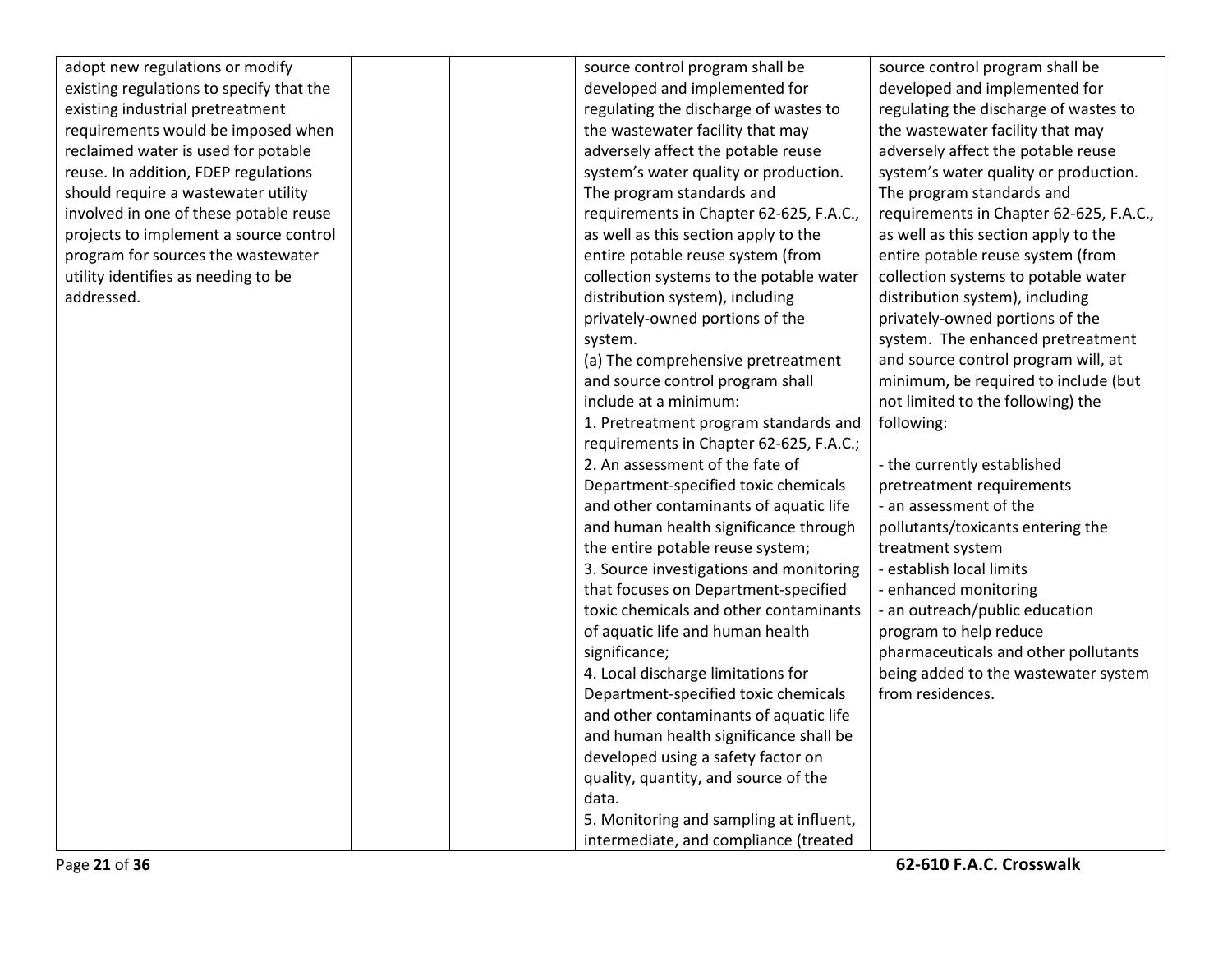| effluent & biosolids) shall be paired    |
|------------------------------------------|
| with and monitored at the same           |
| frequency as the compliance              |
| monitoring;                              |
| 6. Outreach program(s) to industrial,    |
| commercial, and residential              |
| communities within the portions of the   |
| wastewater collection system service     |
| area that supplies the potable reuse     |
| systems for the purpose of managing      |
| and minimizing the discharge of toxic    |
| chemicals and other contaminants of      |
| aquatic life and human health            |
| significance at the source; and          |
| 7. Current inventory of toxic chemicals  |
| and other contaminants of aquatic life   |
| and human health significance            |
| identified pursuant to this section,     |
| including new toxic chemicals and        |
| other contaminants of aquatic life and   |
| human health significance resulting      |
| from new sources or changes to           |
| existing sources, that may be            |
| discharged into the wastewater           |
| collection system.                       |
| 8. Significant industrial users shall    |
| implement a sludge control plan that     |
| includes, at a minimum, all elements in  |
| subparagraphs 62-625.500(2)(b)6.a.       |
| through d., F.A.C. The plan shall be re- |
| evaluated annually and updated as        |
| necessary.                               |
| 9. Power-operated equipment              |
| associated with controlling and          |
| monitoring discharges to the             |
| wastewater collection system from        |
| industrial and commercial facilities     |
| (e.g., alarms, valve actuators,          |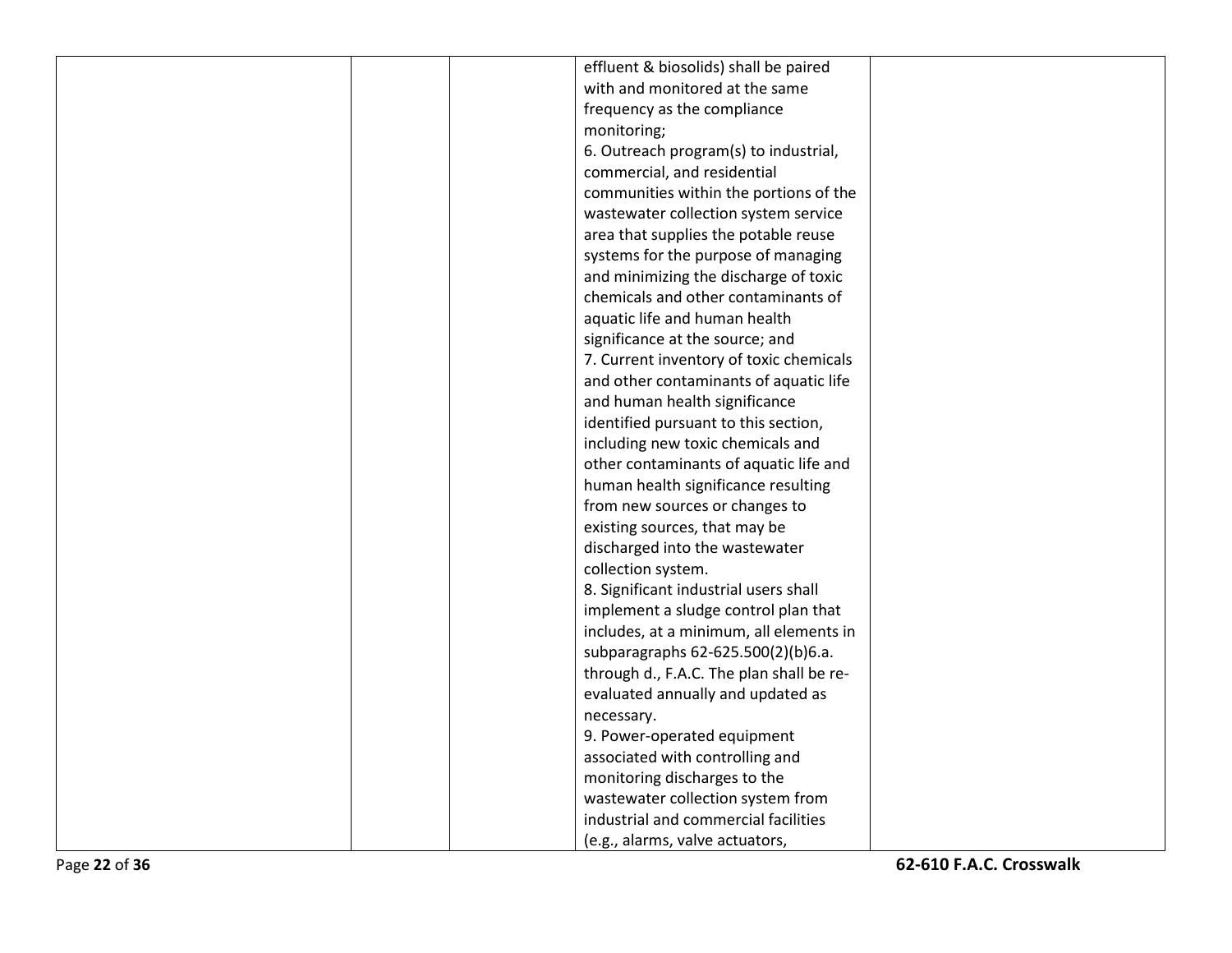|  | programmable logic controllers, and       |  |
|--|-------------------------------------------|--|
|  | monitoring devices) shall have a          |  |
|  | continuous power source at all times in   |  |
|  | when a discharge can occur. At any        |  |
|  | time that the power source is             |  |
|  | interrupted the facility must inform the  |  |
|  | control authority, as defined in Rule 62- |  |
|  | 625.200, F.A.C, immediately. Manual       |  |
|  | monitoring and sampling shall be          |  |
|  | required to ensure compliance with        |  |
|  | control authority-issued permit.          |  |
|  | 10. An early warning system that has      |  |
|  | elements of real-time monitoring,         |  |
|  | event detection, and a hierarchical       |  |
|  | decision tree or set of rules to classify |  |
|  | the alert and determine the               |  |
|  | appropriate response. A risk              |  |
|  | assessment shall be conducted to          |  |
|  | identify wastewater constituents and      |  |
|  | locations where real-time monitoring      |  |
|  | should be best applied to detect and      |  |
|  | alert when a potential adverse event is   |  |
|  | occurring.                                |  |
|  | 11. Continuous improvement plan for       |  |
|  | performance and reliability of the early  |  |
|  | warning system. The plan shall be re-     |  |
|  | evaluated at least once every two years   |  |
|  | and revised accordingly. This             |  |
|  | requirement may be deferred by using      |  |
|  | other mitigation measures, including      |  |
|  | additional treatment barriers, blending,  |  |
|  | effluent monitoring, and diversion.       |  |
|  | (b) In addition to the annual control     |  |
|  | authority report requirements in          |  |
|  | subparagraph 62-625.600(8), F.A.C., the   |  |
|  | report shall also include:                |  |
|  | 1. A summary of all analytical results of |  |
|  | influent and effluent and removal         |  |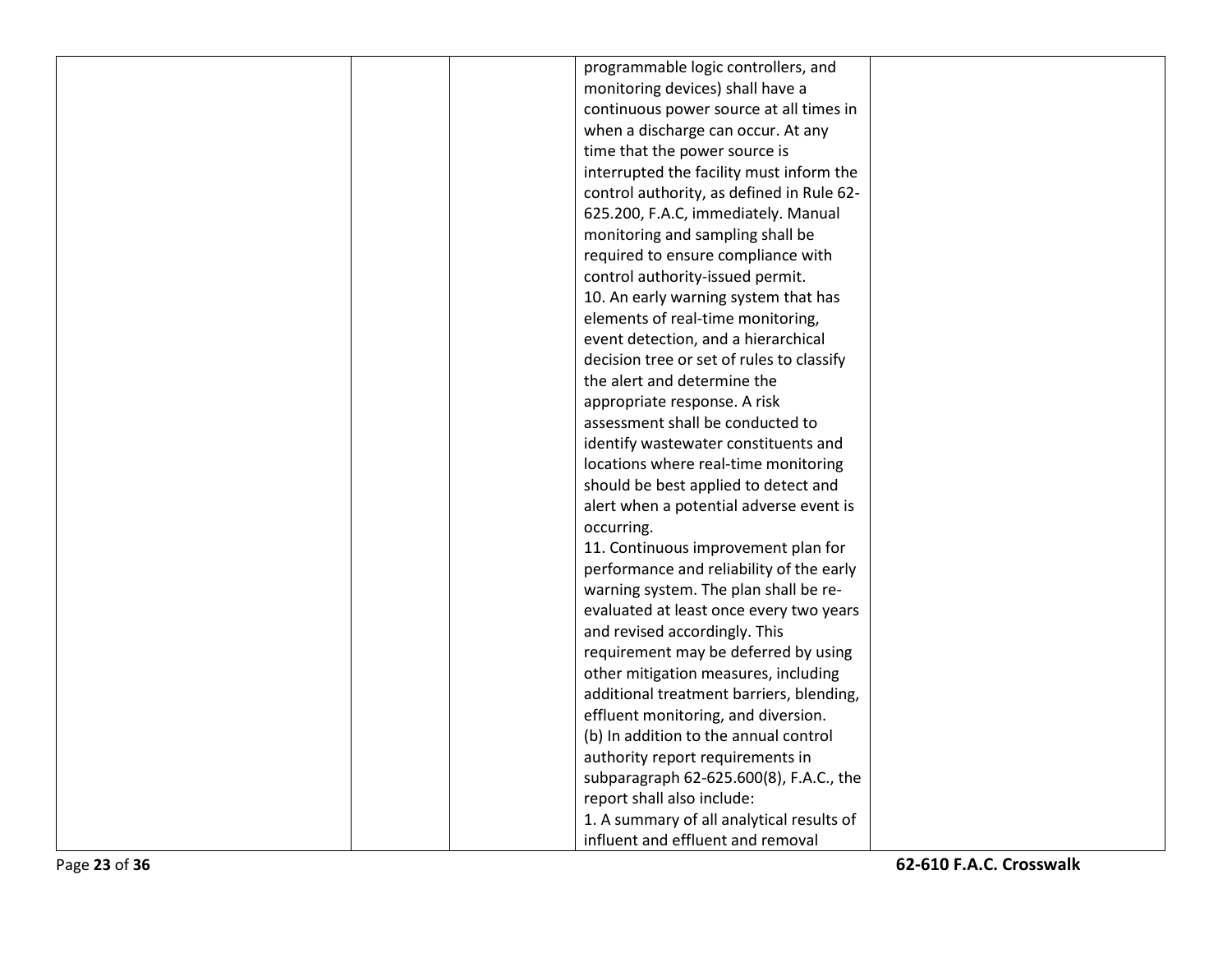| efficiencies for those contaminants of  |
|-----------------------------------------|
| emerging concern listed in the          |
|                                         |
| domestic wastewater facility permit.    |
| The contaminants of emerging concern    |
| and the toxic pollutants identified in  |
| 62-625.600(8)(f), F.A.C., shall be      |
| monitored on a semi-annual basis.       |
| 2. Whether or not the facility complied |
| with all applicable potable water reuse |
| system requirements, and if not,        |
| whether any noncompliance was a         |
| result of non-domestic discharges;      |
| 3. A summary of all triggers of early   |
| warning systems and consequent          |
| responses; and                          |
| 4. A summary of all enhancements to     |
| real-time monitoring and early warning  |
| systems.                                |

- Management of "off-spec" reclaimed water

| <b>Implementation Recommendation</b>     | <b>Framework</b> | <b>DEP</b><br><b>Chapters/Rules</b> | <b>Corresponding Rule</b><br>Language/Reasoning | <b>Summary of Rule Language/Reasoning</b> |
|------------------------------------------|------------------|-------------------------------------|-------------------------------------------------|-------------------------------------------|
|                                          | Page             | <b>Affected</b>                     |                                                 |                                           |
| To implement this recommendation,        | 109 (85)         | 62-610.463(2)                       | (2) The treatment facility shall include        |                                           |
| FDEP would                               |                  |                                     | continuous on-line monitoring for               |                                           |
| adopt new regulations providing "off-    |                  |                                     | turbidity before application of the             |                                           |
| spec" reclaimed water requirements       |                  |                                     | disinfectant. Continuous on-line                |                                           |
| for potable reuse projects to require    |                  |                                     | monitoring of total residual chlorine or        |                                           |
| temporary storage, disposal, alternative |                  |                                     | for residual concentrations of other            |                                           |
| nonpotable reuse, or retreatment of      |                  |                                     | disinfectants, if used, shall be provided       |                                           |
| "off-spec" reclaimed water based upon    |                  |                                     | at the compliance monitoring point.             |                                           |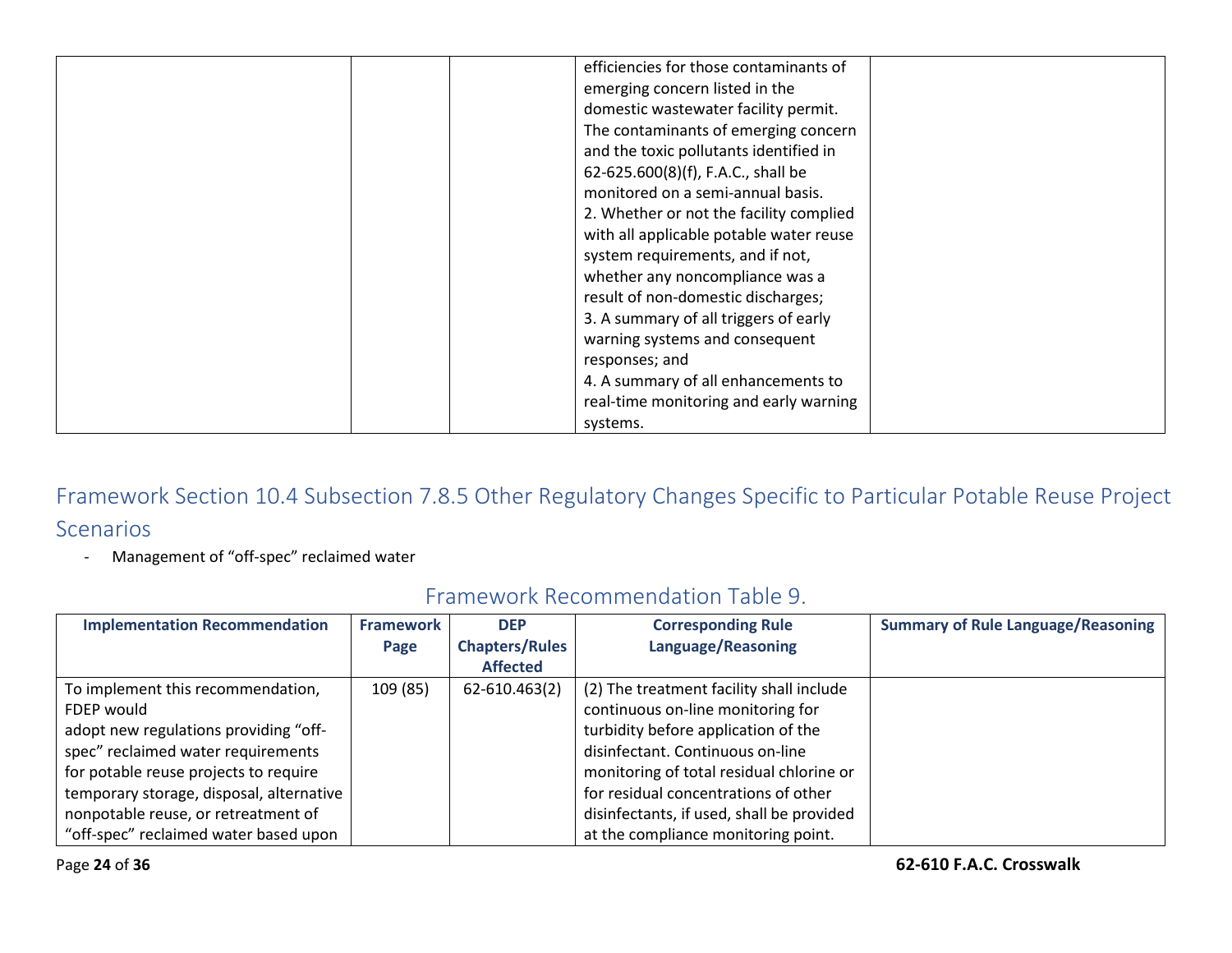| operating protocols established by the |          |               | Instruments for continuous on-line        |  |
|----------------------------------------|----------|---------------|-------------------------------------------|--|
| utility and approved by FDEP. These    |          |               | monitoring of turbidity and disinfectant  |  |
| new "off-spec" reclaimed water         |          |               | residuals shall be equipped with an       |  |
| requirements should be patterned after |          |               | automated data logging or recording       |  |
| the provisions in existing rule 62-    |          |               | device. Continuous on-line monitoring     |  |
| 610.464, F.A.C., for addressing reject |          |               | instruments shall be calibrated           |  |
| water.                                 |          |               | according to the requirements of          |  |
|                                        |          |               | Chapters 62-160 and 62-600, F.A.C.        |  |
|                                        |          |               | Continuous on-line monitoring             |  |
|                                        |          |               | instruments shall be maintained           |  |
|                                        |          |               | according to the manufacturer's           |  |
|                                        |          |               | operation and maintenance                 |  |
|                                        |          |               | instructions. In accordance with Rule     |  |
|                                        |          |               | 62-610.320, F.A.C., the permittee shall   |  |
|                                        |          |               | develop, and the Department shall         |  |
|                                        |          |               | approve, an operating protocol            |  |
|                                        |          |               | designed to ensure that the high-level    |  |
|                                        |          |               | disinfection criteria will be met before  |  |
|                                        |          |               | the reclaimed water is released to the    |  |
|                                        |          |               | system storage or to the reclaimed        |  |
|                                        |          |               | water reuse system. The operating         |  |
|                                        |          |               | protocol shall be reviewed and updated    |  |
|                                        |          |               | as required in Rule 62-610.320, F.A.C.    |  |
|                                        |          |               | Reclaimed water produced at the           |  |
|                                        |          |               | treatment facility that fails to meet the |  |
|                                        |          |               | criteria established in the operating     |  |
|                                        |          |               | protocol (i.e., off-spec reclaimed        |  |
|                                        |          |               | water), shall not be discharged into      |  |
|                                        |          |               | system storage or to the reuse system.    |  |
|                                        |          |               | Off-spec reclaimed water shall be         |  |
|                                        |          |               | either stored for subsequent additional   |  |
|                                        |          |               | treatment or shall be discharged to       |  |
|                                        |          |               | another permitted reuse system            |  |
|                                        |          |               | requiring lower levels of preapplication  |  |
|                                        |          |               | treatment or to a permitted effluent      |  |
|                                        |          |               | disposal system.                          |  |
| To implement this recommendation,      | 109 (85) | 62-610.464(3) | (3) In addition, a separate, off-line     |  |
| FDEP would adopt new regulations       |          |               | system for storage of off-spec            |  |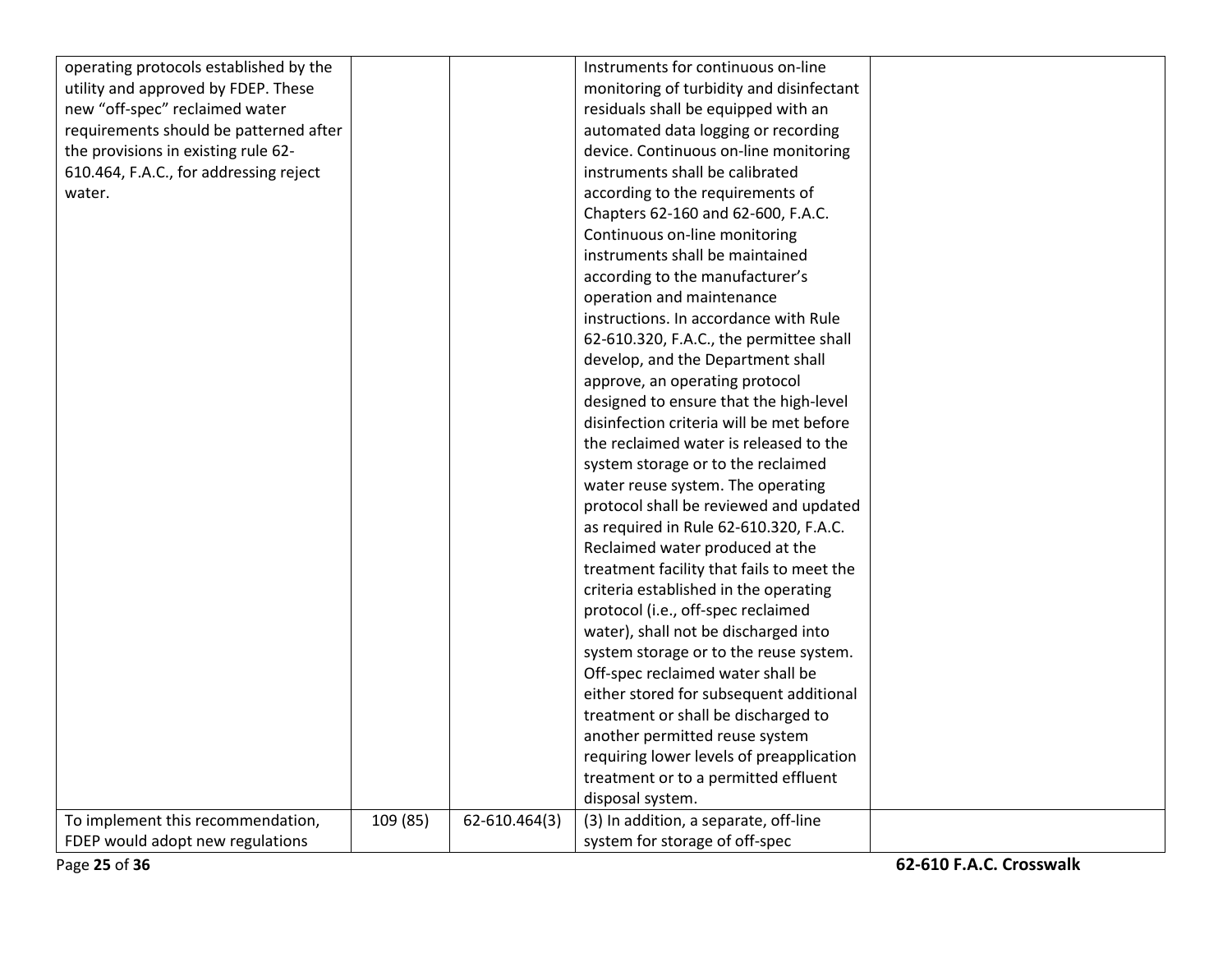| providing "off-spec" reclaimed water    |          |               | reclaimed water shall be provided,         |                                        |
|-----------------------------------------|----------|---------------|--------------------------------------------|----------------------------------------|
| requirements for potable reuse          |          |               | unless another permitted reuse system      |                                        |
| projects to require temporary storage,  |          |               | or effluent disposal system is capable of  |                                        |
| disposal, alternative nonpotable reuse, |          |               | discharging the off-spec reclaimed         |                                        |
| or retreatment of "off-spec" reclaimed  |          |               | water in accordance with requirements      |                                        |
| water based upon operating protocols    |          |               | of Chapter 62-600, F.A.C. Off-spec         |                                        |
| established by the utility and approved |          |               | reclaimed water storage shall have         |                                        |
| by FDEP. These new "off-spec"           |          |               | sufficient capacity to ensure the          |                                        |
| reclaimed water requirements should     |          |               | retention of reclaimed water of            |                                        |
| be patterned after the provisions in    |          |               | unacceptable quality. At a minimum,        |                                        |
| existing rule 62-610.464, F.A.C., for   |          |               | this capacity shall be the volume equal    |                                        |
| addressing reject water.                |          |               | to one day flow at the average daily       |                                        |
|                                         |          |               | design flow of the treatment plant or      |                                        |
|                                         |          |               | the average daily permitted flow of the    |                                        |
|                                         |          |               | reuse system, whichever is less.           |                                        |
|                                         |          |               | Provisions for recirculating this off-spec |                                        |
|                                         |          |               | reclaimed water to other parts of the      |                                        |
|                                         |          |               | treatment plant for further treatment      |                                        |
|                                         |          |               | shall be incorporated into the design.     |                                        |
| To implement this recommendation,       | 109 (85) | 62-610.573(3) | (3) A separate, off-line system shall be   | Any water that does not meet the       |
| FDEP would adopt new regulations        |          |               | provided for storage of off-spec           | established limits/standards will be   |
| providing "off-spec" reclaimed water    |          |               | reclaimed water. Off-spec reclaimed        | required to be diverted and either be  |
| requirements for potable reuse          |          |               | water storage shall have sufficient        | stored for further treatment, recycled |
| projects to require temporary storage,  |          |               | capacity to ensure retention of            | and retreated, or used for non-potable |
| disposal, alternative nonpotable reuse, |          |               | reclaimed water of unacceptable            | reuse.                                 |
| or retreatment of "off-spec" reclaimed  |          |               | quality. At a minimum, for treatment       |                                        |
| water based upon operating protocols    |          |               | facilities required to provide full        |                                        |
| established by the utility and approved |          |               | treatment and disinfection, this           |                                        |
| by FDEP. These new "off-spec"           |          |               | capacity shall be the volume equal to      |                                        |
| reclaimed water requirements should     |          |               | three days flow at the average daily       |                                        |
| be patterned after the provisions in    |          |               | permitted flow of the treatment plant,     |                                        |
| existing rule 62-610.464, F.A.C., for   |          |               | or the average daily permitted flow of     |                                        |
| addressing reject water.                |          |               | the reuse system, whichever is less. If    |                                        |
|                                         |          |               | full treatment and disinfection is not     |                                        |
|                                         |          |               | required, the capacity requirement         |                                        |
|                                         |          |               | shall be reduced to one day's flow.        |                                        |
|                                         |          |               | Provisions for recirculating this off-spec |                                        |
|                                         |          |               | reclaimed water to other parts of the      |                                        |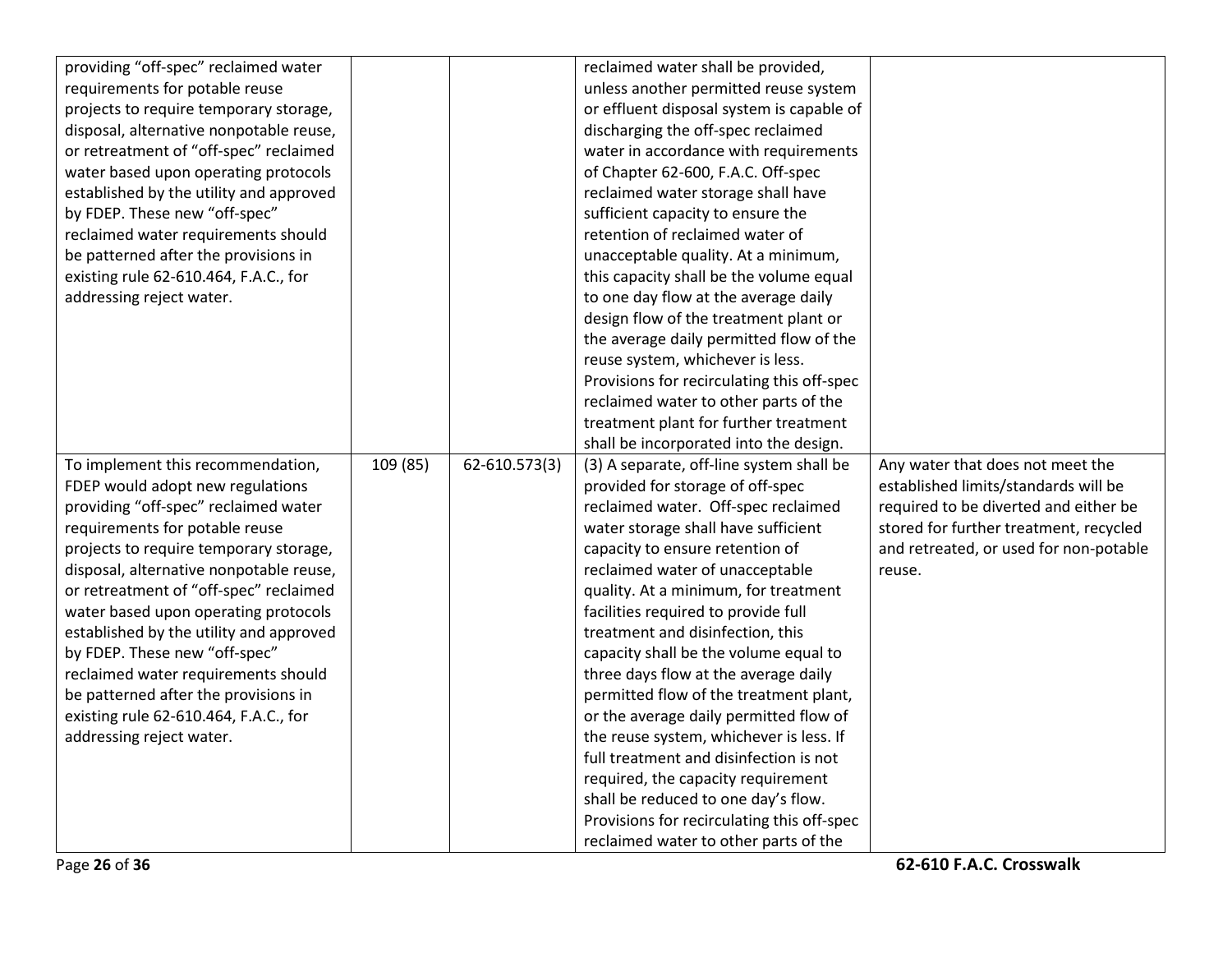| treatment plant for further treatment<br>shall be incorporated into the design.<br>Off-spec reclaimed water storage shall<br>not be required if another reuse system<br>requiring lower levels of preapplication<br>treatment or effluent disposal system is<br>permitted off-spec reclaimed water. |
|-----------------------------------------------------------------------------------------------------------------------------------------------------------------------------------------------------------------------------------------------------------------------------------------------------|
| Off-spec reclaimed ponds shall be lined<br>or sealed to prevent measurable<br>seepage, as described in Rule 62-<br>610.414, F.A.C.                                                                                                                                                                  |

- Point of compliance with drinking water standards

| <b>Implementation Recommendation</b>      | <b>Framework</b> | <b>DEP</b>            | <b>Corresponding Rule</b>              | <b>Summary of Rule Language/Reasoning</b> |
|-------------------------------------------|------------------|-----------------------|----------------------------------------|-------------------------------------------|
|                                           | Page             | <b>Chapters/Rules</b> | <b>Language/Reasoning</b>              |                                           |
|                                           |                  | <b>Affected</b>       |                                        |                                           |
| To implement this recommendation,         | 109              | 62-550.300            | The ultimate concern of the public     |                                           |
| the Florida Legislature would need to     |                  |                       | water system supervision program is    |                                           |
| enact legislation specifying that, when   |                  |                       | the quality of water for human         |                                           |
| reclaimed water is used for potable       |                  |                       | consumption when the water reaches     |                                           |
| reuse, the point of compliance with       |                  |                       | the consumers. The following rules     |                                           |
| drinking water standards is the final     |                  |                       | establish maximum contaminant levels   |                                           |
| discharge point for finished water from   |                  |                       | (MCLs) and maximum residual            |                                           |
| the DWTF. After enactment of this         |                  |                       | disinfectant levels (MRDLs) for water  |                                           |
| legislation, FDEP would adopt rules as    |                  |                       | within public water systems.           |                                           |
| appropriate to carry out the legislation. |                  |                       | Additionally, these rules establish    |                                           |
|                                           |                  |                       | treatment technique requirements in    |                                           |
|                                           |                  |                       | lieu of, or in addition to, MCLs for   |                                           |
|                                           |                  |                       | certain contaminants. Public water     |                                           |
|                                           |                  |                       | systems shall comply with the MCLs,    |                                           |
|                                           |                  |                       | MRDLs, and treatment technique         |                                           |
|                                           |                  |                       | requirements established herein unless |                                           |

## Framework Recommendation Table 10.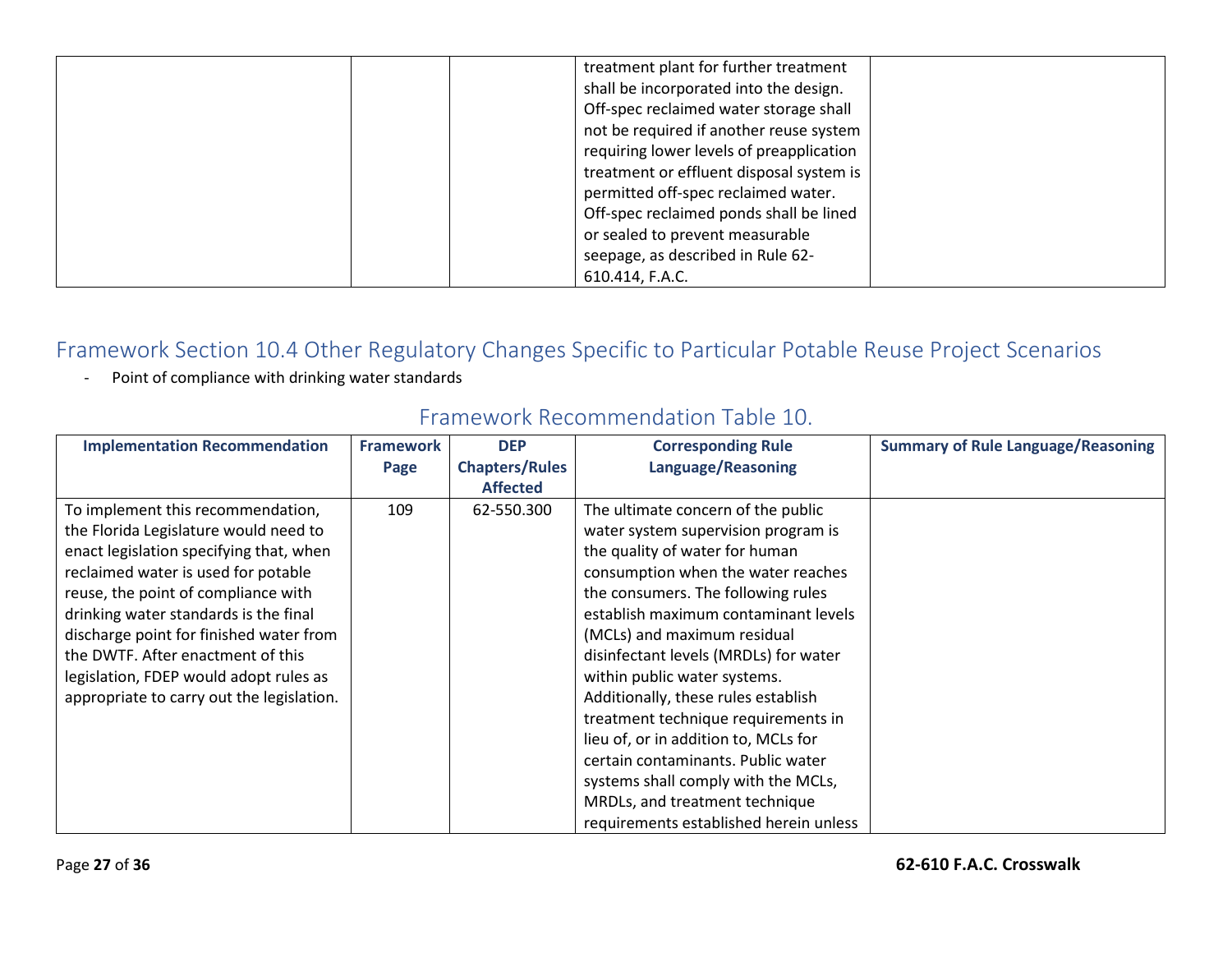| granted a variance or exemption          |
|------------------------------------------|
| pursuant to Rule 62-560.510 or 62-       |
| 560.520, F.A.C., or unless identified as |
| excluded from the MCLs, MRDLs, or        |
| treatment technique requirements by      |
| this chapter. Public water systems shall |
| take necessary corrective action         |
| approved by the Department to meet       |
| all applicable MCLs, MRDLs, and          |
|                                          |
| treatment technique requirements.        |
| Unless otherwise noted, Public Water     |
| Systems include Public Water Systems     |
| that use Direct Potable Reuse as a       |
| source of potable water.                 |

- No need for CUP or WUP for DPR

## Framework Recommendation Table 11.

| <b>Implementation Recommendation</b>      | <b>Framework</b> | <b>DEP</b>            | <b>Corresponding Rule</b>               | <b>Summary of Rule Language/Reasoning</b> |
|-------------------------------------------|------------------|-----------------------|-----------------------------------------|-------------------------------------------|
|                                           | Page             | <b>Chapters/Rules</b> | <b>Language/Reasoning</b>               |                                           |
|                                           |                  | <b>Affected</b>       |                                         |                                           |
| To implement this recommendation,         | 109-110          | None                  | DWRM is currently working with OEAT,    | DWRM is currently working with OEAT,      |
| the Florida Legislature, FDEP and water   |                  |                       | and the Office of Waster Policy to meet | and the Office of Waster Policy to meet   |
| management districts would need to        |                  |                       | this recommendation and 'to ensure      | this recommendation and 'to ensure        |
| ensure that the existing Florida Statutes |                  |                       | that the existing Florida Statutes      | that the existing Florida Statutes        |
| exempting the use of reclaimed water      |                  |                       | exempting the use of reclaimed water    | exempting the use of reclaimed water      |
| from CUP or WUP regulation are not        |                  |                       | from CUP or WUP regulation are not      | from CUP or WUP regulation are not        |
| changed when developing this potable      |                  |                       | changed when developing this potable    | changed when developing this potable      |
| reuse regulatory framework.               |                  |                       | reuse regulatory framework.'            | reuse regulatory framework.'              |

#### Framework Section 10.4 Other Regulatory Changes Specific to Particular Potable Reuse Project Scenarios

- Clarify compliance with existing spring discharge surface water quality standards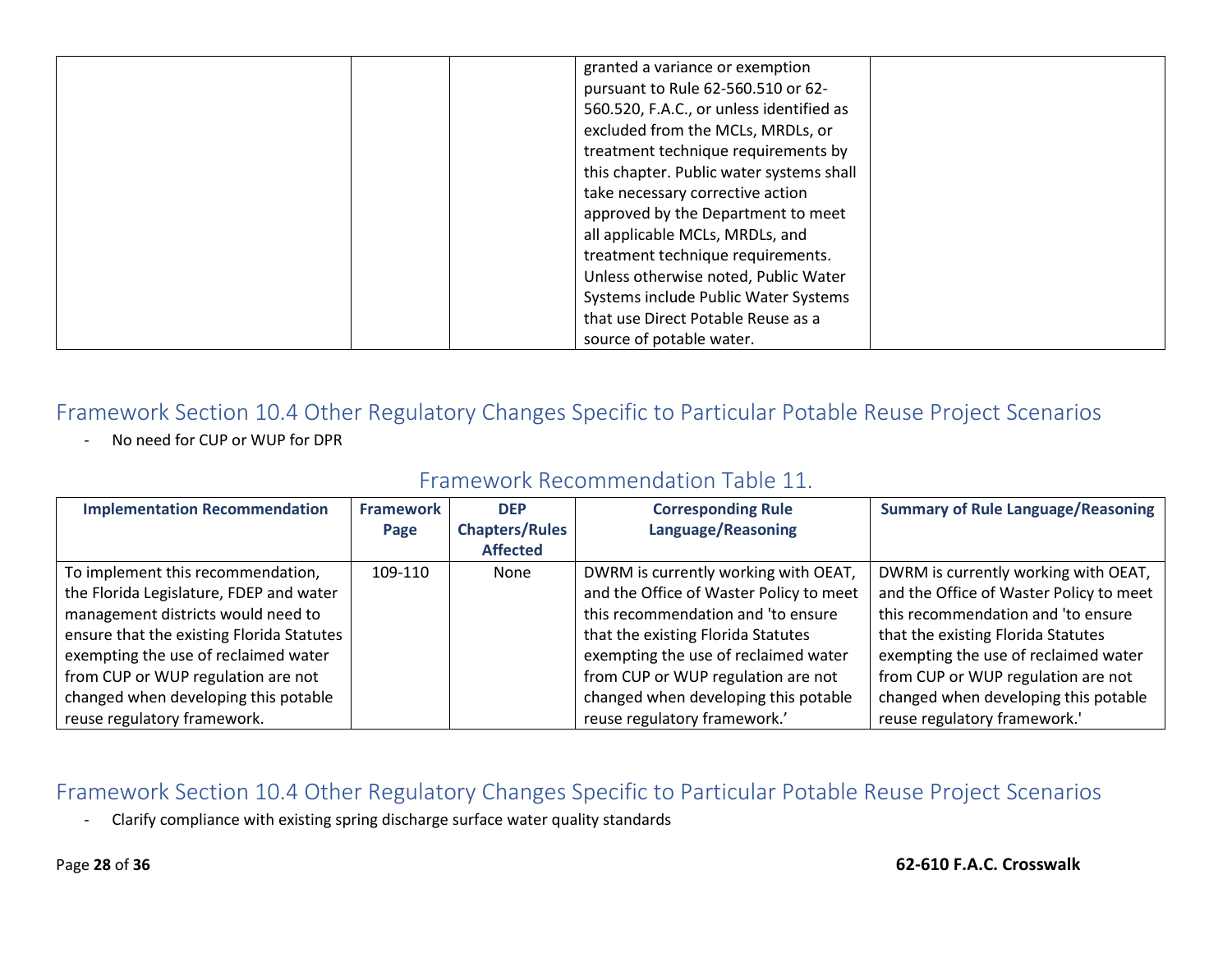| <b>Implementation Recommendation</b>    | <b>Framework</b> | <b>DEP</b>            | <b>Corresponding Rule</b>                 | <b>Summary of Rule Language/Reasoning</b> |
|-----------------------------------------|------------------|-----------------------|-------------------------------------------|-------------------------------------------|
|                                         | Page             | <b>Chapters/Rules</b> | Language/Reasoning                        |                                           |
|                                         |                  | <b>Affected</b>       |                                           |                                           |
| To implement this recommendation,       | 110              | 62-610.563(4)         | (4) Treatment and disinfection            | Rule 62-610.563(4) has been revised to    |
| FDEP would revise rule 62-610.850,      |                  |                       | requirements imposed by Rule 62-          | extend certain provisions for surface     |
| F.A.C., as necessary to ensure the      |                  |                       | 610.563, F.A.C., are additive to other    | water to specify protection of springs    |
| existing surface water quality          |                  |                       | effluent or reclaimed water limitations   | as well.                                  |
| protections of this rule relating to    |                  |                       | imposed by other rules (such as           |                                           |
| spring discharge remain in effect after |                  |                       | WQBEL limits designed to protect          |                                           |
| implementation of the other potable     |                  |                       | surface water quality, which are          |                                           |
| reuse recommendations in this report.   |                  |                       | imposed by Chapter 62-650, F.A.C.,        |                                           |
|                                         |                  |                       | TMDLs established under Chapter 62-       |                                           |
|                                         |                  |                       | 304, F.A.C., or Springs criteria          |                                           |
|                                         |                  |                       | established under Sections 373.801-       |                                           |
|                                         |                  |                       | 373.811, F.S.).                           |                                           |
| To implement this recommendation,       | 110              | $62 - 610.563(2)(c)$  | (c) Total nitrogen shall be limited to 10 | Springs language has been added to        |
| FDEP would revise rule 62-610.850,      |                  |                       | mg/L as nitrogen as a maximum annual      | 62-610.563(2) to extend the limitations   |
| F.A.C., as necessary to ensure the      |                  |                       | average limitation. Monthly average       | for total nitrogen to springs as well.    |
| existing surface water quality          |                  |                       | and single sample permit limitations      |                                           |
| protections of this rule relating to    |                  |                       | shall be established using the            |                                           |
| spring discharge remain in effect after |                  |                       | multipliers in subparagraph 62-           |                                           |
| implementation of the other potable     |                  |                       | 600.740(1)(b)2., F.A.C. For surface       |                                           |
| reuse recommendations in this report.   |                  |                       | water discharges, WQBELs established      |                                           |
|                                         |                  |                       | under Chapter 62-650, F.A.C., Total       |                                           |
|                                         |                  |                       | Maximum Daily Loads (TMDLs)               |                                           |
|                                         |                  |                       | established under Chapter 62-304,         |                                           |
|                                         |                  |                       | F.A.C., or Springs Protection             |                                           |
|                                         |                  |                       | Act established under sections            |                                           |
|                                         |                  |                       | 373.801-373.811 F.S., may place           |                                           |
|                                         |                  |                       | additional limitations on nitrogen or     |                                           |
|                                         |                  |                       | other parameters.                         |                                           |
| To implement this recommendation,       | 110              | 62-610.850(1)         | (1) Protection of surface water quality,  | 62-610.850 has been updates to            |
| FDEP would revise rule 62-610.850,      |                  |                       | including springs.                        | extend provisions for the protection of   |
| F.A.C., as necessary to ensure the      |                  |                       |                                           | surface water quality to specify          |
| existing surface water quality          |                  |                       |                                           | protections for springs as well.          |
| protections of this rule relating to    |                  |                       |                                           |                                           |

## Framework Recommendation Table 12.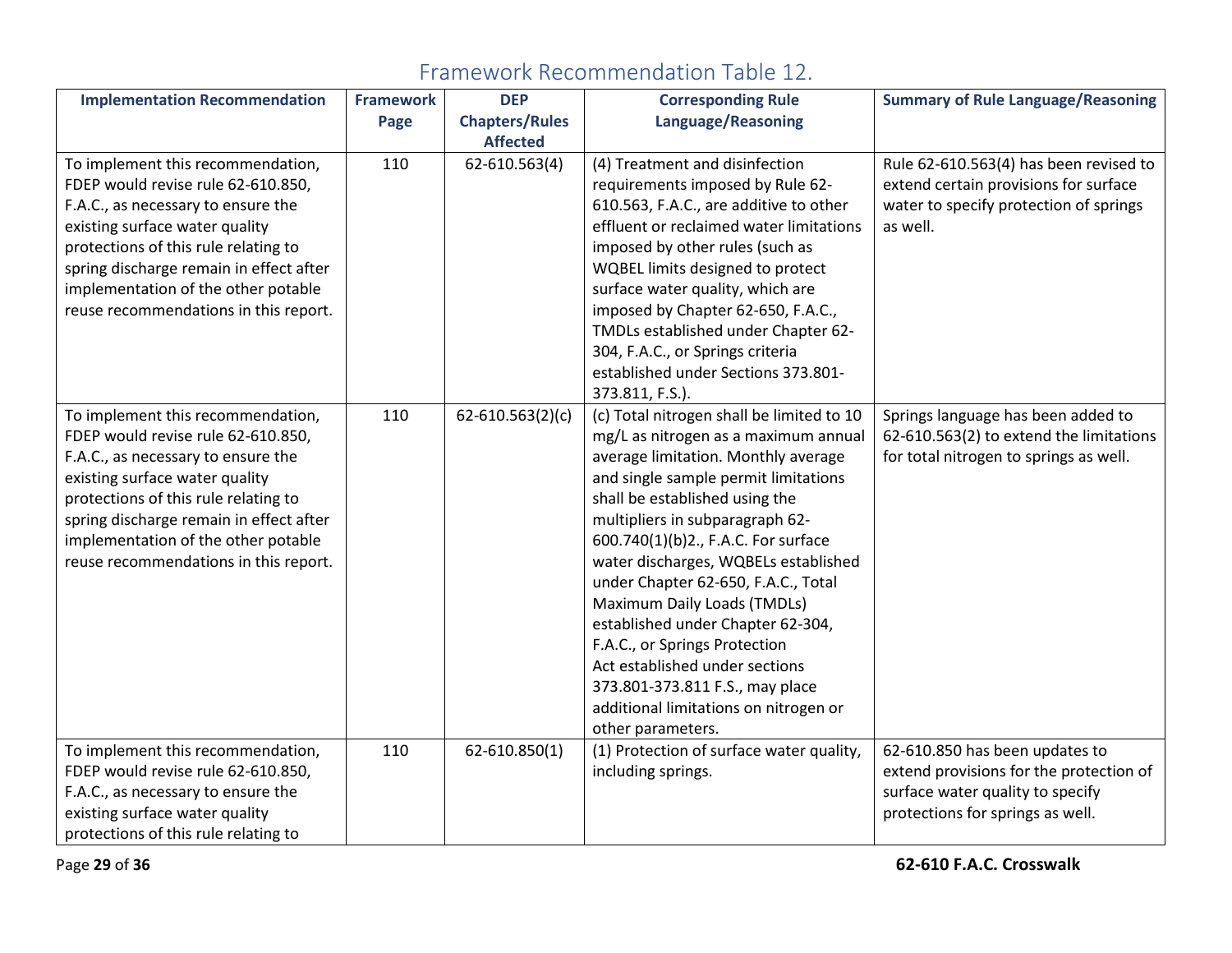| spring discharge remain in effect after<br>implementation of the other potable<br>reuse recommendations in this report.                                                                                                                                                                                            |     |                             |                                                                                                                                                                                                                                                                |                                                                                                                                                       |
|--------------------------------------------------------------------------------------------------------------------------------------------------------------------------------------------------------------------------------------------------------------------------------------------------------------------|-----|-----------------------------|----------------------------------------------------------------------------------------------------------------------------------------------------------------------------------------------------------------------------------------------------------------|-------------------------------------------------------------------------------------------------------------------------------------------------------|
| To implement this recommendation,<br>FDEP would revise rule 62-610.850,<br>F.A.C., as necessary to ensure the<br>existing surface water quality<br>protections of this rule relating to<br>spring discharge remain in effect after<br>implementation of the other potable<br>reuse recommendations in this report. | 110 | $62 - 610.850(1)(a)$        | (a) Reuse and land application projects<br>shall not cause or contribute to<br>violations of water quality standards in<br>surface waters and springs.                                                                                                         | No reuse or reclaimed water projects<br>shall cause or contribute to<br>degradation of the water quality of<br>springs.                               |
| To implement this recommendation,<br>FDEP would revise rule 62-610.850,<br>F.A.C., as necessary to ensure the<br>existing surface water quality<br>protections of this rule relating to<br>spring discharge remain in effect after<br>implementation of the other potable<br>reuse recommendations in this report. | 110 | $62 -$<br>610.850(1)(b)8(b) | (b) Ground water discharges from<br>reuse or land application projects<br>which flow by interflow and affect<br>water quality in surface waters shall<br>not cause or contribute to violations of<br>water quality standards in surface<br>waters and springs. | No ground water discharges from<br>reuse or land application projects shall<br>cause or contribute to the degradation<br>of water quality of springs. |

- Review existing regulations to identify outdated requirements

| <b>Implementation Recommendation</b>    | <b>Framework</b><br>Page | <b>DEP</b><br><b>Chapters/Rules</b><br><b>Affected</b> | <b>Corresponding Rule</b><br>Language/Reasoning | <b>Summary of Rule Language/Reasoning</b> |
|-----------------------------------------|--------------------------|--------------------------------------------------------|-------------------------------------------------|-------------------------------------------|
| To implement this recommendation,       | 110                      | None                                                   | Please see the coded version of Phase I         | Outdated rule references have bene        |
| FDEP would review in detail the various |                          |                                                        | of the 62-610 F.A.C. revisions.                 | updated and links to out dated            |
| regulations applicable to potable reuse |                          |                                                        |                                                 | documents and reference material has      |
| to look for inconsistencies or other    |                          |                                                        | Outdated rule references have bene              | been removed from 62-610. Including       |
| revisions needed to revise these rules  |                          |                                                        | updated and links to out dated                  | but not limited to 62-610.100, and        |
| to match current practices. Once these  |                          |                                                        | documents and reference material has            | moving pathogens monitoring               |
| inconsistencies and other revisions are |                          |                                                        | been removed from 62-610. Including             | requirements from the form to be          |
| identified, FDEP would need to amend    |                          |                                                        | but not limited to 62-610.100, and              | placed in the rule for clarification and  |

## Framework Recommendation Table 13.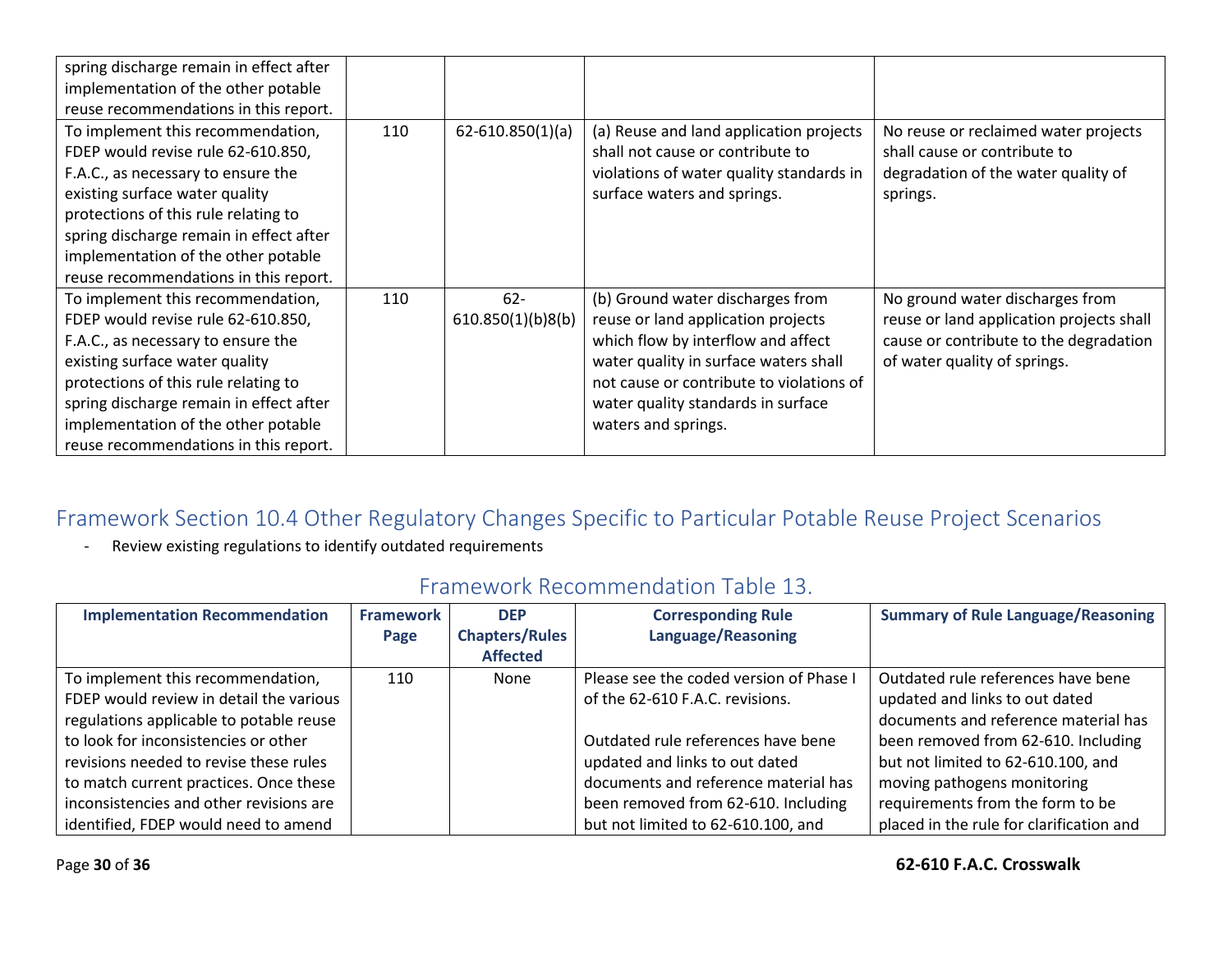| these rules to eliminate the      | ease of access. Also, in accordance with<br>moving pathogens monitoring            |
|-----------------------------------|------------------------------------------------------------------------------------|
| inconsistencies and implement the | requirements from the form to be<br>the Revised Coliform Rule (62-550.830)         |
| identified revisions.             | coliform language in 62-610 and 62-600<br>placed in the rule for clarification and |
|                                   | has been updated. Furthermore,<br>ease of access. Also, in accordance with         |
|                                   | the Revised Coliform Rule (62-550.830)<br>electronic reporting language has for    |
|                                   | the Annual Reuse Report has been<br>coliform language in 62-610 and 62-600         |
|                                   | has been updated. Furthermore,<br>added to 62-610.870.                             |
|                                   | electronic reporting language has for                                              |
|                                   | the Annual Reuse Report has been                                                   |
|                                   | added to 62-610.870.                                                               |

- Update existing regulations to reflect current and future potable reuse practices

| <b>Implementation Recommendation</b>    | <b>Framework</b> | <b>DEP</b>            | <b>Corresponding Rule</b>                | <b>Summary of Rule Language/Reasoning</b> |
|-----------------------------------------|------------------|-----------------------|------------------------------------------|-------------------------------------------|
|                                         | Page             | <b>Chapters/Rules</b> | Language/Reasoning                       |                                           |
|                                         |                  | <b>Affected</b>       |                                          |                                           |
| To implement this recommendation,       | 110              | None                  | Please see the coded version of Phase II | Updates have been made to Chapter         |
| FDEP would review in detail the various |                  |                       | of the 62-610 F.A.C. revisions.          | 62-610 F.A.C. to reflect changes to       |
| regulations applicable to potable reuse |                  |                       |                                          | definitions, requirements for             |
| to look for inconsistencies or other    |                  |                       | Updates have been made to Chapter        | engineering reports, aquifer storage      |
| revisions needed to revise these rules  |                  |                       | 62-610 F.A.C. to reflect changes to      | and recovery, groundwater recharge,       |
| to match current practices. Once these  |                  |                       | definitions, requirements for            | operator staffing, monitoring             |
| inconsistencies and other revisions are |                  |                       | engineering reports, aquifer storage     | requirements, pretreatment and source     |
| identified, FDEP would need to amend    |                  |                       | and recovery, groundwater recharge,      | control, pilot testing requirements,      |
| these rules to eliminate the            |                  |                       | operator staffing, monitoring            | potable reuse language, and               |
| inconsistencies and implement the       |                  |                       | requirements, pretreatment and source    | requirements for off-spec water.          |
| identified revisions.                   |                  |                       | control, pilot testing requirements,     |                                           |
|                                         |                  |                       | potable reuse language, and              |                                           |
|                                         |                  |                       | requirements for off-spec water.         |                                           |

## Framework Recommendation Table 14.

## Framework Section 10.4 Other Regulatory Changes Specific to Particular Potable Reuse Project Scenarios

- Expand FDEP existing definition of IPR to include groundwater recharge to augment the supply of water available for drinking water

Page **31** of **36 62-610 F.A.C. Crosswalk**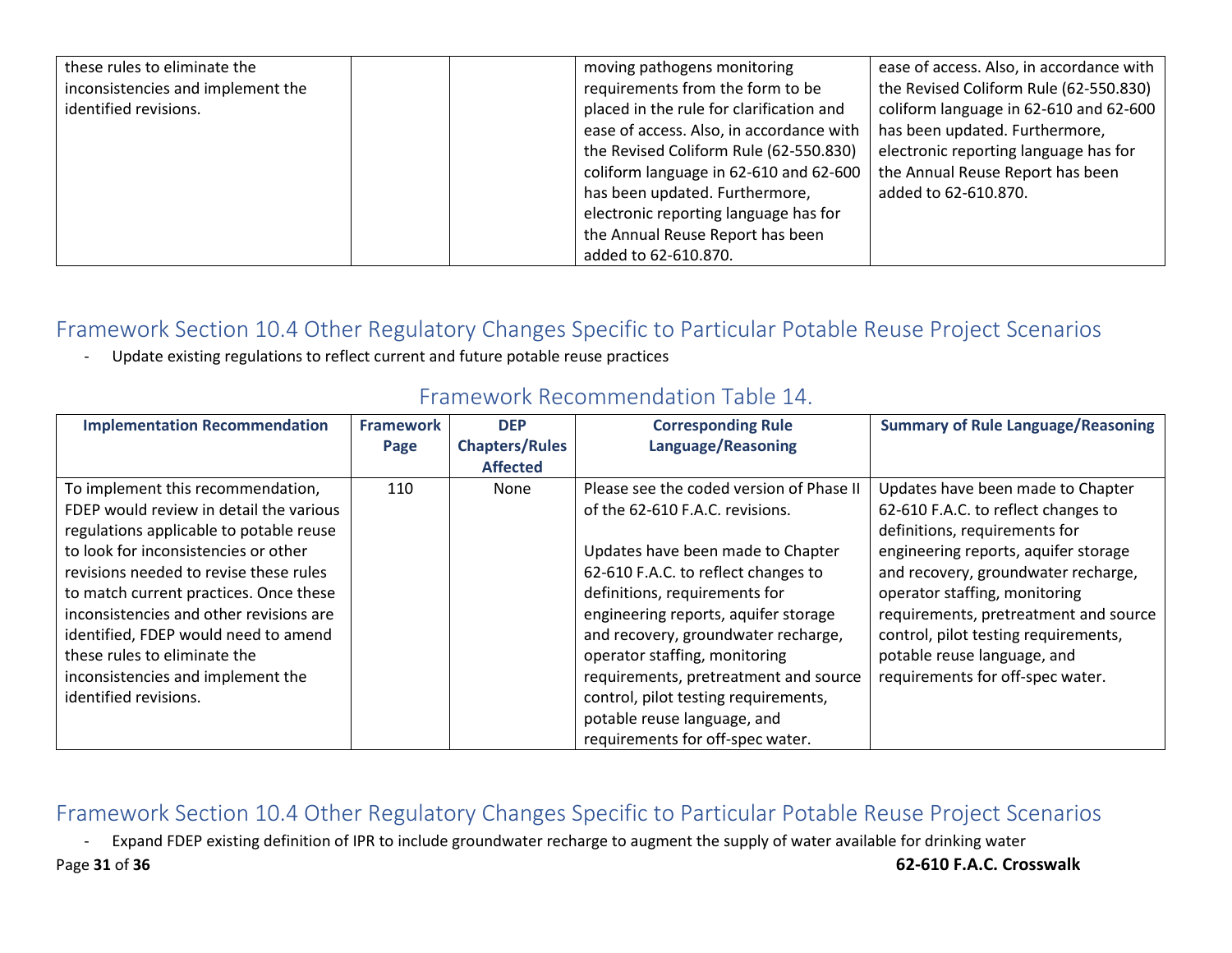| <b>Implementation Recommendation</b>                                                                                                                                                                            | <b>Framework</b> | <b>DEP</b>               | <b>Corresponding Rule</b>                                                                                                                                                                                                                                                | <b>Summary of Rule Language/Reasoning</b>                                                                                                                                                                                                                                                                                                       |
|-----------------------------------------------------------------------------------------------------------------------------------------------------------------------------------------------------------------|------------------|--------------------------|--------------------------------------------------------------------------------------------------------------------------------------------------------------------------------------------------------------------------------------------------------------------------|-------------------------------------------------------------------------------------------------------------------------------------------------------------------------------------------------------------------------------------------------------------------------------------------------------------------------------------------------|
|                                                                                                                                                                                                                 | Page             | <b>Chapters/Rules</b>    | <b>Language/Reasoning</b>                                                                                                                                                                                                                                                |                                                                                                                                                                                                                                                                                                                                                 |
|                                                                                                                                                                                                                 |                  | <b>Affected</b>          |                                                                                                                                                                                                                                                                          |                                                                                                                                                                                                                                                                                                                                                 |
| To implement this recommendation,<br>the PRC recommends FDEP develop<br>rule revisions to incorporate this<br>language and make other changes<br>as needed to accommodate the<br>consistency of this definition | 110              | $62 -$<br>610.550(1)(a)  | $62-610.550(1)(a)$ reworded to define<br>ground water recharge to "This type of<br>reuse system involves the planned use<br>of reclaimed water to augment Class F-<br>I, G-I, or G-II ground waters without<br>developing or supplementing the<br>potable water supply." | Updates were made to 62-610.550 to<br>clearly define the difference between<br>ground water recharge and indirect<br>potable reuse. This included updating<br>the definition of ground water recharge<br>to the planned use of reclaimed water<br>to augment ground waters without<br>development or supplementing the<br>potable water supply. |
| To implement this recommendation,<br>the PRC recommends FDEP develop<br>rule revisions to incorporate this<br>language and make other changes<br>as needed to accommodate the<br>consistency of this definition | 110              | $62 -$<br>610.550(2)(a)4 | 62-610.550(2)(a)4 added: "Discharge to<br>G-I, F-I, or G-II ground waters as<br>described in rule 62-610.555 560,<br>F.A.C., by injection of treated reclaimed<br>water, or by rapid-rate land application<br>systems." as a definition for potable<br>reuse.            | An additional definition for potable<br>reuse was also added, to say that<br>discharge to a potable water quality<br>level aquifer by injection of related<br>reclaimed water or rapid-rate land<br>application system would be<br>considered potable reuse and therefore<br>would have to meet potable reuse<br>requirements.                  |

## Framework Recommendation Table 15.

## Framework Section 10.4 Other Regulatory Changes Specific to Particular Potable Reuse Project Scenarios

- FDEP and the water management districts should enter into a memorandum of agreement to coordinate permitting for IPR projects

## Framework Recommendation Table 16.

| <b>Implementation Recommendation</b> | <b>Framework</b> | <b>DEP</b>            | <b>Corresponding Rule</b>             | <b>Summary of Rule Language/Reasoning</b> |
|--------------------------------------|------------------|-----------------------|---------------------------------------|-------------------------------------------|
|                                      | Page             | <b>Chapters/Rules</b> | Language/Reasoning                    |                                           |
|                                      |                  | <b>Affected</b>       |                                       |                                           |
| To implement this recommendation,    | 111              | $62 -$                | Applications proposing ground water   | DWRM is currently coordinating with       |
| FDEP and the water management        |                  | 610.550(1)(d)         | recharge or salinity barrier projects | OEAT and the Office of Water Policy to    |
| districts would enter into a         |                  |                       | shall be submitted to both the        | set up coordination with the water        |

#### Page **32** of **36 62-610 F.A.C. Crosswalk**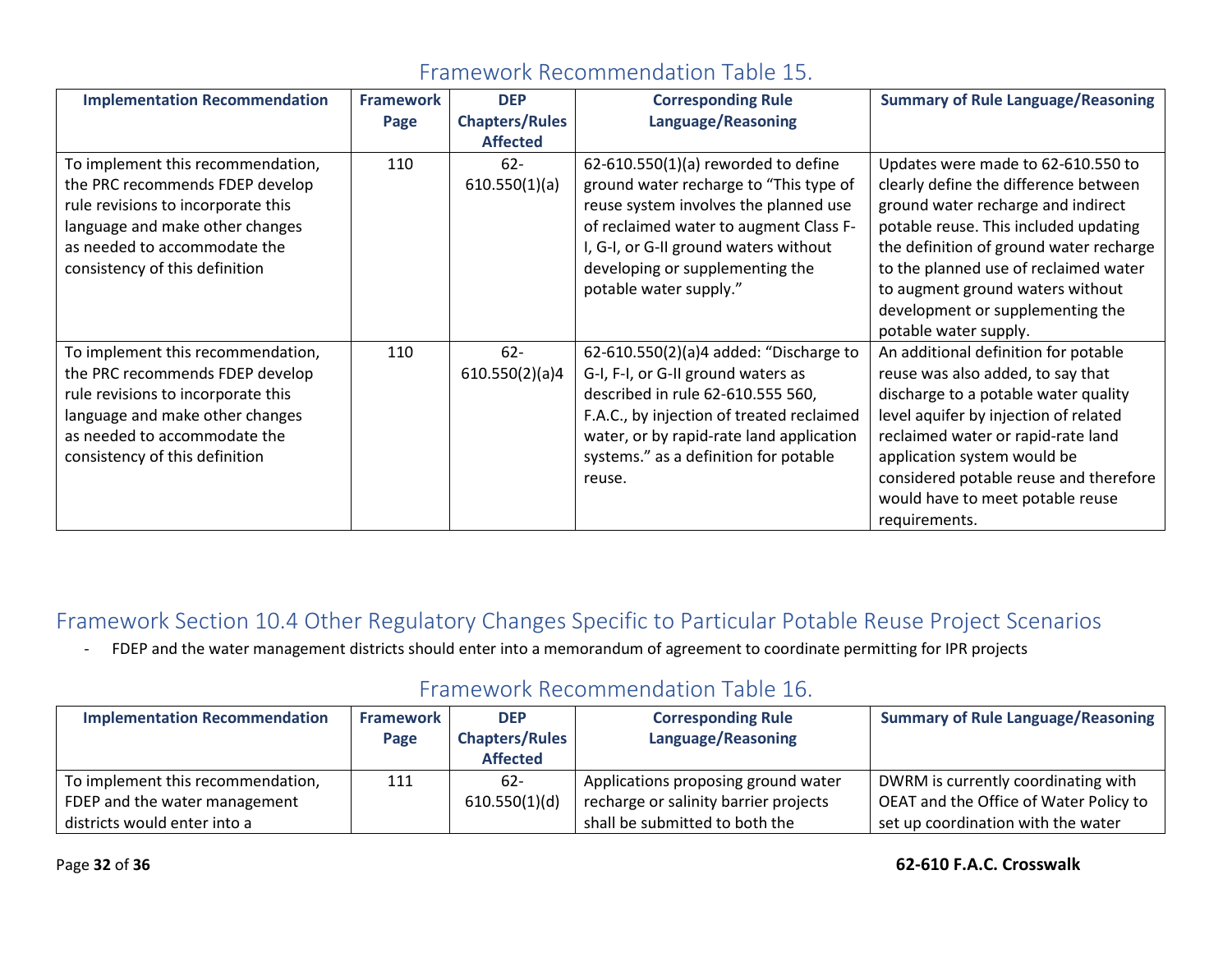| memorandum of agreement that would       |     |               | Department and the appropriate water    | management districts. Also, updates to  |
|------------------------------------------|-----|---------------|-----------------------------------------|-----------------------------------------|
| state, upon the request of an applicant, |     |               | management district.                    | 62-610 F.A.C. added provisions that all |
| the agencies would coordinate the        |     |               |                                         | applications for indirect potable reuse |
| review of one or more permits needed     |     |               |                                         | systems and an proposed ground water    |
| for an IPR project. The memorandum of    |     |               |                                         | recharge or salinity barrier projects   |
| agreement would set forth the            |     |               |                                         | must be submitted to the water          |
| procedural requirements for this         |     |               |                                         | management district as well as the      |
| coordinated review.                      |     |               |                                         | Department.                             |
| To implement this recommendation,        | 111 | 62-610.550(4) | Applications proposing indirect potable | Applications proposing indirect potable |
| FDEP and the water management            |     |               | reuse projects shall be submitted to    | reuse projects shall be submitted to    |
| districts would enter into a             |     |               | both the Department and the             | both the Department and the             |
| memorandum of agreement that would       |     |               | appropriate water management            | appropriate water management            |
| state, upon the request of an applicant, |     |               | district.                               | district.                               |
| the agencies would coordinate the        |     |               |                                         |                                         |
| review of one or more permits needed     |     |               |                                         |                                         |
| for an IPR project. The memorandum of    |     |               |                                         |                                         |
| agreement would set forth the            |     |               |                                         |                                         |
| procedural requirements for this         |     |               |                                         |                                         |
| coordinated review.                      |     |               |                                         |                                         |

## Framework Section 10.5 Review Current Reclaimed Water Aquifer Recharge Regulations

## Framework Recommendation Table 17.

| <b>Implementation Recommendation</b>   | <b>Framework</b> | <b>DEP</b>            | <b>Corresponding Rule</b>               | <b>Summary of Rule Language/Reasoning</b> |
|----------------------------------------|------------------|-----------------------|-----------------------------------------|-------------------------------------------|
|                                        | Page             | <b>Chapters/Rules</b> | Language/Reasoning                      |                                           |
|                                        |                  | <b>Affected</b>       |                                         |                                           |
| To implement this recommendation,      | 111              | 62-610.466            | To see the full extent of the updates   | Aquifer storage and recovery (ASR) was    |
| FDEP would review Chapter 62-610,      |                  |                       | please refer to the coded version Rule  | updated to clearly define was is          |
| F.A.C., to ensure continued protection |                  |                       | 62-610.466 F.A.C. for Phase II.         | considered ASR and the requirements a     |
| of the environment and public health.  |                  |                       |                                         | system will need to meet if they are      |
|                                        |                  |                       | (1) ASR can be an effective and         | using ASR of reclaimed water for          |
|                                        |                  |                       | environmentally sound approach to       | nonpotable reuse or for potable reuse.    |
|                                        |                  |                       | provision of storage for reclaimed      | To see the full extent of the updates     |
|                                        |                  |                       | water for reuse systems regulated       | please refer to Rule 62-60.466 of the     |
|                                        |                  |                       | under this chapter. ASR by itself does  | coded version of Chapter 62-610 F.A.C.    |
|                                        |                  |                       | not constitute "reuse." It is only when | for Phase II.                             |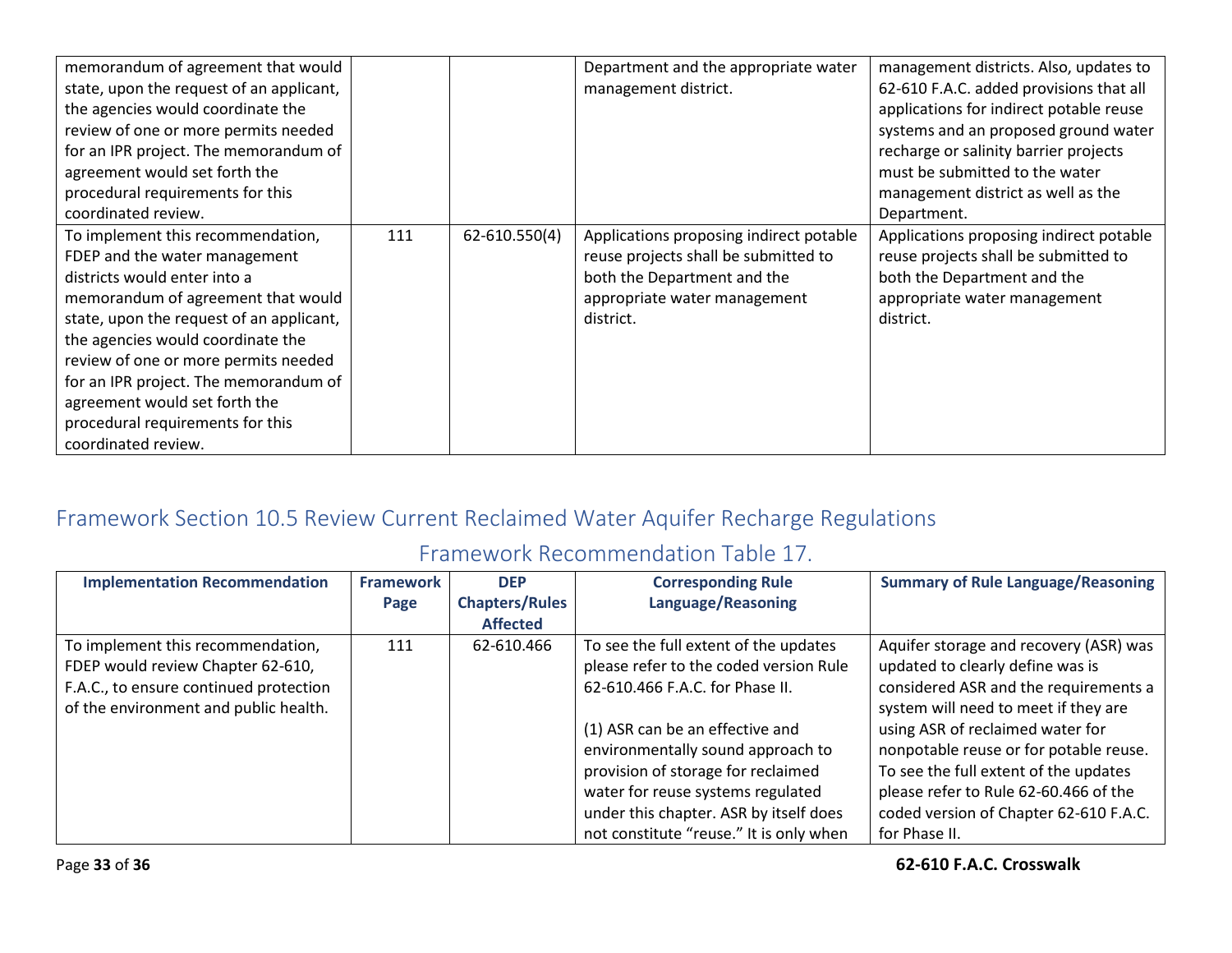| reclaimed water, which has been          |  |
|------------------------------------------|--|
| stored in an aquifer, is recovered and   |  |
| used for beneficial purposes that the    |  |
| reclaimed water is considered to be      |  |
| "reused." ASR systems are considered     |  |
| components of the overall reuse          |  |
| system.                                  |  |
| (2) Aquifer storage and recovery of      |  |
| reclaimed water involves the following:  |  |
| (a) Injection of reclaimed water into a  |  |
| subsurface formation for storage; and,   |  |
| (b) Recovery of the stored reclaimed     |  |
| water for beneficial purposes at a later |  |
| date.                                    |  |
| (3) Injection of reclaimed water into a  |  |
| subsurface formation meeting the         |  |
| definition for underground source of     |  |
| drinking water in Rule 62-528.200,       |  |
| F.A.C., shall be considered as being an  |  |
| ASR system for indirect potable reuse    |  |
| purposes.                                |  |
| (4) ASR of reclaimed water involves the  |  |
| following:                               |  |
| (a) Injection of reclaimed water into a  |  |
| subsurface formation for storage; and,   |  |
| (b) Recovery of the stored reclaimed     |  |
| water for nonpotable and potable         |  |
| reuse at a later date.                   |  |
| 1. Nonpotable reuse, stored reclaimed    |  |
| water recovered for reuse as a           |  |
| nonpotable source, is subject to the     |  |
| requirements of Part III of this chapter |  |
| 62-610, F.A.C.                           |  |
| 2. Potable reuse, stored reclaimed       |  |
| water recovered for reuse as a potable   |  |
| water source, is subject to the          |  |
| requirements of Part V of this chapter.  |  |
| Injection of reclaimed water into a      |  |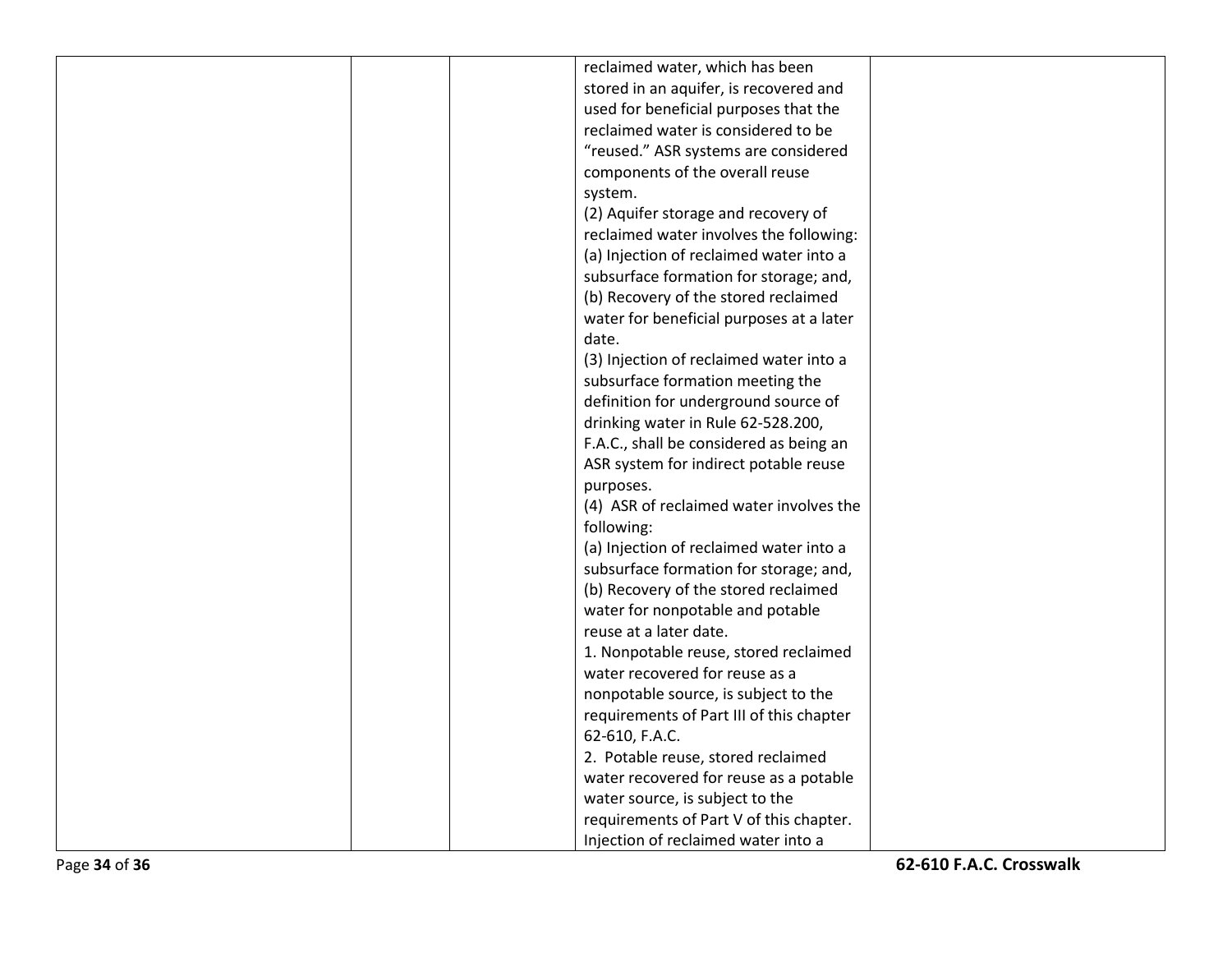|  | <b>USDW</b><br>V shall be considered potable \<br>- - - - - |  |
|--|-------------------------------------------------------------|--|
|  | reuse                                                       |  |

## Framework Section 10.6 Implementing PRC Regulatory Recommendations Collectively and Through Technical Advisory Committees

#### Framework Recommendation Table 18.

| <b>Implementation Recommendation</b> | <b>Framework</b> | <b>DEP</b>            | <b>Corresponding Rule</b>            | <b>Summary of Rule Language/Reasoning</b> |
|--------------------------------------|------------------|-----------------------|--------------------------------------|-------------------------------------------|
|                                      | Page             | <b>Chapters/Rules</b> | Language/Reasoning                   |                                           |
|                                      |                  | <b>Affected</b>       |                                      |                                           |
| Hold a Technical Advisory Committee  | 112              | None                  | A Technical Advisory Committee (TAC) | A Technical Advisory Committee (TAC)      |
| (TAC)                                |                  |                       | for emerging constituents and        | for emerging constituents and             |
|                                      |                  |                       | pathogens has been requested.        | pathogens has been requested.             |

Framework Section 10.7 Convene a Working Group to Determine if any Changes to existing CUP and WUP Statutes and Rules are Needed to Incentivize and Protect Public Investments in Potable Reuse Projects

#### Framework Recommendation Table 19.

| <b>Implementation Recommendation</b>   | <b>Framework</b> | <b>DEP</b>            | <b>Corresponding Rule</b>               | <b>Summary of Rule Language/Reasoning</b> |
|----------------------------------------|------------------|-----------------------|-----------------------------------------|-------------------------------------------|
|                                        | Page             | <b>Chapters/Rules</b> | Language/Reasoning                      |                                           |
|                                        |                  | <b>Affected</b>       |                                         |                                           |
| To implement this recommendation,      | 112              | None                  | DWRM is currently working with the      | DWRM is currently working with the        |
| the PRC, in coordination with FDEP and |                  |                       | Office of Water Policy on the formation | Office of Water Policy on the formation   |
| the water management districts, would  |                  |                       | of this proposed workgroup.             | of this proposed workgroup.               |
| facilitate the creation of a working   |                  |                       |                                         |                                           |
| group to examine current CUP and       |                  |                       |                                         |                                           |
| WUP statutes and rules in the context  |                  |                       |                                         |                                           |
| of incentivizing and protecting        |                  |                       |                                         |                                           |
| investments in potable reuse projects. |                  |                       |                                         |                                           |
| The working group should consist of    |                  |                       |                                         |                                           |
| diverse stakeholders,                  |                  |                       |                                         |                                           |